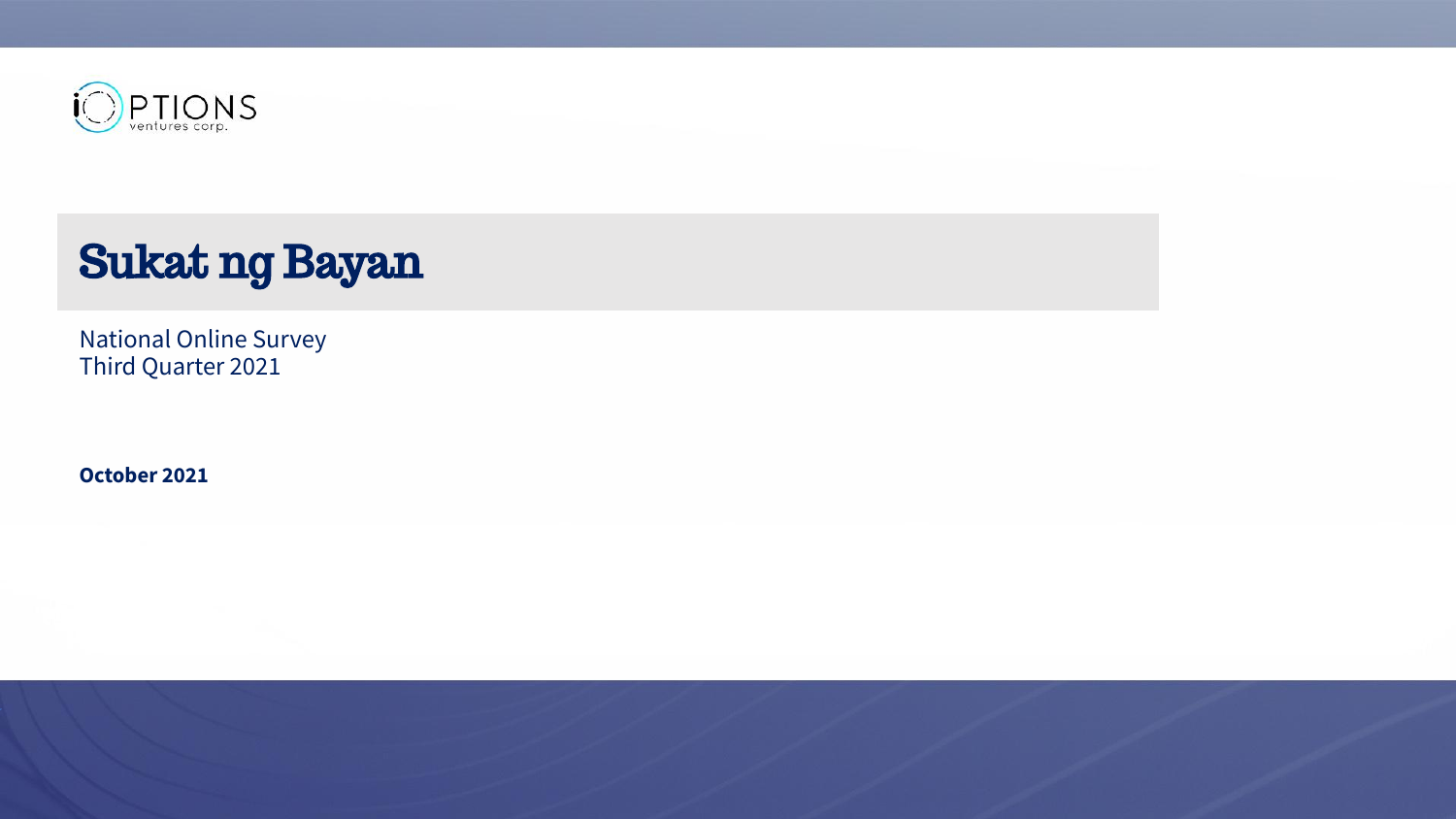# Sukat ng Bayan

Sukat ng Bayan is iOptions Ventures' quarterly nationwide opinion polling. The survey covers various socio-political topics relevant to the daily lives of Filipinos.

This is an independent, non-commissioned study conducted regularly, the results of which are made publicly available on the iOptions Ventures website.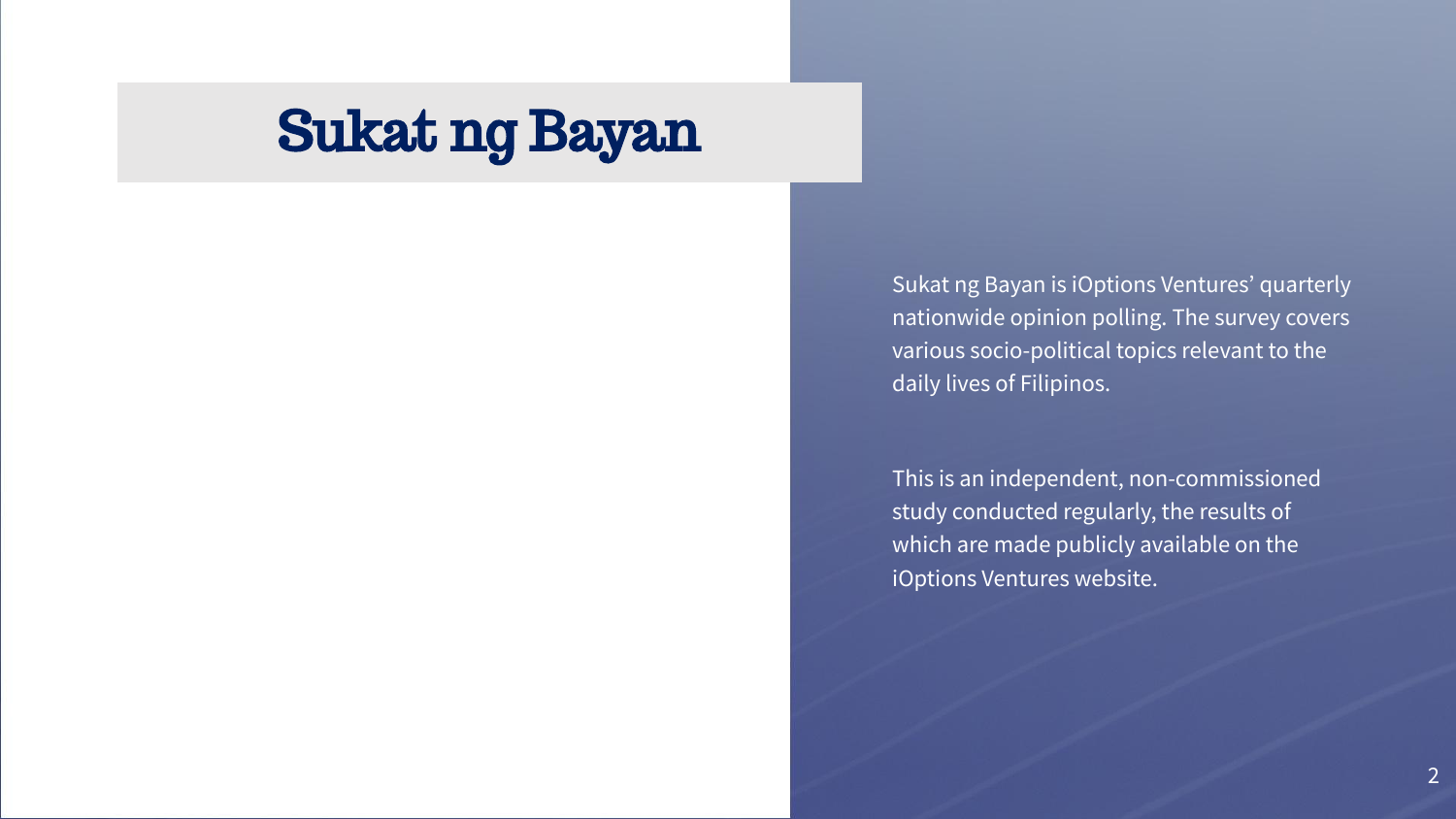# Report Outline

- **+** General Disposition
- **+** Satisfaction, Trust, Awareness Ratings
- **+** Situationer: COVID-19 Pandemic
- **+** Situationer: Lifting of mining moratorium
- **+** Situationer: Divorce Bill
- **+** 2022 Elections
- **+** Geographic & Demographic Information
- **+** Information Sources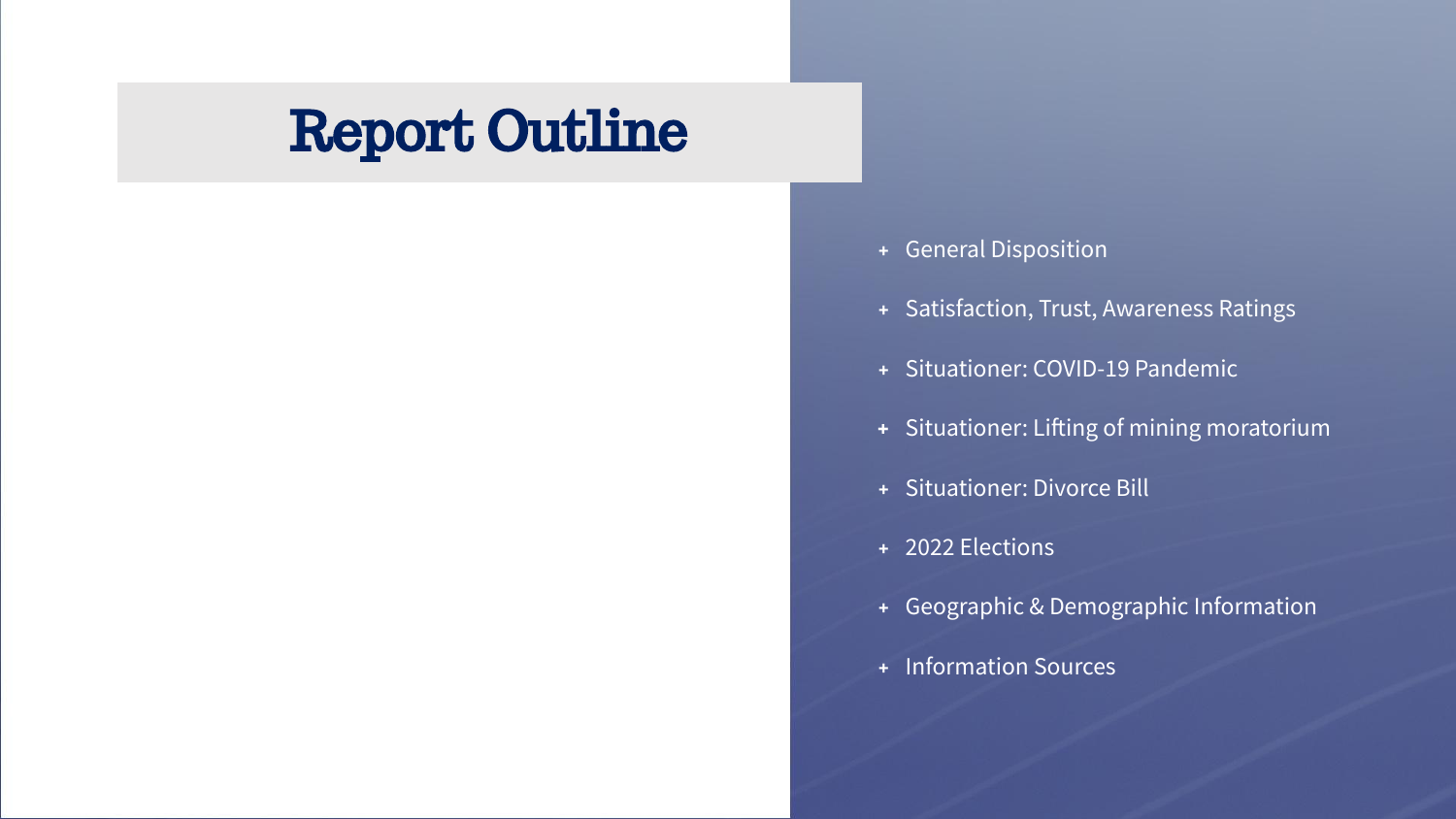

# Survey Details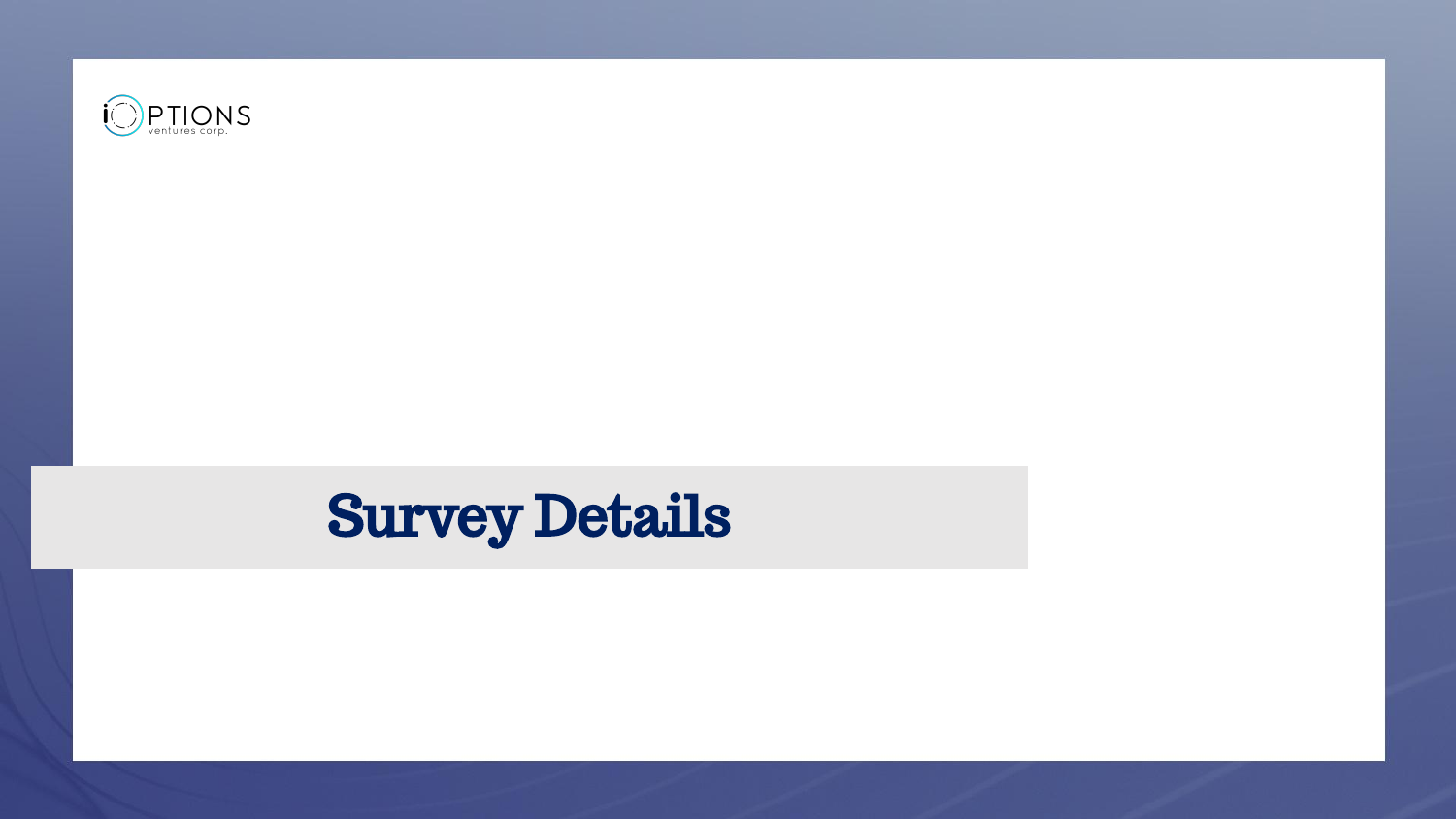- **+ Survey Duration** September 23-October 1 2021
- **+ Coverage** Nationwide
- **+ Sampling scheme** Convenience sampling (non-representative)
- **+ Methodology** Online survey
- **+ Respondents** 1,690

# Survey Details

The data gathering period for the study was from September 23 to October 1, 2021. **It is important to note that this was before the candidacy filing period.** 

Convenience sampling was utilized as the sampling scheme. Specifically, the survey, hosted on SurveyMonkey, was publicized on Facebook for respondents to voluntarily answer. This was supplemented by efforts of reaching out via email and SMS to our existing respondent database (who had previously consented to being contacted for future studies). **This means the results of the survey shall not be construed as representative of the Filipino population, and is skewed heavily towards Facebook as the source of respondents.**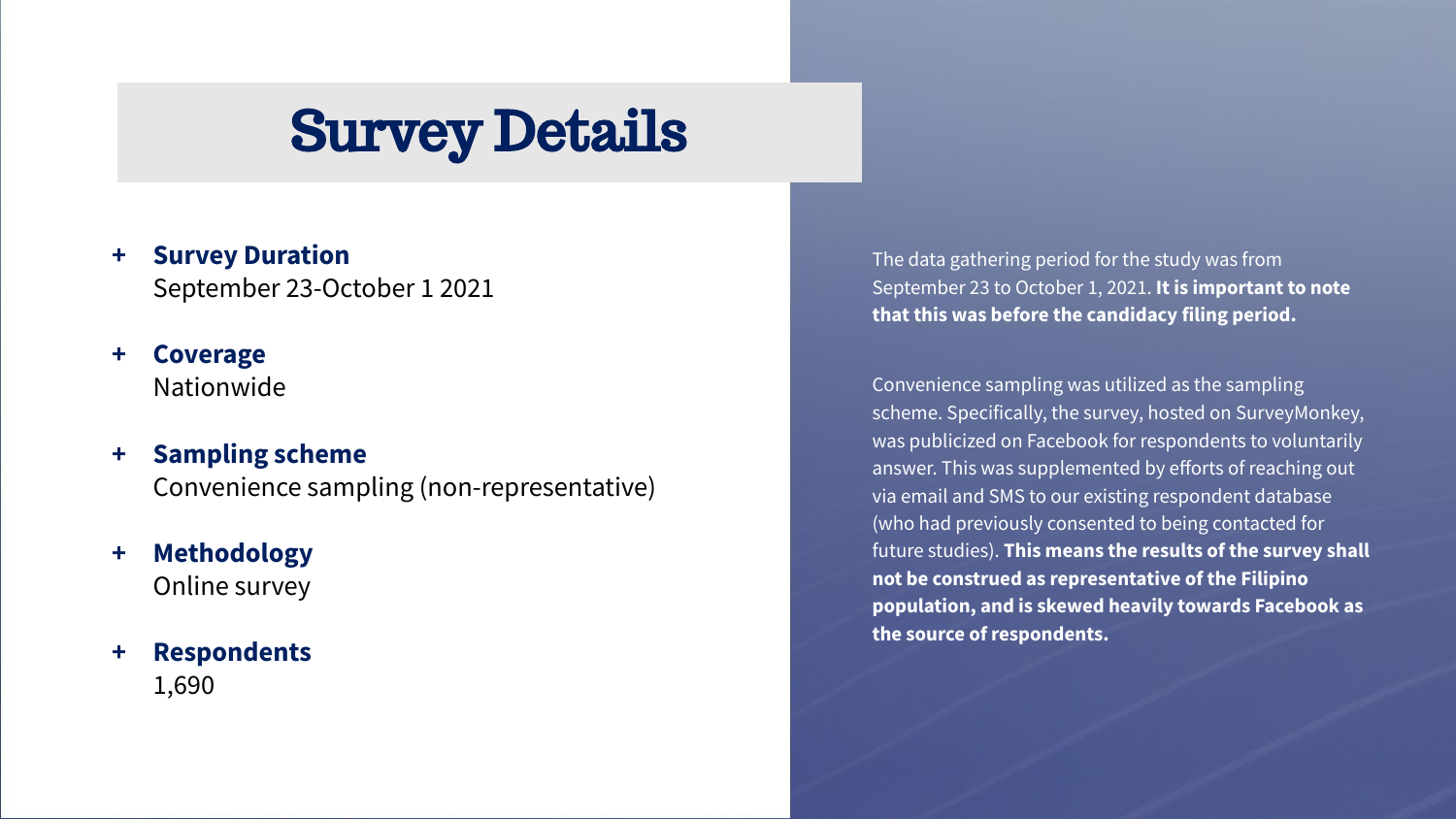

## General Disposition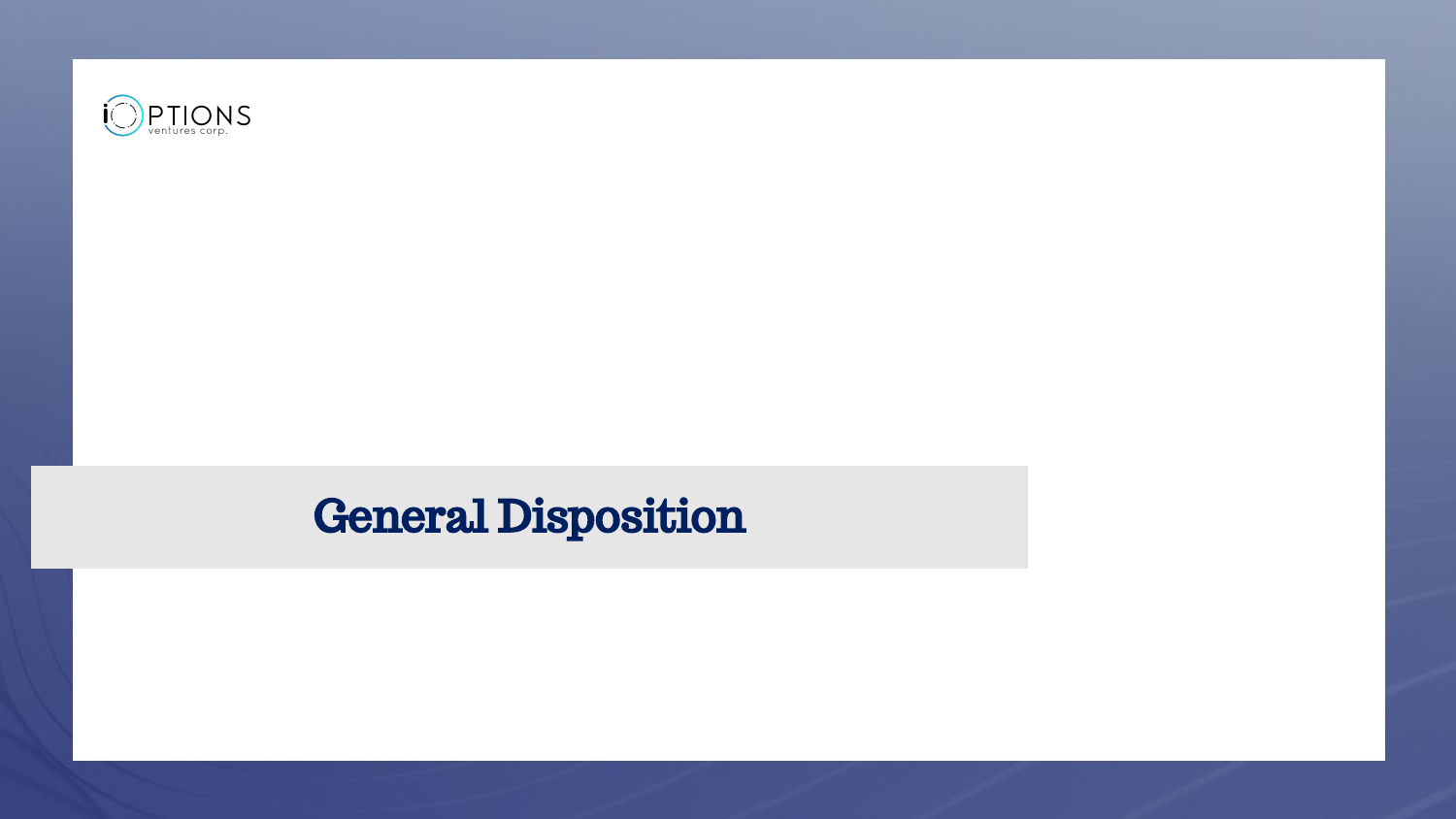## General Disposition

- + GENERAL FEELING ABOUT LIFE
- ECONOMIC SELF-ASSESSMENT
- + HUNGER

| <b>Happiness Rating</b> | <b>Pre-pandemic</b> | $\frac{0}{0}$ | <b>Present</b> | $\frac{0}{0}$ |
|-------------------------|---------------------|---------------|----------------|---------------|
| Very sad                | 415                 | 25%           | 648            | 38%           |
| Somewhat sad            | 257                 | 15%           | 606            | 36%           |
| Can't say               | 135                 | 8%            | 232            | 14%           |
| Somewhat happy          | 640                 | 38%           | 189            | 11%           |
| Very happy              | 243                 | 14%           | 15             | $1\%$         |
| Total                   | 1690                | 100%          | 1690           | 100%          |

| <b>Economic Status</b> | <b>Count</b> | $\%$  |  |
|------------------------|--------------|-------|--|
| Poor                   | 876          | 52%   |  |
| Not rich, not poor     | 809          | 48%   |  |
| $ $ Rich               | 5            | 0.30% |  |
| Total                  | 1690         | 100%  |  |

| <b>Experienced Involuntary Hunger</b> | <b>Count</b> | $\frac{0}{0}$ |          |
|---------------------------------------|--------------|---------------|----------|
| Yes                                   | 1042         | 62%           |          |
| No                                    | 648          | 38%           |          |
| Total                                 | 1690         | 100%          | $\ddots$ |

In your own feelings or opinion, which of the statements best describe how you feel about your life? *(Sa inyong pakiwari o pakiramdam, alin sa mga sumusunod na pahayag ang sumasalamin sa katayuan o nararamdaman mo sa iyong buhay...?)*

In your opinion, are you..? *(Sa inyong pananaw o pakiwari, kayo po ba ay…?)*

Did you experience hunger (due to lack of resources to buy/get food) in the last quarter? *(Ikaw ba ay nakaranas ng gutom (nang dahil sa walang pambili ng pagkain) sa nakalipas na tatlong buwan?)*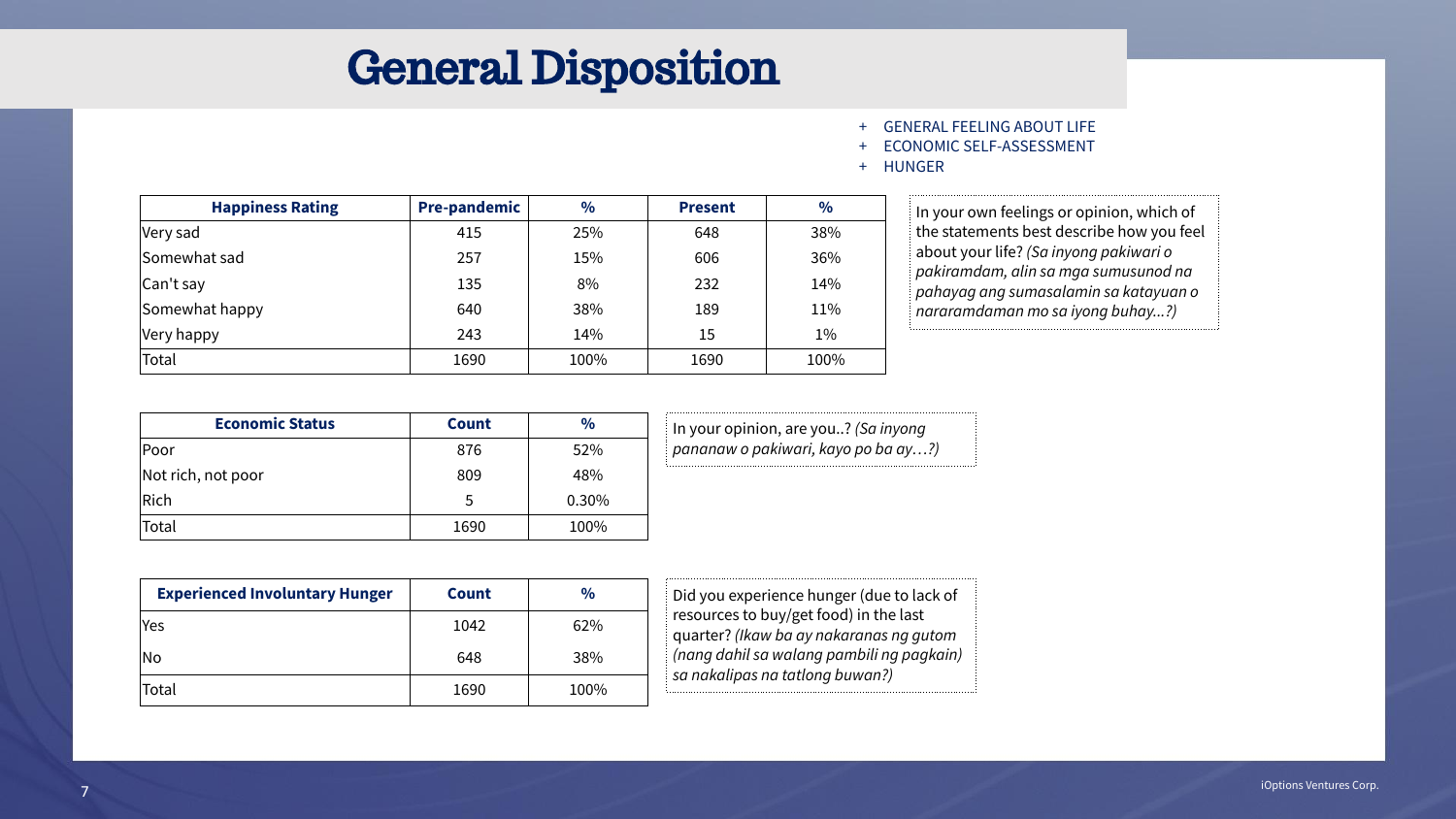## General Disposition

### + TOP 5 CONCERNS

| <b>Top Concerns</b>                          | <b>Count</b> | $\frac{1}{2}$ |                                             |      |     |
|----------------------------------------------|--------------|---------------|---------------------------------------------|------|-----|
| Livelihood                                   | 985          | 58%           | Education                                   | 351  | 21% |
| Internet connection                          | 649          | 38%           | Infrastructure                              | 293  | 17% |
| Health                                       | 607          | 36%           | Climate change                              | 188  | 11% |
| Vaccine vs COVID-19                          | 592          | 35%           | Traffic                                     | 180  | 11% |
| Food                                         | 549          | 32%           | Peace and order situation                   | 130  | 8%  |
| Illegal drugs                                | 528          | 31%           | <b>Environmental protection</b>             | 121  | 7%  |
| Corruption                                   | 520          | 31%           | <b>Public Transportation</b>                | 116  | 7%  |
| Quality of education under distance learning | 512          | 30%           | Supply of drinking water                    | 88   | 5%  |
| Own house                                    | 482          | 29%           | Lack of electricity or rotational brownouts | 64   | 4%  |
| <b>Waste management</b>                      | 425          | 25%           | <i><u><b>Irrigation</b></u></i>             | 33   | 2%  |
| Proper management of COVID-19 cases          | 417          | 25%           | <b>Others</b>                               | 52   | 3%  |
|                                              |              |               | Total                                       | 1690 |     |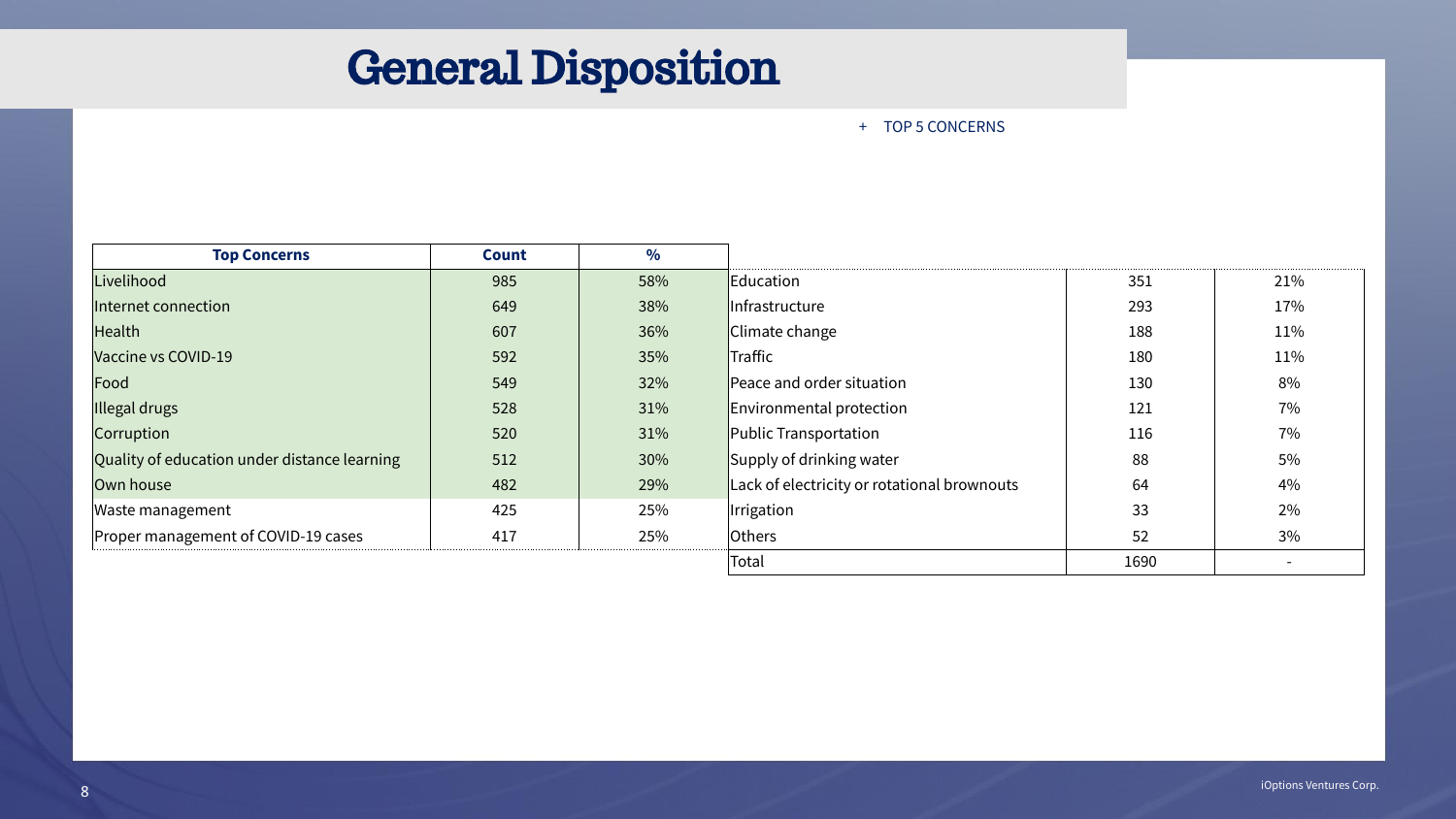

### Awareness, Satisfaction & Trust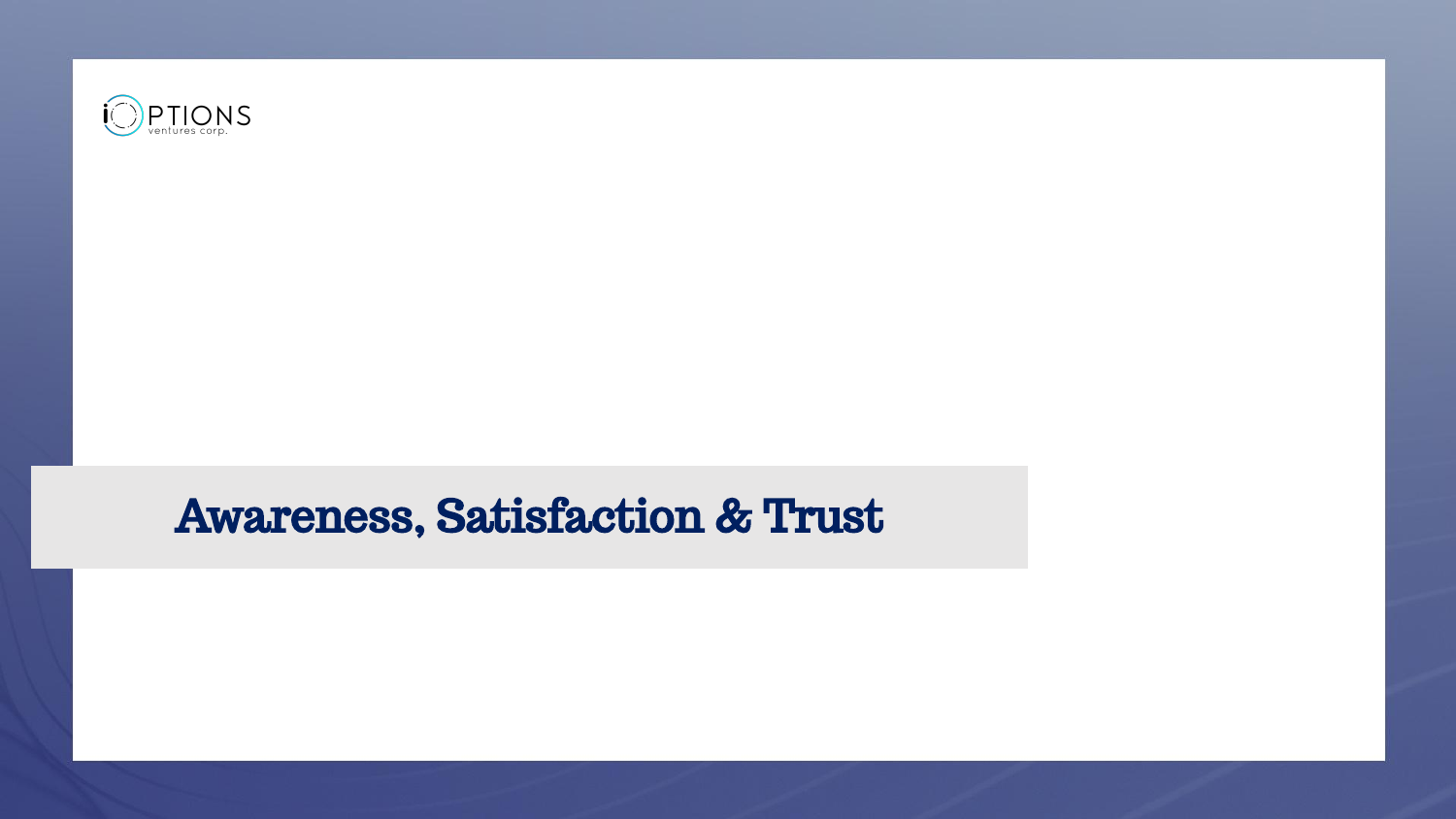### Overall Satisfaction

### + GOVERNMENT AGENCY

| <b>Government Agency</b>                          | <b>Very dissatisfied</b> | Somewhat<br>dissatisfied | Can't say | <b>Somewhat satisfied</b> | <b>Very satisfied</b> |
|---------------------------------------------------|--------------------------|--------------------------|-----------|---------------------------|-----------------------|
| Department of Agriculture (DA)                    | 11%                      | 21%                      | 32%       | 30%                       | 6%                    |
| Department of Education (DepEd)                   | 16%                      | 32%                      | 14%       | 31%                       | 8%                    |
| Department of Foreign Affairs (DFA)               | 8%                       | 18%                      | 39%       | 28%                       | 6%                    |
| Department of Health (DOH)                        | 29%                      | 27%                      | 13%       | 24%                       | 7%                    |
| Department of Labor & Employment (DOLE)           | 15%                      | 27%                      | 24%       | 27%                       | 6%                    |
| Department of Public Works & Highways (DPWH)      | 10%                      | 19%                      | 26%       | 31%                       | 13%                   |
| Department of Social Welfare & Development (DSWD) | 16%                      | 23%                      | 16%       | 34%                       | 12%                   |
| Department of Trade & Industry (DTI)              | 7%                       | 18%                      | 38%       | 30%                       | 6%                    |
| Department of Transportation (DOTr)               | 9%                       | 21%                      | 29%       | 33%                       | 8%                    |
| Armed Forces of the Philippines (AFP)             | 6%                       | 10%                      | 29%       | 40%                       | 16%                   |
| Philippine National Police (PNP)                  | 10%                      | 17%                      | 21%       | 40%                       | 12%                   |
| Office of the President                           | 14%                      | 16%                      | 20%       | 30%                       | 20%                   |
| Office of the Vice President                      | 18%                      | 18%                      | 31%       | 23%                       | 10%                   |
| Senate of the Philippines                         | 11%                      | 23%                      | 28%       | 31%                       | 7%                    |
| House of Representatives                          | 11%                      | 20%                      | 35%       | 27%                       | 7%                    |
| Supreme Court of the Philippines                  | 8%                       | 17%                      | 43%       | 25%                       | 7%                    |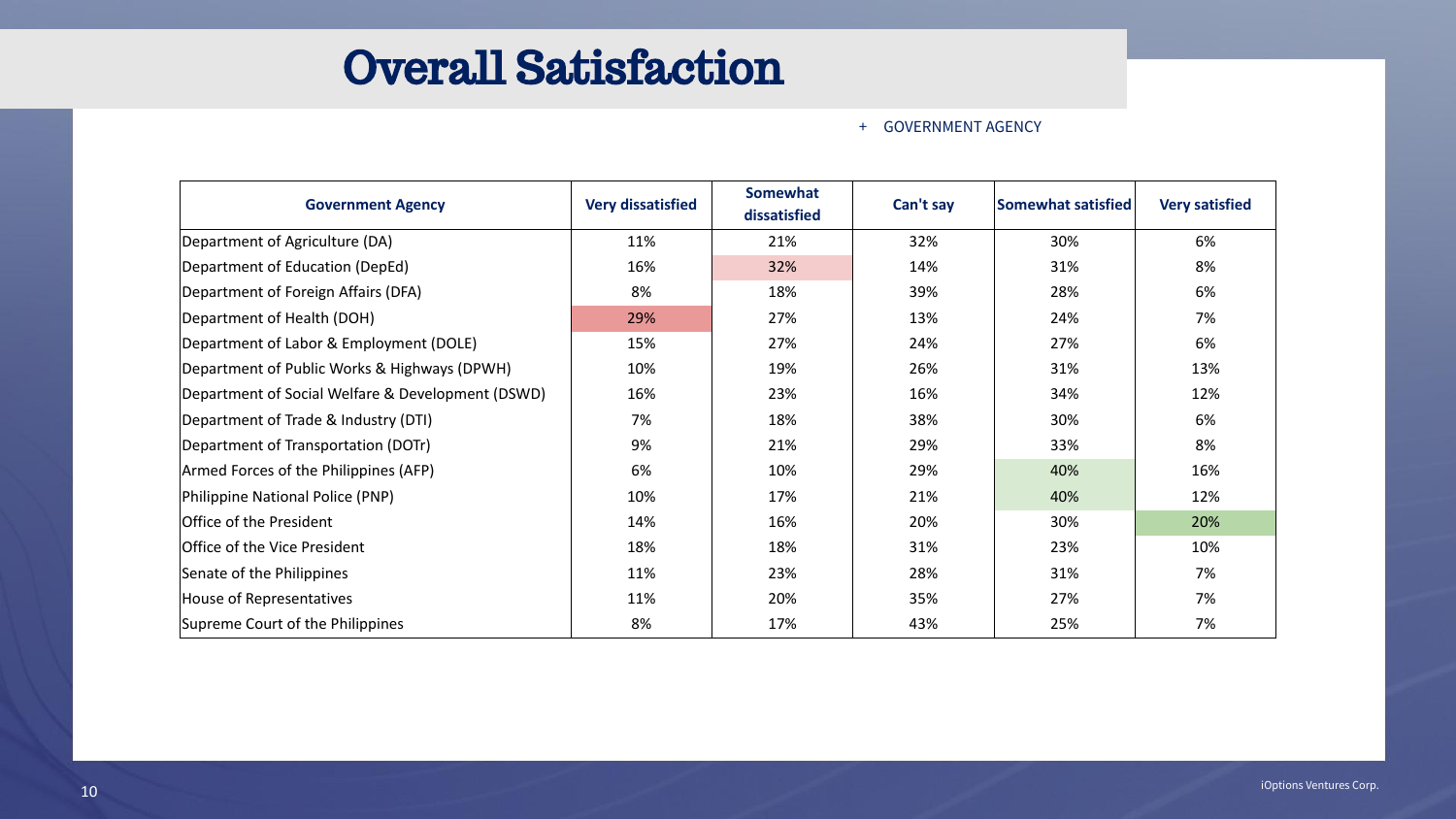## Overall Satisfaction

### + GOVERNMENT OFFICIALS

| <b>Government Official</b>         | <b>Very dissatisfied</b> | <b>Somewhat</b><br>Can't say<br>dissatisfied |     | <b>Somewhat satisfied</b> | <b>Very satisfied</b> |
|------------------------------------|--------------------------|----------------------------------------------|-----|---------------------------|-----------------------|
| <b>President Rodrigo Duterte</b>   | 14%                      | 15%                                          | 8%  | 31%                       | 31%                   |
| Vice President Leni Robredo        | 25%                      | 17%                                          | 26% | 23%                       | 9%                    |
| Senate President Vicente Sotto III | 11%                      | 14%                                          | 24% | 37%                       | 15%                   |
| House Speaker Lord Allan Velasco   | 10%                      | 15%                                          | 44% | 24%                       | 7%                    |
| Chief Justice Alexander Gesmundo   | 6%                       | 11%                                          | 58% | 21%                       | 4%                    |
| <b>AFP Chief Jose Faustino</b>     | 6%                       | 11%                                          | 50% | 27%                       | 7%                    |
| <b>PNP Chief Guillermo Eleazar</b> | 5%                       | 8%                                           | 21% | 40%                       | 26%                   |
| DepEd Secretary Leonor Briones     | 17%                      | 22%                                          | 25% | 28%                       | 7%                    |
| DFA Secretary Teodoro Locsin, Jr.  | 7%                       | 13%                                          | 40% | 33%                       | 7%                    |
| DOH Secretary Francisco Duque III  | 33%                      | 21%                                          | 22% | 20%                       | 5%                    |
| DOLE Secretary Silvestre Bello III | 10%                      | 17%                                          | 38% | 28%                       | 7%                    |
| <b>DPWH Secretary Mark Villar</b>  | 9%                       | 12%                                          | 30% | 33%                       | 17%                   |
| DOTr Secretary Arthur Tugade       | 8%                       | 13%                                          | 42% | 27%                       | 10%                   |
| Sen. Bong Go                       | 14%                      | 10%                                          | 24% | 31%                       | 20%                   |
| Sen. Ping Lacson                   | 10%                      | 14%                                          | 36% | 31%                       | 9%                    |
| Sen. Manny Pacquiao                | 18%                      | 17%                                          | 28% | 28%                       | 8%                    |
| Sen. Grace Poe                     | 9%                       | 13%                                          | 30% | 33%                       | 14%                   |
| Cong. Alan Peter Cayetano          | 11%                      | 13%                                          | 26% | 33%                       | 16%                   |
| Cong. Vilma Santos-Recto           | 6%                       | 8%                                           | 38% | 32%                       | 16%                   |
| Mayor Isko Moreno Domagoso         | 7%                       | 7%                                           | 14% | 34%                       | 37%                   |
| Mayor Sara Duterte-Carpio          | 11%                      | 7%                                           | 32% | 27%                       | 23%                   |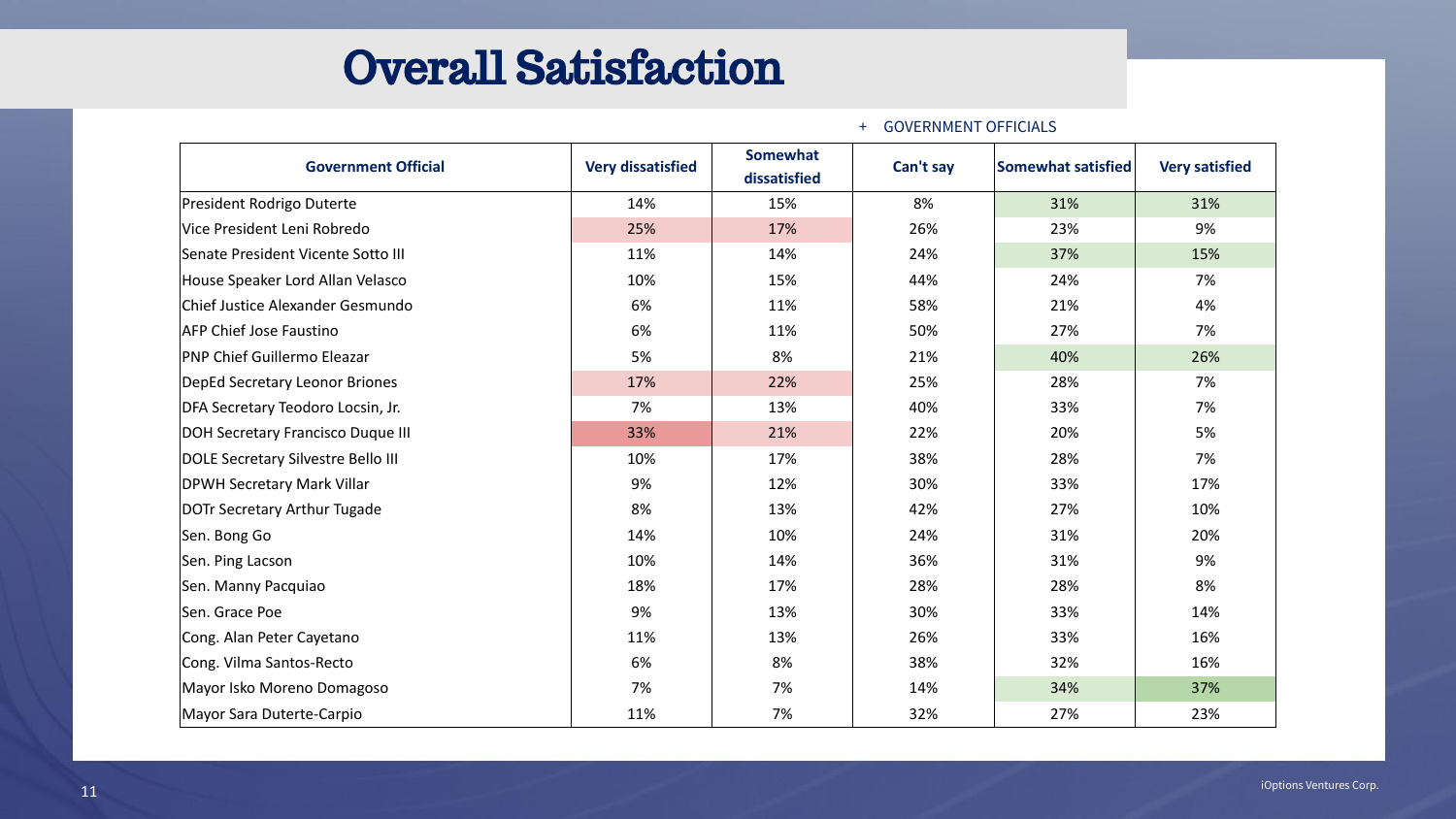### Awareness & Trust

### + PERSONALITIES

|                                          |      |            | <b>Awareness</b> | <b>Trust</b>     |                             |                          |           |                       |                |
|------------------------------------------|------|------------|------------------|------------------|-----------------------------|--------------------------|-----------|-----------------------|----------------|
| <b>Personalities</b>                     | N    | <b>Yes</b> | <b>No</b>        | <b>Not aware</b> | <b>Very little</b><br>trust | Somewhat<br>little trust | Can't say | Somewhat<br>big trust | Very big trust |
| <b>President Rodrigo Duterte</b>         | 1690 | 94%        | 6%               | 2%               | 17%                         | 14%                      | 9%        | 27%                   | 33%            |
| Vice President Leni Robredo              | 1690 | 78%        | 22%              | 9%               | 26%                         | 19%                      | 21%       | 15%                   | 9%             |
| Senate President Vicente Sotto III       | 1690 | 88%        | 12%              | 5%               | 15%                         | 20%                      | 19%       | 28%                   | 14%            |
| House Speaker Lord Allan Velasco         | 1690 | 66%        | 34%              | 15%              | 15%                         | 17%                      | 34%       | 14%                   | 6%             |
| Chief Justice Alexander Gesmundo         | 1690 | 47%        | 53%              | 22%              | 9%                          | 12%                      | 42%       | 12%                   | 3%             |
| <b>AFP Chief Jose Faustino</b>           | 1690 | 52%        | 48%              | 20%              | 8%                          | 12%                      | 39%       | 16%                   | 5%             |
| <b>PNP Chief Guillermo Eleazar</b>       | 1690 | 86%        | 14%              | 5%               | 8%                          | 12%                      | 18%       | 33%                   | 25%            |
| DepEd Secretary Leonor Briones           | 1690 | 82%        | 18%              | 6%               | 21%                         | 22%                      | 20%       | 22%                   | 8%             |
| DFA Secretary Teodoro Locsin Jr.         | 1690 | 69%        | 31%              | 12%              | 11%                         | 18%                      | 32%       | 21%                   | 6%             |
| <b>DOH Secretary Francisco Duque III</b> | 1690 | 82%        | 18%              | 8%               | 33%                         | 19%                      | 20%       | 15%                   | 6%             |
| DOLE Secretary Silvestre Bello           | 1690 | 71%        | 29%              | 12%              | 13%                         | 18%                      | 32%       | 19%                   | 7%             |
| <b>DPWH Secretary Mark Villar</b>        | 1690 | 80%        | 20%              | 8%               | 13%                         | 14%                      | 24%       | 26%                   | 15%            |
| DOTr Secretary Arthur Tugade             | 1690 | 67%        | 33%              | 14%              | 12%                         | 15%                      | 33%       | 17%                   | 9%             |
| Sen. Bong Go                             | 1690 | 89%        | 11%              | 5%               | 19%                         | 14%                      | 18%       | 26%                   | 20%            |
| Sen. Ping Lacson                         | 1690 | 84%        | 16%              | 5%               | 17%                         | 19%                      | 27%       | 24%                   | 9%             |
| Sen. Manny Pacquiao                      | 1690 | 87%        | 13%              | 4%               | 22%                         | 19%                      | 22%       | 22%                   | 10%            |
| Sen. Grace Poe                           | 1690 | 86%        | 14%              | 4%               | 14%                         | 16%                      | 24%       | 27%                   | 15%            |
| Cong. Alan Peter Cayetano                | 1690 | 89%        | 11%              | 4%               | 16%                         | 19%                      | 18%       | 27%                   | 15%            |
| Cong. Vilma Santos-Recto                 | 1690 | 83%        | 17%              | 5%               | 11%                         | 14%                      | 26%       | 27%                   | 17%            |
| Mayor Isko Moreno Domagoso               | 1690 | 95%        | 5%               | 2%               | 9%                          | 11%                      | 10%       | 31%                   | 37%            |
| Mayor Sara Duterte-Carpio                | 1690 | 87%        | 13%              | 5%               | 13%                         | 11%                      | 21%       | 25%                   | 25%            |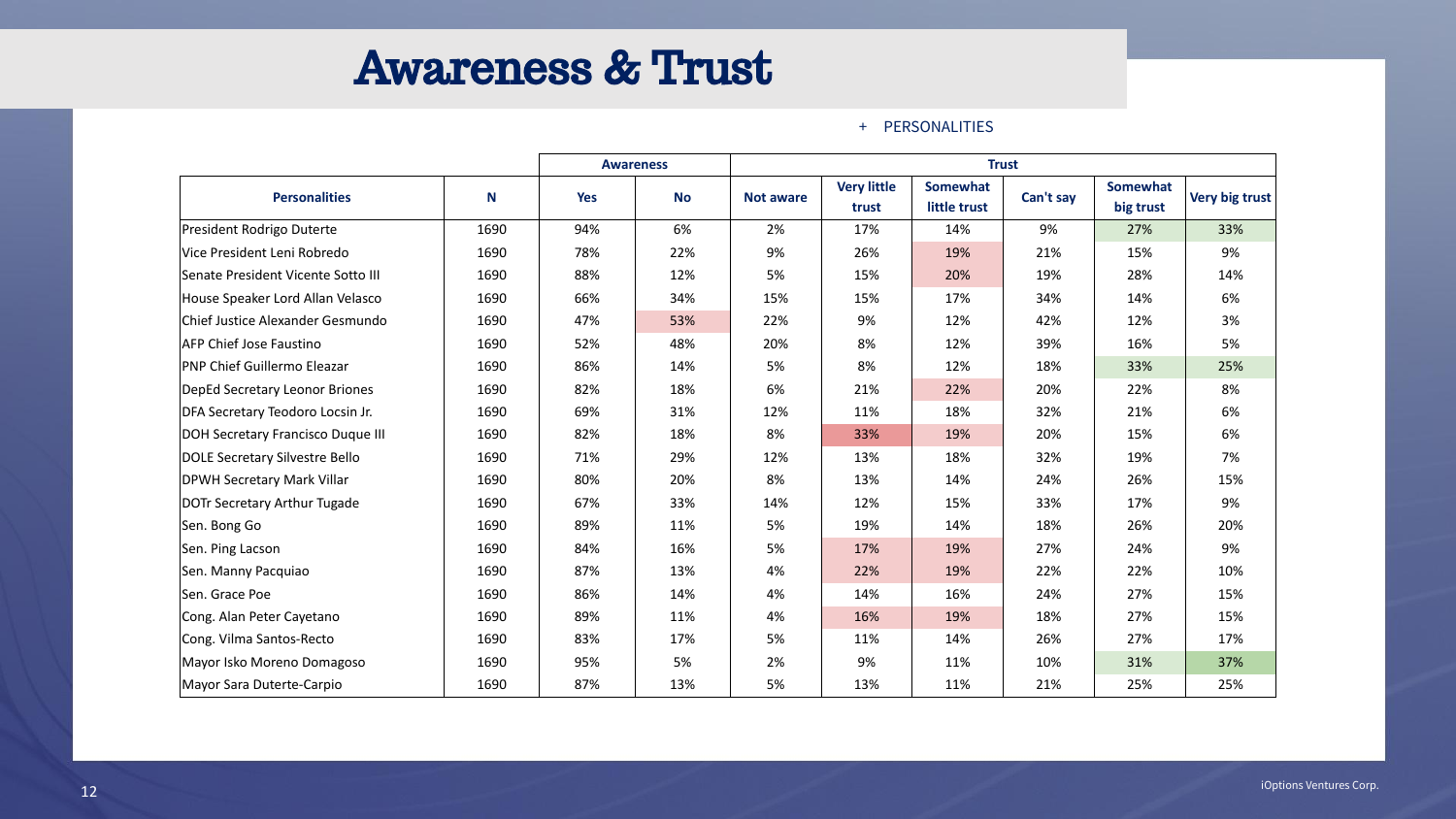

## COVID-19 Pandemic Response

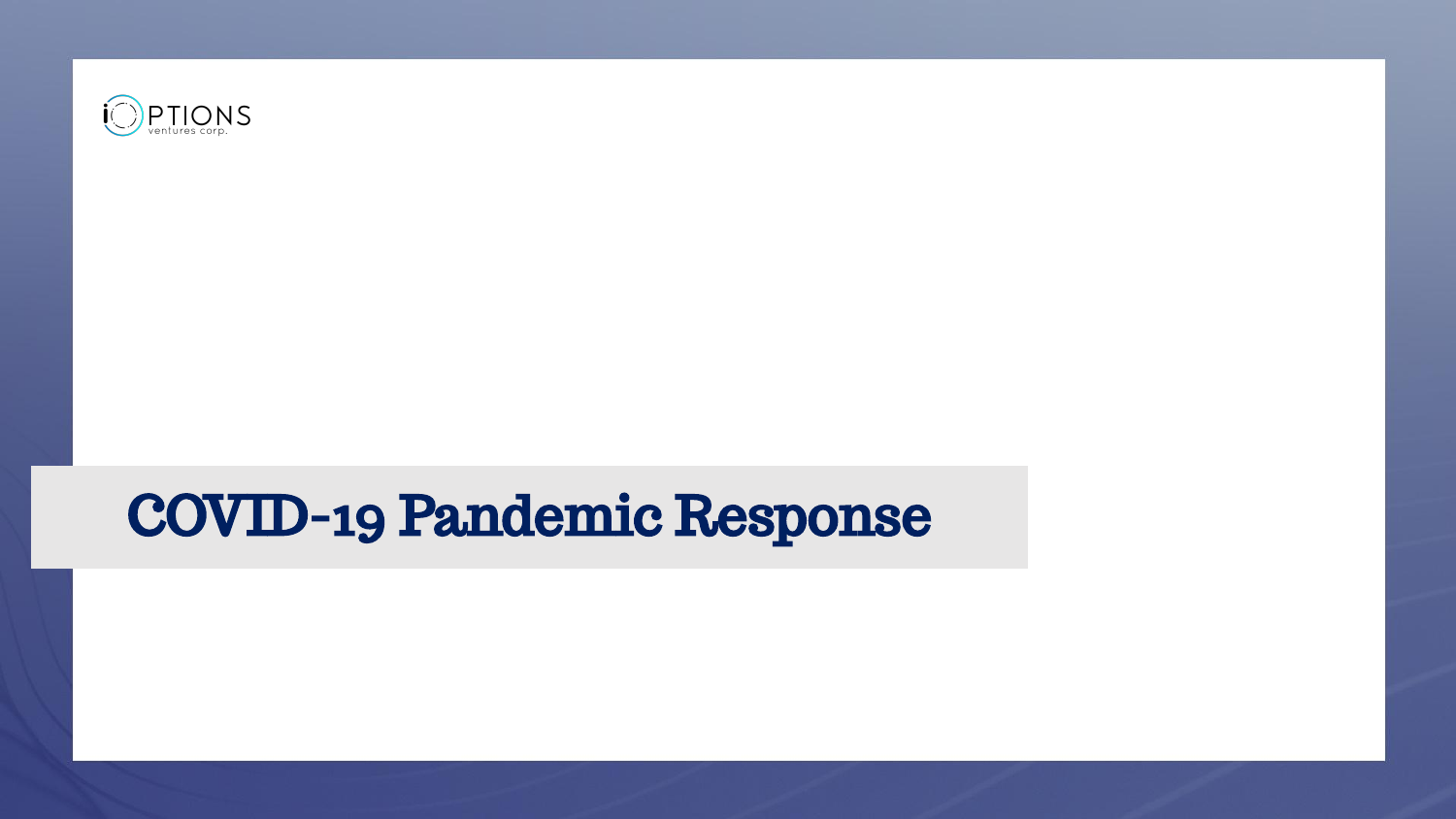### COVID-19 Response Satisfaction

### + GOVERNMENT AGENCY

| <b>Government Agency</b>                                                            | <b>Very Dissatisfied</b> | <b>Somewhat</b><br><b>Dissatisfied</b> | <b>Can't Say</b> | <b>Somewhat Satisfied</b> | <b>Very Satisfied</b> |
|-------------------------------------------------------------------------------------|--------------------------|----------------------------------------|------------------|---------------------------|-----------------------|
| Inter-Agency Task Force on the Management of Emerging<br>Infectious Diseases (IATF) | 14%                      | 21%                                    | 17%              | 37%                       | 11%                   |
| National Task Force Against COVID-19 (NTF)                                          | 11%                      | 18%                                    | 21%              | 38%                       | 12%                   |
| Department of Education (DepEd)                                                     | 14%                      | 24%                                    | 17%              | 33%                       | 12%                   |
| Department of Foreign Affairs (DFA)                                                 | 7%                       | 16%                                    | 37%              | 31%                       | 8%                    |
| Department of Health (DOH)                                                          | 25%                      | 22%                                    | 14%              | 28%                       | 11%                   |
| Department of Interior and Local Government (DILG)                                  | 8%                       | 16%                                    | 30%              | 35%                       | 10%                   |
| Department of Labor & Employment (DOLE)                                             | 10%                      | 20%                                    | 28%              | 32%                       | 10%                   |
| Department of Social Welfare and Development (DSWD)                                 | 13%                      | 20%                                    | 18%              | 35%                       | 14%                   |
| Department of Trade & Industry (DTI)                                                | 8%                       | 15%                                    | 38%              | 31%                       | 8%                    |
| Department of Transportation (DOTr)                                                 | 8%                       | 16%                                    | 31%              | 34%                       | 10%                   |
| <b>City or Municipal Government</b>                                                 | 9%                       | 17%                                    | 17%              | 39%                       | 19%                   |

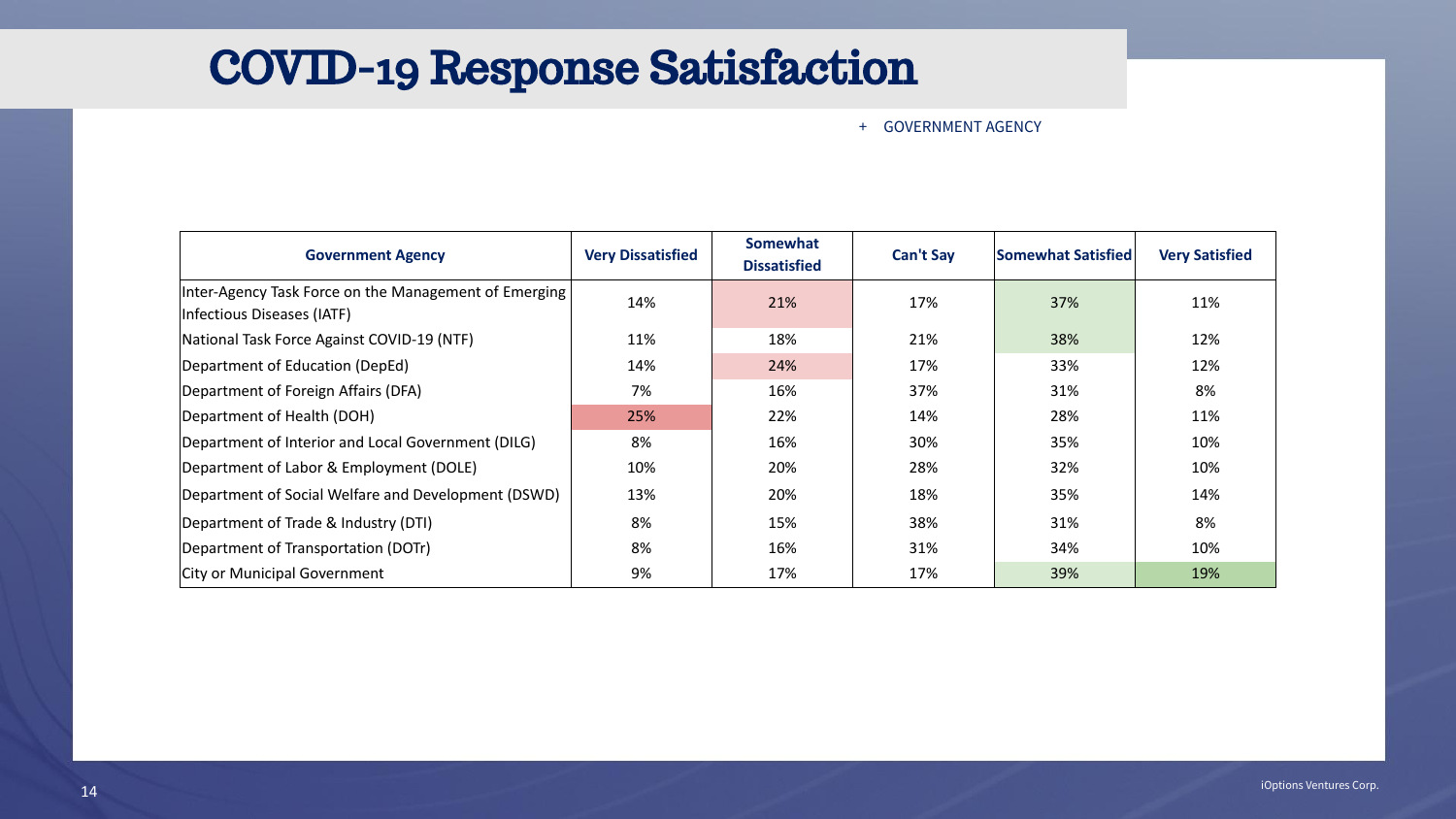## COVID-19 Vaccination

| <b>Vaccination Status / Willingness</b> | <b>Count</b> | %    |
|-----------------------------------------|--------------|------|
| Already vaccinated with first dose only | 199          | 12%  |
| Already vaccinated with two doses       | 765          | 45%  |
| Willing to be vaccinated                | 413          | 24%  |
| Not willing to be vaccinated            | 105          | 6%   |
| Cannot Say If Willing Or Not            | 208          | 12%  |
| Total                                   | 1690         | 100% |

| Count | %    |
|-------|------|
| 199   | 12%  |
| 765   | 45%  |
| 413   | 24%  |
| 105   | 6%   |
| 208   | 12%  |
| 1690  | 100% |

Kung may pagkakataon na ikaw ay mabakunahan laban sa COVID-19, payag ka ba o hindi mabakunahan? *(If you get the chance to be vaccinated against COVID-19, are you willing to be vaccinated or not?)*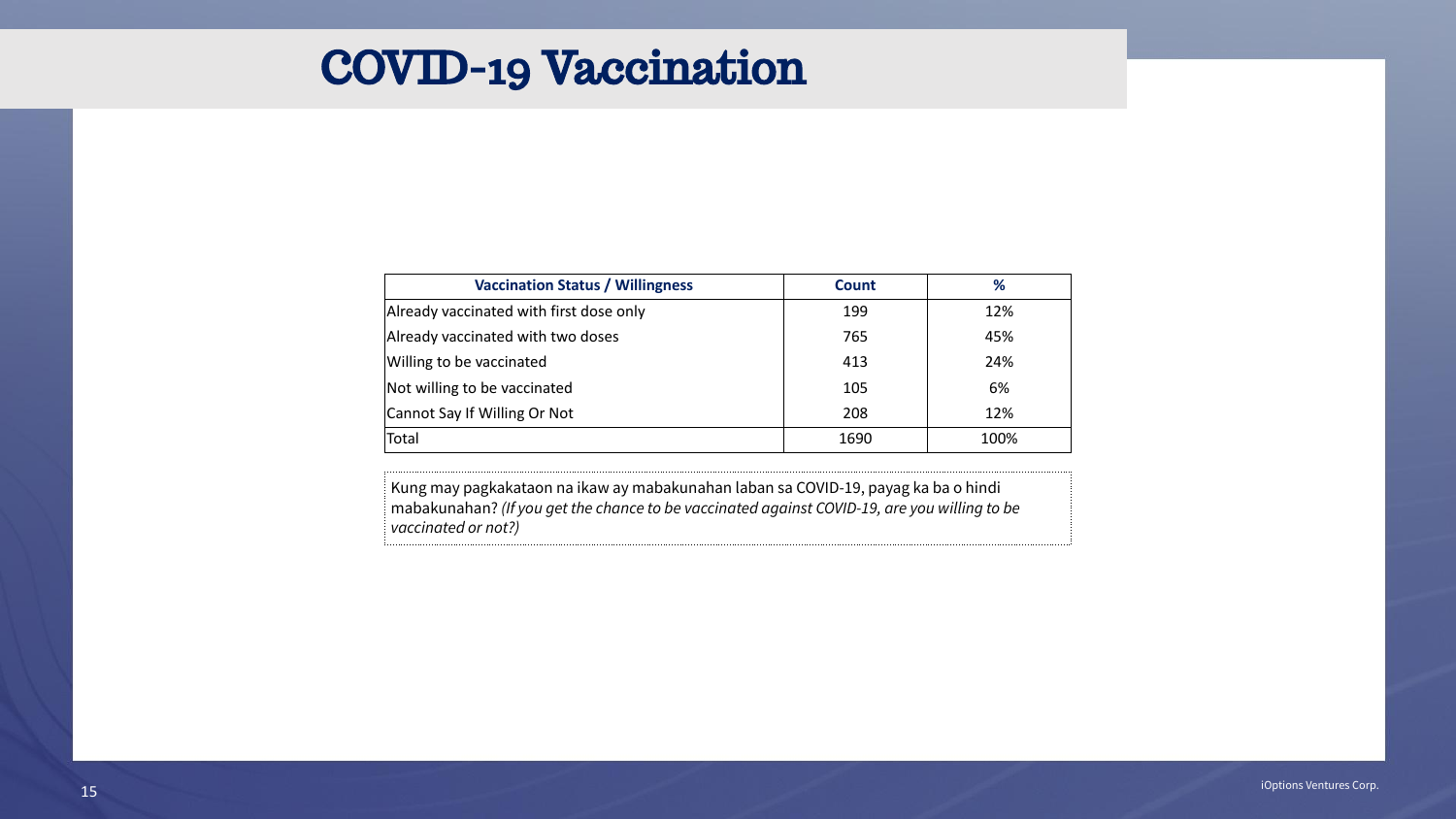### COVID-19 Preventive Measures

| <b>Minimum Public Health Standards/Protocols</b>                                  | <b>Very</b><br><b>Insufficient</b> | Somewhat<br><b>Insufficient</b> | <b>Can't Say</b> | Somewhat<br><b>Sufficient</b> | <b>Very Sufficient</b> |
|-----------------------------------------------------------------------------------|------------------------------------|---------------------------------|------------------|-------------------------------|------------------------|
| Wearing of face mask in public places and public transportation                   | 6%                                 | 15%                             | 4%               | 32%                           | 43%                    |
| Wearing of face shield in public places and public transportation                 | 14%                                | 20%                             | 6%               | 31%                           | 30%                    |
| Compliance to the 1-meter physical distance rule in public places                 | 13%                                | 20%                             | 7%               | 26%                           | 33%                    |
| Limited seating capacity in establishments allowed to operate                     | 8%                                 | 16%                             | 8%               | 34%                           | 34%                    |
| Limited seating capacity in public transportation                                 | 11%                                | 19%                             | 8%               | 31%                           | 31%                    |
| Contact tracing                                                                   | 15%                                | 18%                             | 15%              | 27%                           | 26%                    |
| Ensuring those not allowed to leave their homes are following stay at home orders | 16%                                | 19%                             | 12%              | 26%                           | 27%                    |

Sa inyong palagay, sapat ba ang pagpapatupad ng lokal na pamahalaan sa mga health protocols? *(In your opinion, is the local government sufficiently implementing the following health protocols?*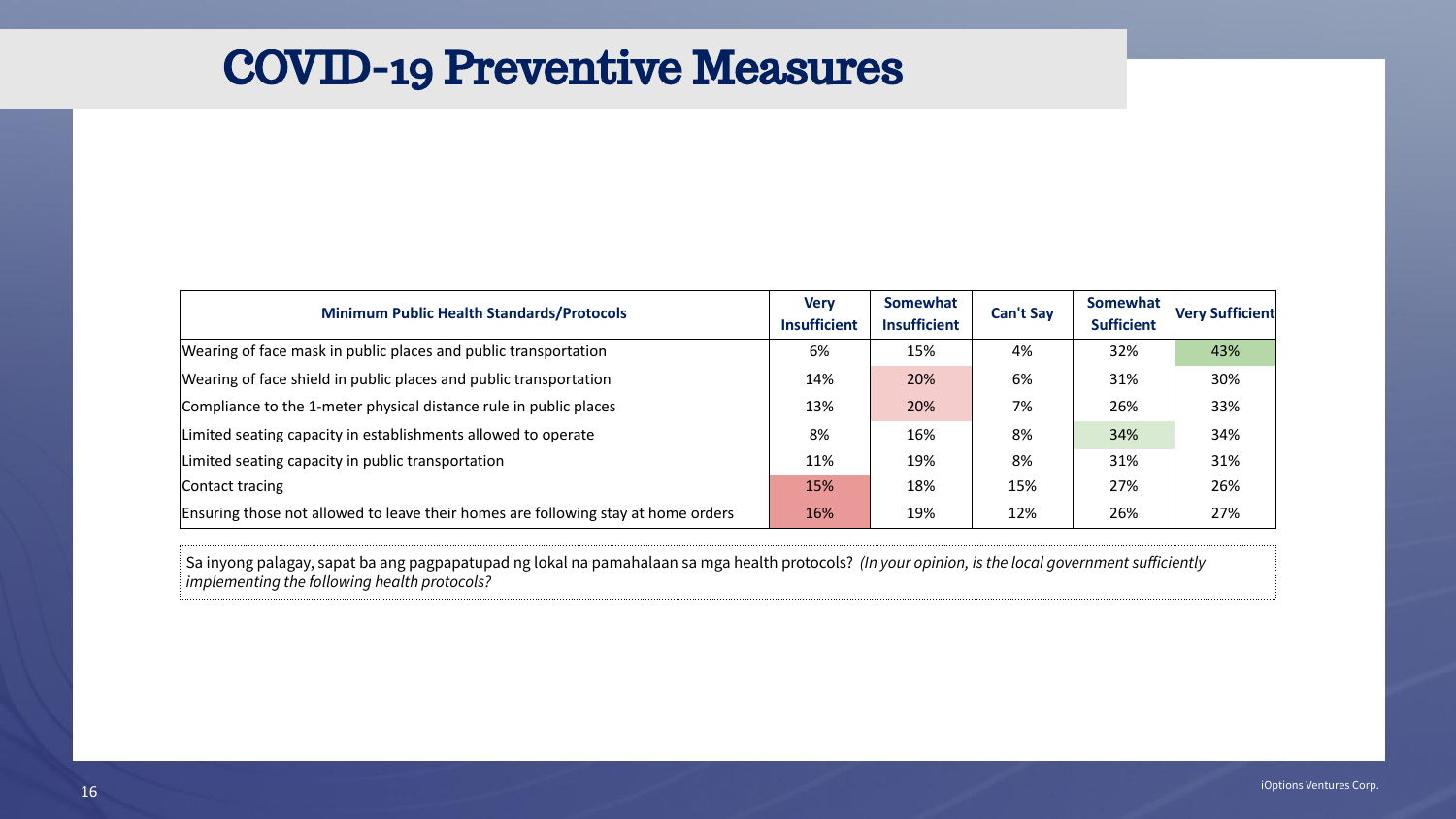### COVID-19 Preventive Measures

| <b>COVID-19 Prevention Measures</b>                      | <b>Totally</b><br><b>Unimportant</b> | Somewhat<br><b>Unimportant</b> | <b>Can't Say</b> | Somewhat<br>Important | <b>Totally</b><br>Important |
|----------------------------------------------------------|--------------------------------------|--------------------------------|------------------|-----------------------|-----------------------------|
| Wearing face masks whenever you go out of the house      | 2%                                   | 1%                             | 1%               | 7%                    | 88%                         |
| Wearing face shield whenever you go out of the house     | 12%                                  | <b>14%</b>                     | 6%               | 30%                   | 39%                         |
| Cleaning hands with soap and water                       | 1%                                   | 1%                             | 1%               | 4%                    | 94%                         |
| Cleaning hands with alcohol / hand sanitizer             | 1%                                   | 0%                             | 1%               | 5%                    | 93%                         |
| Compliance with 1-meter physical distancing              | 2%                                   | 1%                             | 2%               | 13%                   | 82%                         |
| Avoiding touching the face (eyes, nose, mouth)           | 2%                                   | 1%                             | 3%               | 12%                   | 82%                         |
| Avoiding crowded places                                  | 2%                                   | 1%                             | 3%               | 10%                   | 84%                         |
| Staying at home especially if going out is not necessary | 2%                                   | 1%                             | 2%               | 11%                   | 84%                         |
| Taking vitamins                                          | 1%                                   | 0%                             | 2%               | 9%                    | 87%                         |
| Covering nose and mouth whenever I cough or sneeze       | 1%                                   | 0%                             | $1\%$            | 4%                    | 93%                         |
| Praying                                                  | 2%                                   | 0%                             | 1%               | 3%                    | 94%                         |

In your opinion, how important is it to do the following measures to prevent contracting COVID-19? *(Sa iyong palagay, gaano kahalagang ginagawa ang mga sumusunod upang makaiwas mahawa ng COVID-19?)*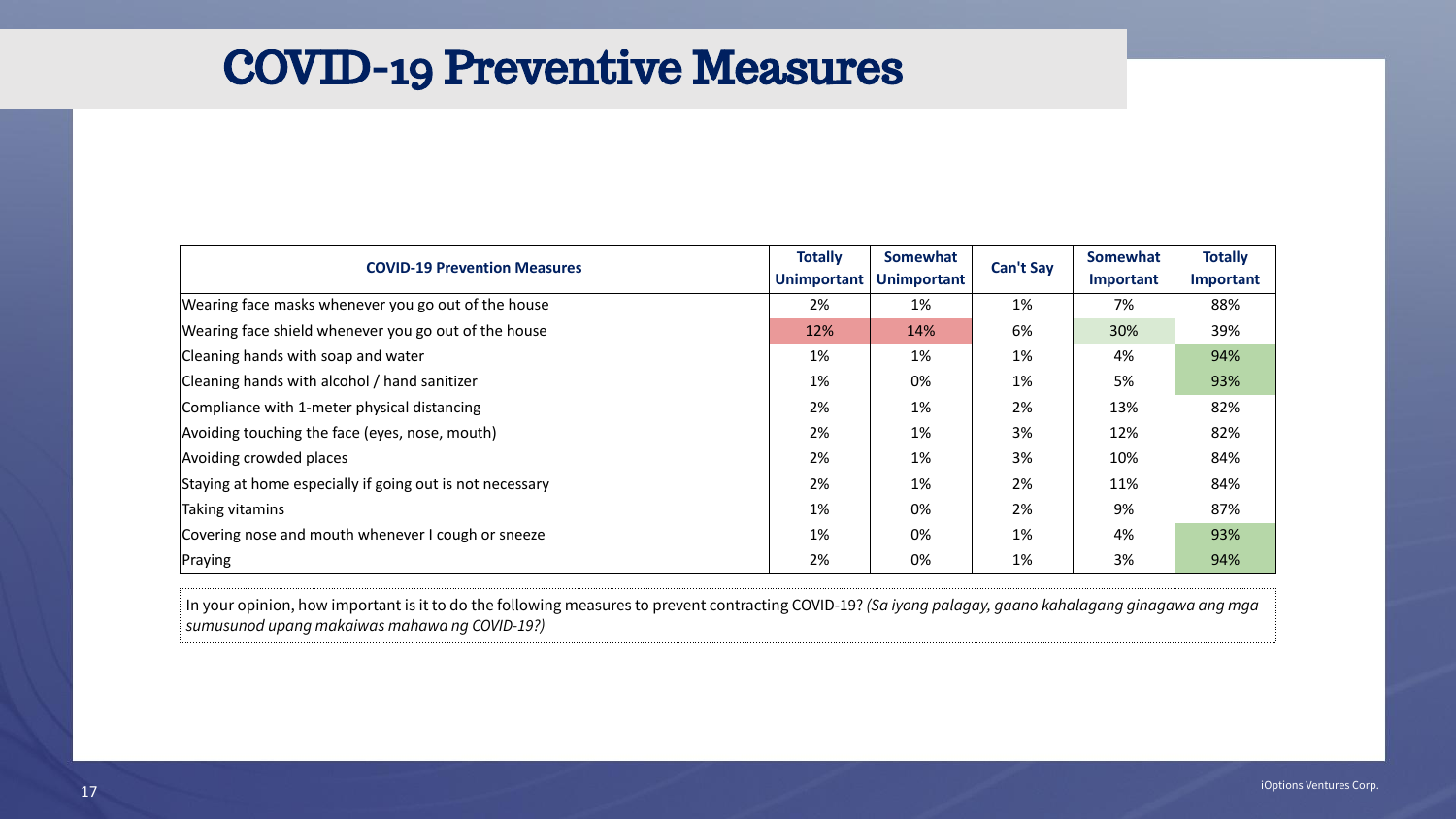Gaano kayo kakumportable na mamili/mamasyal sa palengke/mall? *(How comfortable are you about going to the market/mall to shop?)*

## Activities during COVID-19 Pandemic

| <b>Agreement</b>        | <b>Count</b> | %    |
|-------------------------|--------------|------|
| <b>Totally Disagree</b> | 167          | 10%  |
| Somewhat Disagree       | 207          | 12%  |
| Can't Say               | 144          | 9%   |
| Somewhat Agree          | 511          | 30%  |
| <b>Totally Agree</b>    | 661          | 39%  |
| Total                   | 1690         | 100% |

| <b>Comfort Level</b>           | <b>Count</b> | %    |
|--------------------------------|--------------|------|
| <b>Extremely uncomfortable</b> | 141          | 8%   |
| Somewhat uncomfortable         | 538          | 32%  |
| Can't say                      | 125          | 7%   |
| Somewhat comfortable           | 709          | 42%  |
| <b>Extremely comfortable</b>   | 177          | 10%  |
| Total                          | 1690         | 100% |

Do you agree or disagree with the proposal to limit the entry to establishments like restaurants and salons to Filipinos who are fully vaccinated against COVID-19? *(Sang-ayon ka ba sa mga panukalang limitahan ang pagpasok sa ilang mga establisyemento tulad ng mga restaurant at salon sa mga nakatanggap na ng dalawang bakuna kontra COVID-19?)*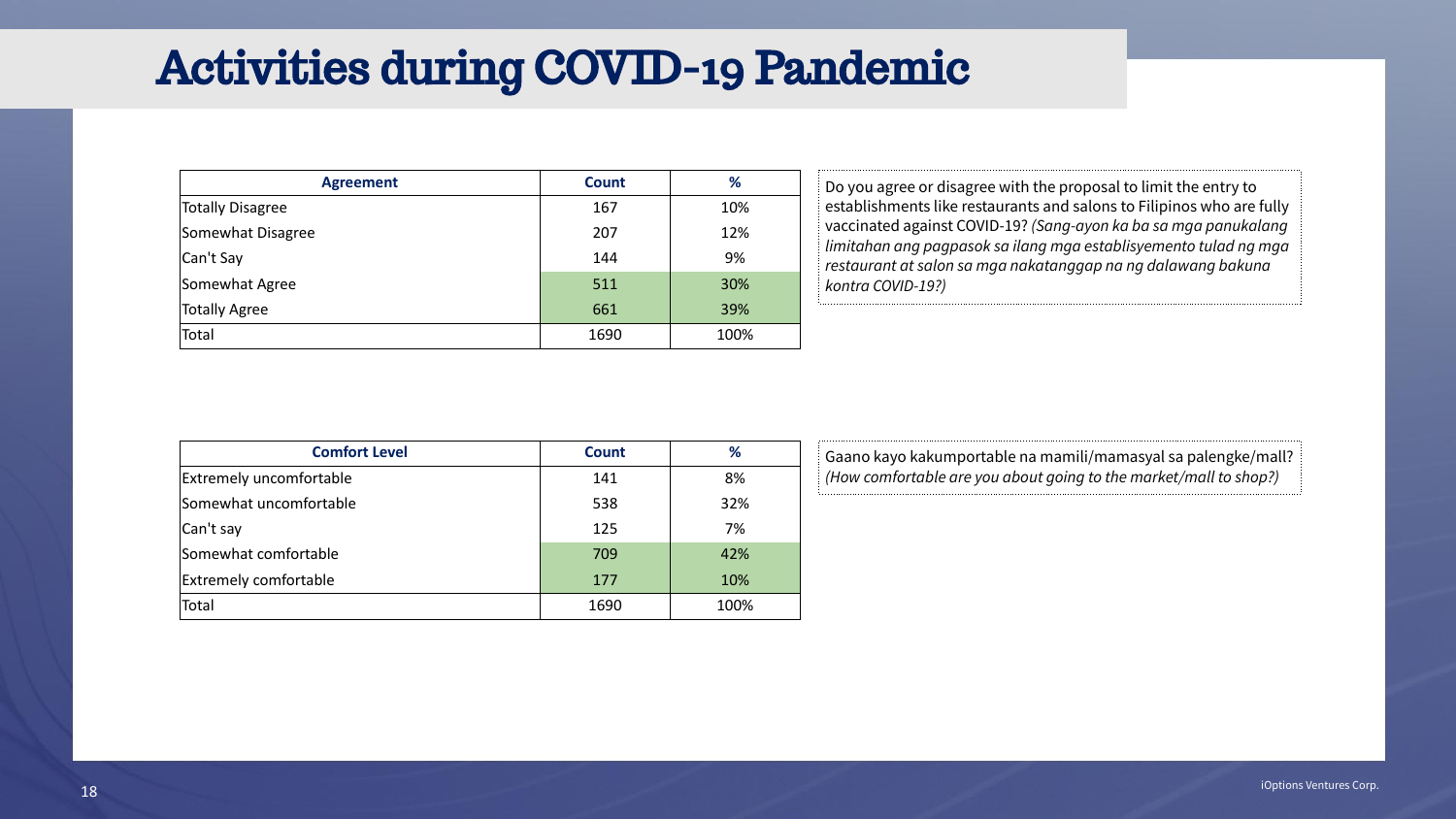

# Special Issues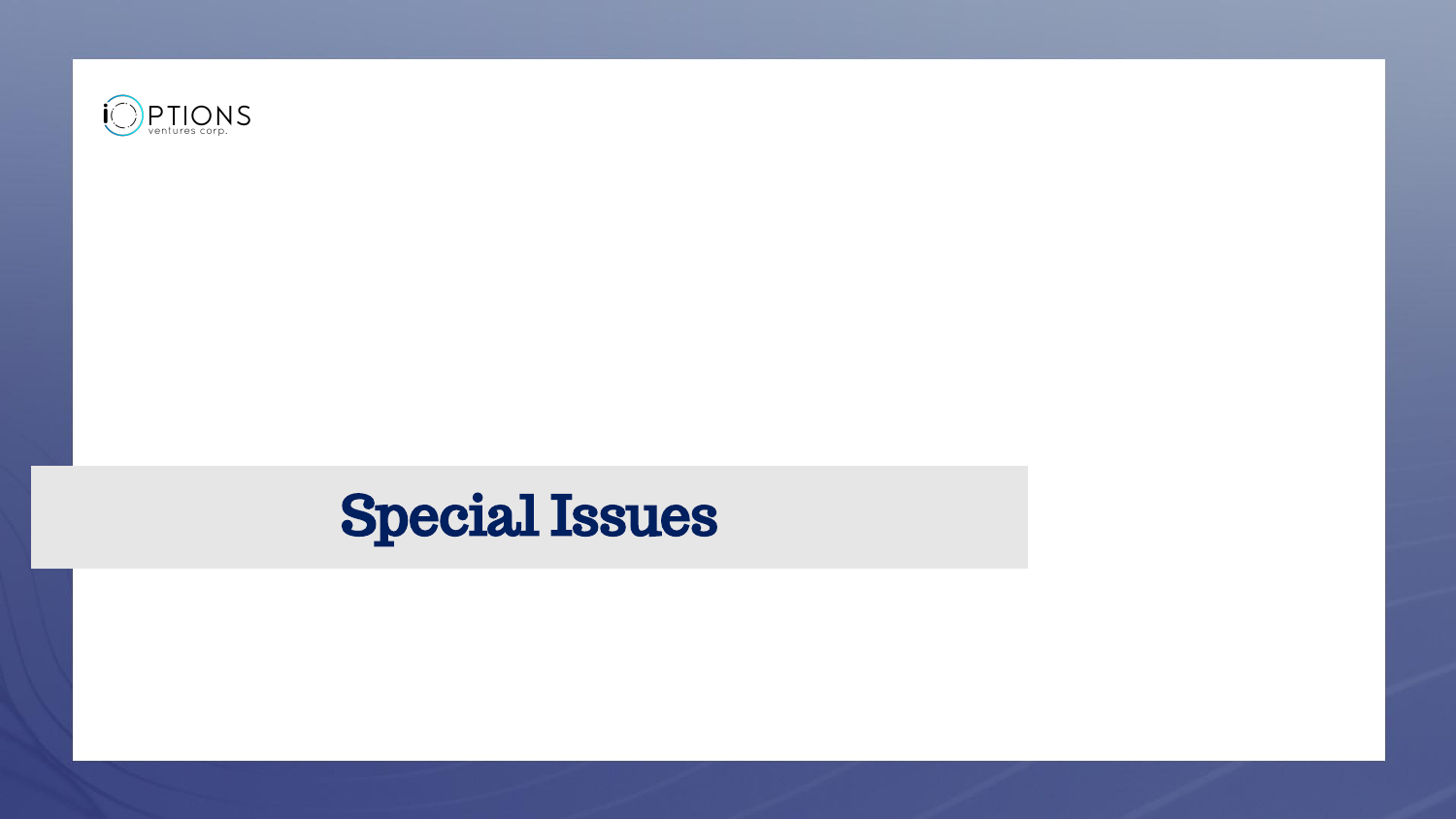## Lifting of mining moratorium

| <b>Personal View</b>                                     | <b>Responses (multiple)</b> | %     | Ano sa tingin mo ang magiging epekto ng                                    |
|----------------------------------------------------------|-----------------------------|-------|----------------------------------------------------------------------------|
| I only heard about it now                                | 271                         | 16%   | pagbawi ng moratorium sa mga bagong                                        |
| It will be good for the economy                          | 349                         | 21%   | minahan? MAAARING PUMILI HANGGANG<br>TATLO (3)] (What do you think are the |
| It will provide many jobs                                | 415                         | 25%   | effects of the lifting of the moratorium on                                |
| It will be good for the environment                      | 192                         | 11%   | new mining operations to the country?                                      |
| It will cause the destruction of the environment         | 998                         | 59%   | ALLOW UP TO THREE (3) CHOICES)                                             |
| This is just part of politics                            | 378                         | 22%   |                                                                            |
| Only the big businessmen will benefit                    | 860                         | 51%   |                                                                            |
| It will affect our lives negatively                      | 413                         | 24%   |                                                                            |
| The indigenous peoples will be fighting each other again | 366                         | 22%   |                                                                            |
| <b>Others</b>                                            | 22                          | $1\%$ |                                                                            |
| Total                                                    | 1690                        | 100%  |                                                                            |
|                                                          |                             |       |                                                                            |

| <b>Agreement</b>        | <b>Count</b> | %    |
|-------------------------|--------------|------|
| <b>Totally Disagree</b> | 678          | 40%  |
| Somewhat Disagree       | 403          | 24%  |
| Can't Say               | 350          | 21%  |
| Somewhat Agree          | 193          | 11%  |
| Totally Agree           | 66           | 4%   |
| 'Total                  | 1690         | 100% |

| %    |  |
|------|--|
| 40%  |  |
| 24%  |  |
| 21%  |  |
| 11%  |  |
| 4%   |  |
| 100% |  |

Sang-ayon ka ba o hindi na magkaroon ng mga bagong minahan sa bansa? *(Do you agree or disagree with having new mining areas in the country?)*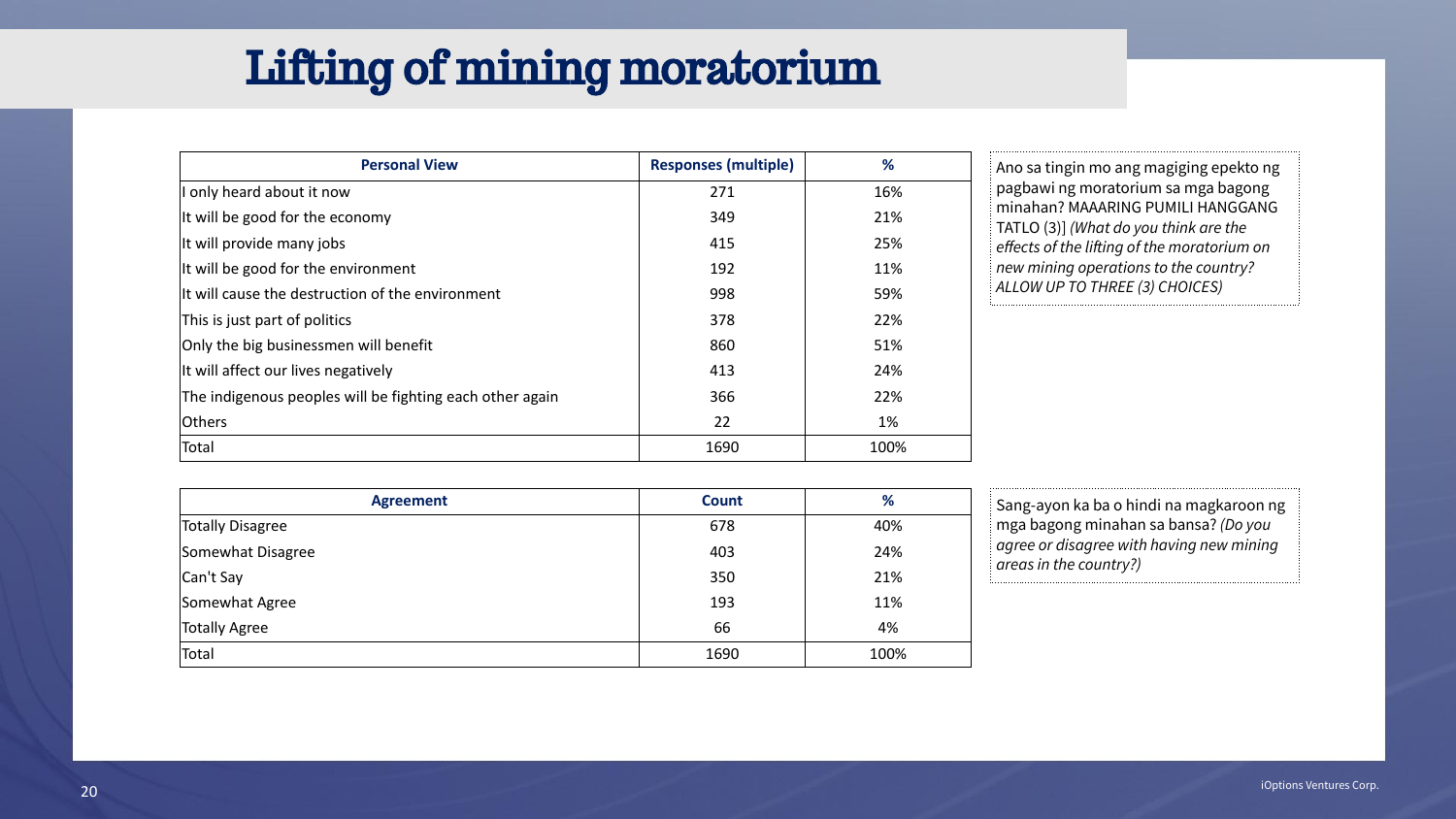## Divorce bill

| <b>Personal View</b>                                                                       | <b>Count</b> | %     | What is your personal view on passing an                        |
|--------------------------------------------------------------------------------------------|--------------|-------|-----------------------------------------------------------------|
| This will be beneficial to unhappy married couples and victims of domestic abuse.          |              | 56%   | absolute divorce law in the Philippines?                        |
| This will lead to having more broken families.                                             | 217          | 13%   | (Ano ang iyong personal na pananaw sa                           |
| This will make the process of legally ending marriages in the Philippines more affordable. | 116          | 7%    | pagkakaroon ng batas para sa absolute<br>divorce sa Pilipinas?) |
| I do not have enough knowledge about this issue                                            | 105          | 6%    |                                                                 |
| This will weaken the institution of marriage and family.                                   | 89           | 5%    |                                                                 |
| This should not be the main concern at present                                             | 83           | 5%    |                                                                 |
| This is illegal and against the Constitution.                                              | 47           | 3%    |                                                                 |
| I only heard about it now                                                                  | 47           | 3%    |                                                                 |
| This will strengthen the institution of marriage and family.                               | 36           | 2%    |                                                                 |
| Others                                                                                     | 6            | 0.40% |                                                                 |
| Total                                                                                      | 1690         | 100%  |                                                                 |
| <b>Agreement</b>                                                                           | <b>Count</b> | %     | Sang-ayon ka ba o hindi na magkaroon ng                         |
| <b>Totally Disagree</b>                                                                    | 324          | 19%   | absolute divorce sa bansa? (Do you agree                        |
| Somewhat Disagree                                                                          |              | 11%   | or disagree with having absolute divorce in                     |
| $Can't$ Sav                                                                                | 250          | 15%   | the country?)                                                   |

| <b>Agreement</b>        | <b>Count</b> | %    |
|-------------------------|--------------|------|
| <b>Totally Disagree</b> | 324          | 19%  |
| Somewhat Disagree       | 191          | 11%  |
| Can't Say               | 250          | 15%  |
| Somewhat Agree          | 462          | 27%  |
| <b>Totally Agree</b>    | 463          | 27%  |
| Total                   | 1690         | 100% |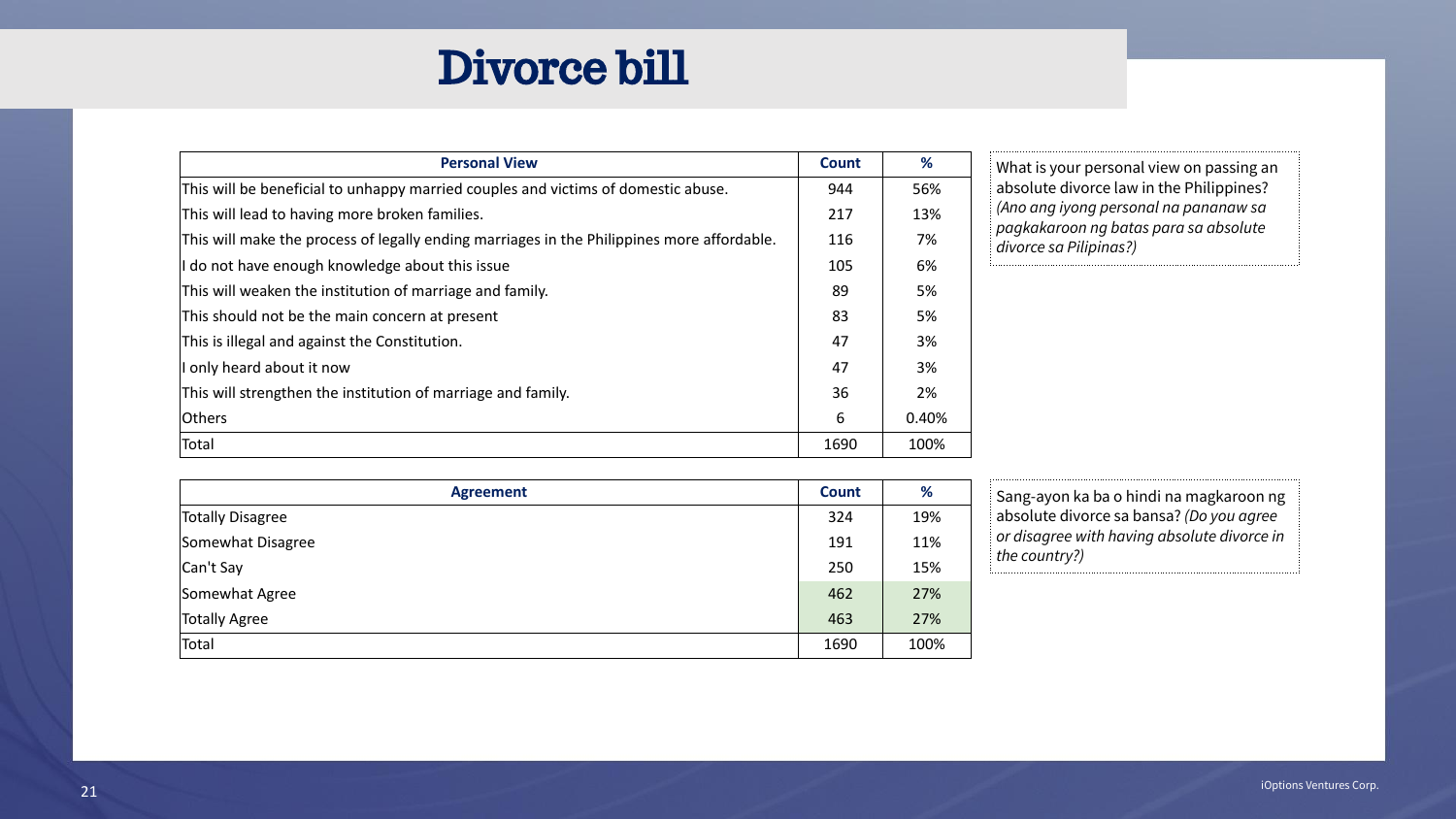

## 2022 National Elections

22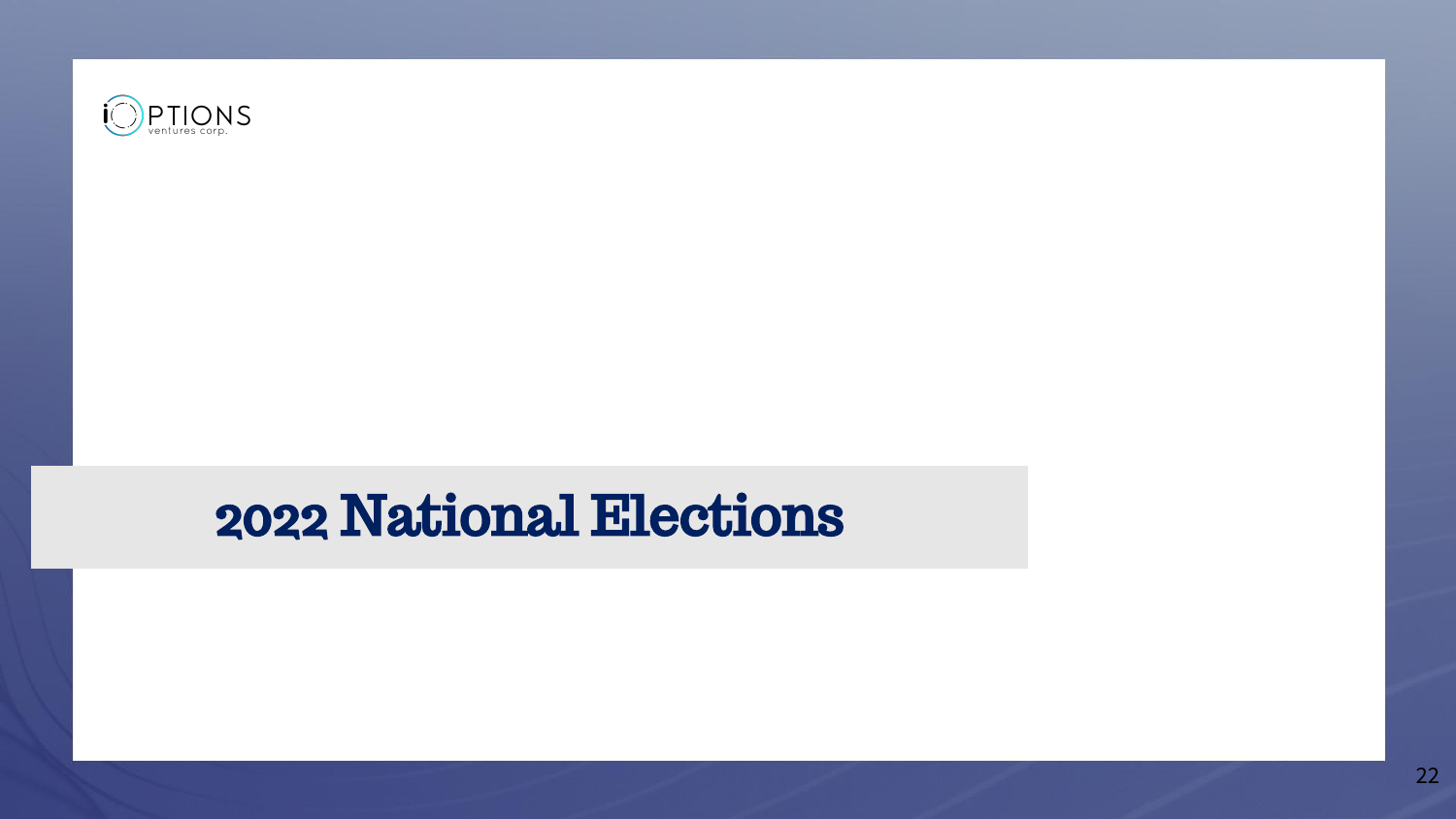## Desired characteristics in a leader

| <b>Desired Characteristics</b>       | <b>Responses (Multiple)</b> | $\frac{0}{0}$ |
|--------------------------------------|-----------------------------|---------------|
| Not corrupt                          | 1478                        | 87%           |
| Has good plans for the people        | 1212                        | 72%           |
| Helps the poor                       | 958                         | 57%           |
| <b>Hardworking</b>                   | 763                         | 45%           |
| <b>Fights for his/her principles</b> | 665                         | 39%           |
| Helps fight illegal drugs            | 621                         | 37%           |
| Intelligent                          | 575                         | 34%           |
| Brave and has no fear                | 554                         | 33%           |
| Approachable                         | 506                         | 30%           |
| Has experience in management         | 309                         | 18%           |
| Has implemented projects in our area | 193                         | 11%           |
| Heard good news about him/her        | 149                         | 9%            |
| Can make unpopular decisions         | 148                         | 9%            |
| Comes from a political family        | 59                          | 3%            |
| Rich                                 | 10                          | $1\%$         |
| Others                               | 47                          | 3%            |
| Total                                | 1690                        |               |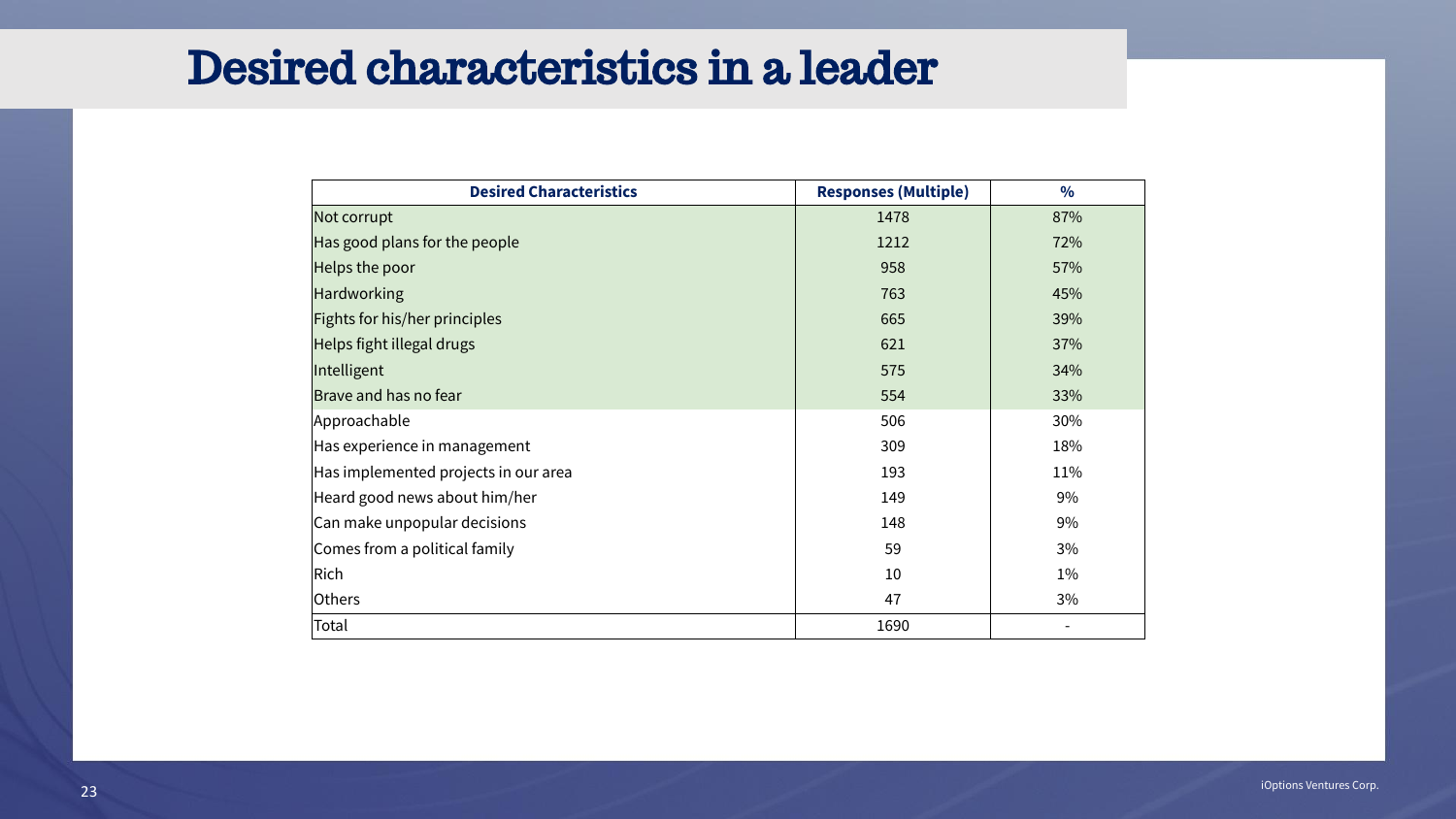### Endorsement influence

| <b>Endorsement</b>           | <b>President Rodrigo Duterte</b> | Vice President Leni Robredo | <b>Former President Gloria Arroyo</b> | <b>Religious Leaders</b> |
|------------------------------|----------------------------------|-----------------------------|---------------------------------------|--------------------------|
| Will not be affected         | 12%                              | $11\%$                      | 15%                                   | 16%                      |
| Definitely will not vote $ $ | 15%                              | 28%                         | 39%                                   | 13%                      |
| Will probably not vote       | 8%                               | 14%                         | 16%                                   | 7%                       |
| Can't say                    | 17%                              | 24%                         | 24%                                   | 39%                      |
| Will probably vote           | 23%                              | 15%                         | 5%                                    | 18%                      |
| Definitely will vote         | 26%                              | 8%                          | 2%                                    | 9%                       |
| Total                        | 1690                             | 1690                        | 1690                                  | 1690                     |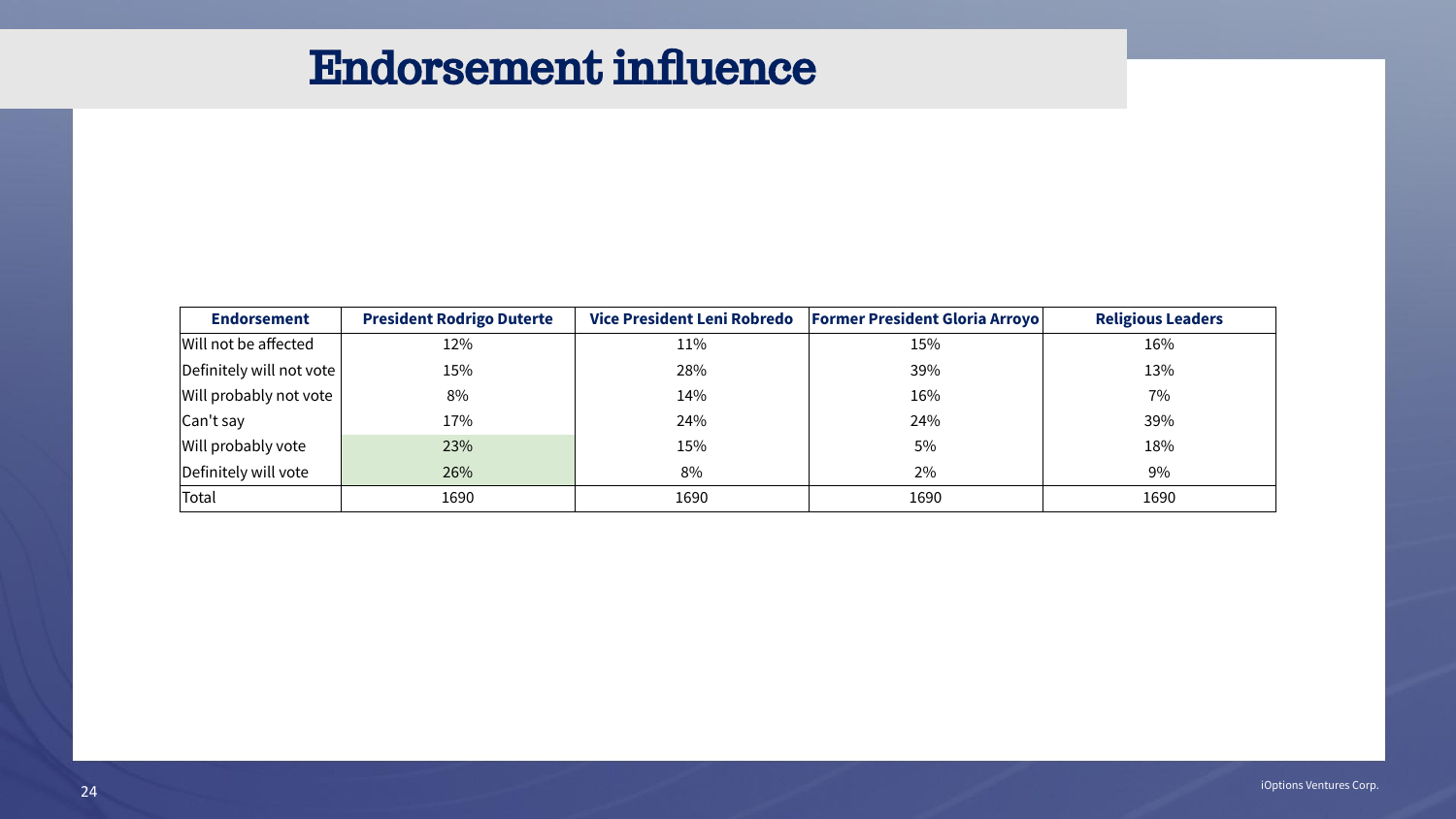### Presidential Candidates

| <b>Candidate</b>                  | <b>Weighted</b> | $\frac{0}{0}$ | <b>Actual</b> | $\frac{0}{0}$ |
|-----------------------------------|-----------------|---------------|---------------|---------------|
| Marcos, Ferdinand Jr. "Bongbong"  | 529             | 31%           | 553           | 33%           |
| Domagoso, Francisco "Isko Moreno" | 391             | 23%           | 447           | 26%           |
| Duterte-Carpio, Sara "Inday"      | 297             | 18%           | 192           | 11%           |
| Robredo, Maria Leonor "Leni"      | 118             | $7\%$         | 129           | 8%            |
| Pacquiao, Emmanuel "Manny"        | 46              | 3%            | 42            | 2%            |
| Lacson, Panfilo "Ping"            | 44              | 3%            | 52            | 3%            |
| Cayetano, Alan Peter              | 43              | 3%            | 53            | 3%            |
| Go, Christopher Lawrence "Bong"   | 23              | $1\%$         | 19            | $1\%$         |
| Gordon, Richard "Dick"            | 8               | $0\%$         | 8             | $0\%$         |
| <b>None</b>                       | 24              | $1\%$         | 30            | 2%            |
| Others (please specify)           | 11              | $1\%$         | 14            | $1\%$         |
| Don't Know                        | 156             | $9\%$         | 151           | 9%            |
| Total                             | 1690            | 100%          | 1690          | 100%          |

| <b>Preference Change</b>             | <b>Count</b> | $\frac{0}{0}$ |
|--------------------------------------|--------------|---------------|
| May still change                     | 725          | 43%           |
| $\operatorname{\mathsf{Can}}'$ t say | 314          | 19%           |
| Will not change                      | 651          | 39%           |
| Total                                | 1690         | 100%          |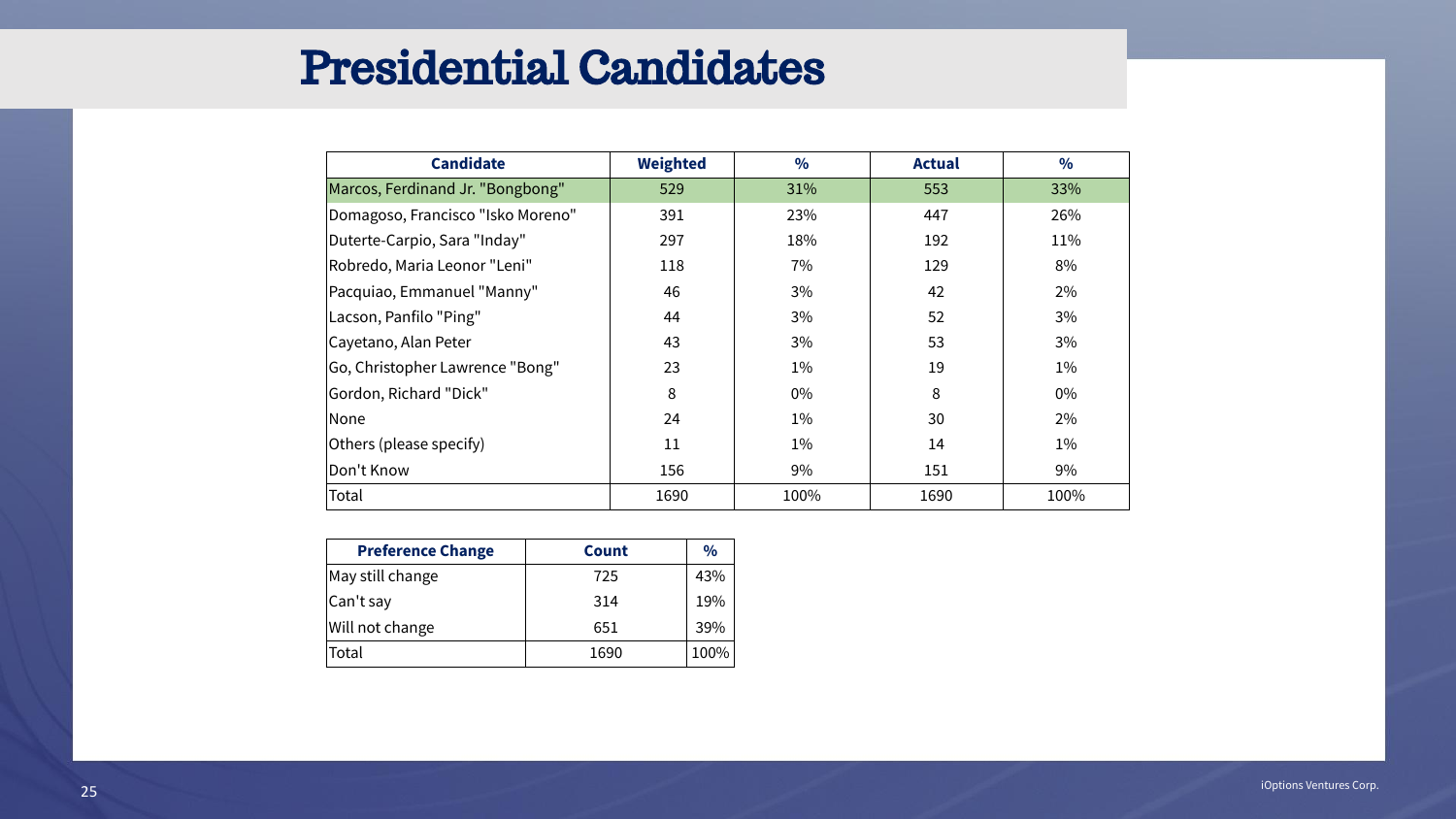### + COMPARATIVE

| <b>Presidential</b>   | <b>Mar 2021</b> | <b>June 2021</b> | <b>Sep 2021</b> |
|-----------------------|-----------------|------------------|-----------------|
| Domagoso, Isko Moreno | 32%             | 28%              | 26%             |
| Duterte-Carpio, Sara  | 16%             | 18%              | 11%             |
| Marcos, Bongbong      | 11%             | 13%              | 33%             |
| Pacquiao, Manny       | 10%             | 7%               | $2\%$           |
| Robredo, Leni         | 7%              | 6%               | 8%              |
| Go, Bong              | 4%              | 3%               | $1\%$           |
| Poe, Grace            | 4%              | 4%               |                 |
| Escudero, Chiz        | 2%              | $1\%$            |                 |
| Diokno, Chel          |                 | 2%               |                 |
| Lacson, Ping          | $1\%$           | 2%               | 3%              |
| Gordon, Dick          |                 | $0.4\%$          | $0.0\%$         |
| Trillanes, Antonio    |                 | $0.3\%$          |                 |
| Cayetano, Alan Peter  | $1\%$           | 4%               | 3%              |
| <b>Will Not Vote</b>  | $-9/0$          |                  |                 |
| Don't Know            | 7%              | 7%               | 9%              |
| None from the list    | 3%              | 2%               | 2%              |
| N/A                   | $0\%$           |                  |                 |
| Others                | $1\%$           | $1\%$            | $1\%$           |
| Total                 | 2000            | 2455             | 1690            |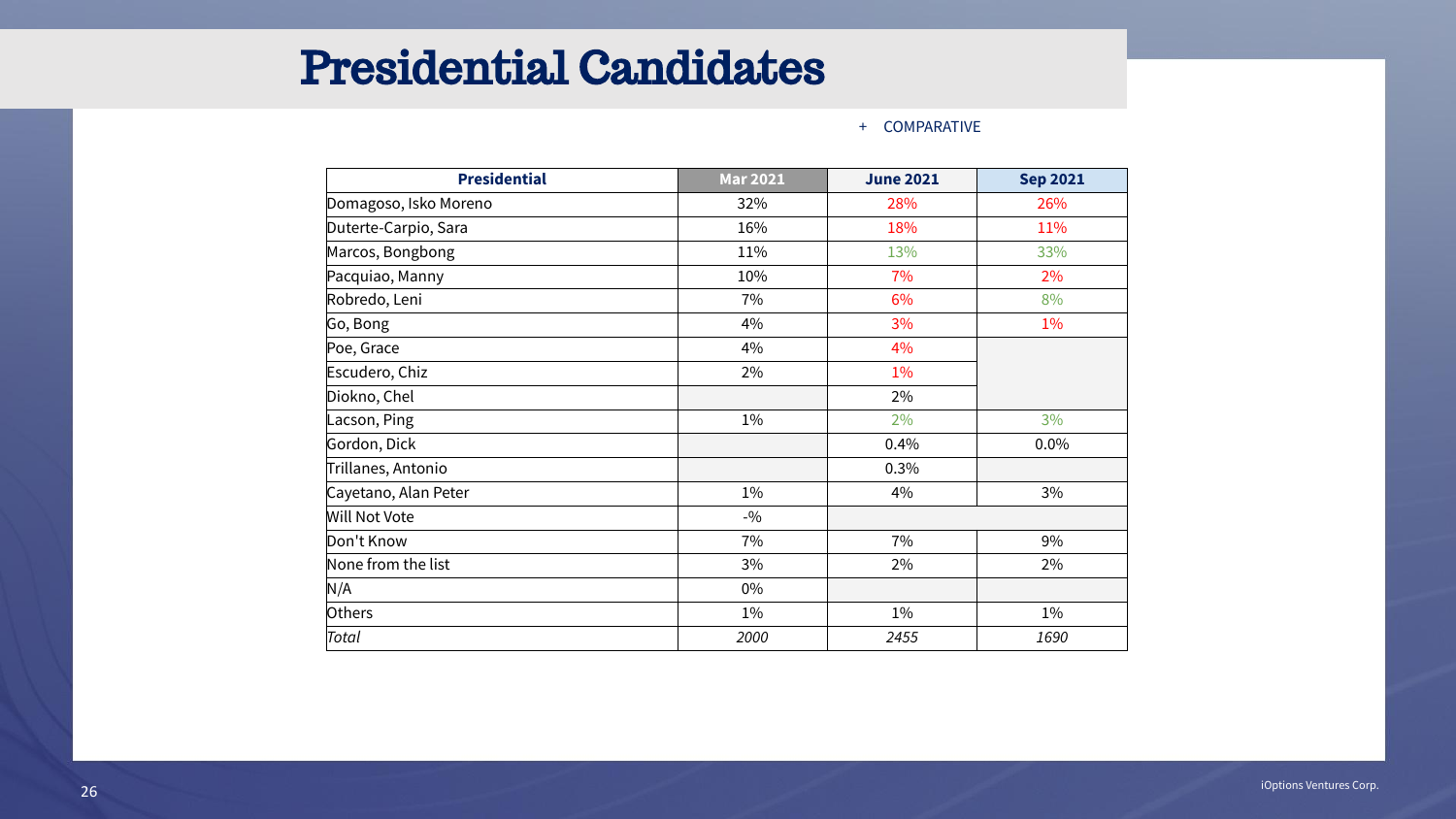### Presidential Candidates

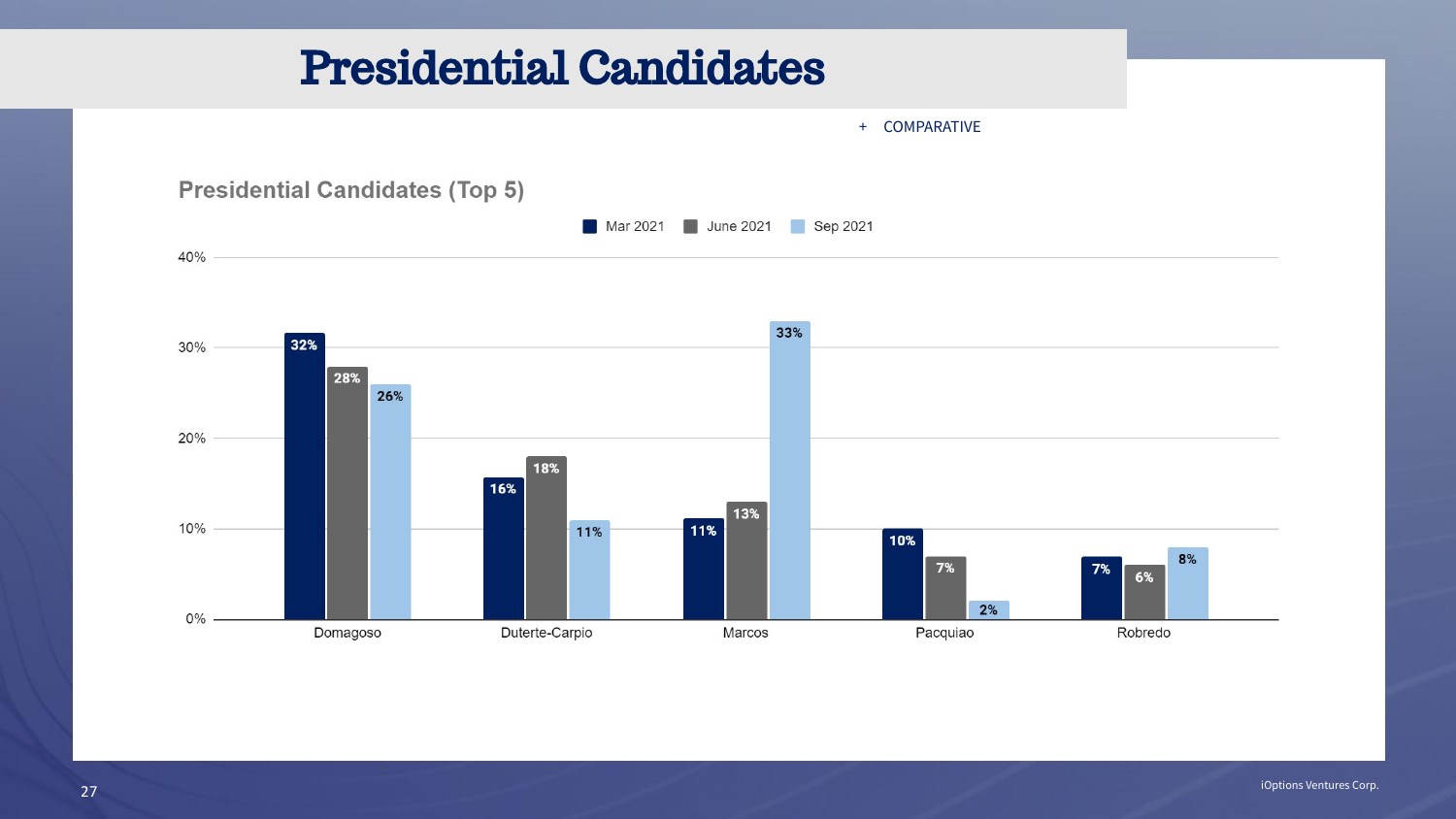### + COMBOS

| <b>FOR PRESIDENT</b>              | <b>LIST A</b> | $\frac{1}{2}$ | <b>FOR PRESIDENT</b>              | <b>LIST B</b> | $\frac{0}{0}$ |
|-----------------------------------|---------------|---------------|-----------------------------------|---------------|---------------|
| Marcos, Ferdinand Jr. "Bongbong"  | 545           | 32%           | Marcos, Ferdinand Jr. "Bongbong"  | 589           | 35%           |
| Domagoso, Francisco "Isko Moreno" | 512           | 30%           | Domagoso, Francisco "Isko Moreno" | 512           | 30%           |
| Duterte-Carpio, Sara "Inday"      | 245           | 14%           | Robredo, Maria Leonor "Leni"      | 187           | 11%           |
| Robredo, Maria Leonor "Leni"      | 167           | 10%           | Cayetano, Alan Peter              | 120           | 7%            |
| Cayetano, Alan Peter              | 90            | 5%            | Go, Christopher Lawrence "Bong"   | 109           | 6%            |
| Lacson, Panfilo "Ping"            | 72            | 4%            | Lacson, Panfilo "Ping"            | 90            | $5\%$         |
| Pacquiao, Emmanuel "Manny"        | 59            | 3%            | Pacquiao, Emmanuel "Manny"        | 83            | $5\%$         |
| Total                             | 1690          | 100%          | Total                             | 1690          | 100%          |

| <b>FOR PRESIDENT</b>              | <b>LIST C</b> | $\frac{0}{0}$ | <b>FOR PRESIDENT</b>              | <b>LIST D</b> | $\frac{0}{0}$ |
|-----------------------------------|---------------|---------------|-----------------------------------|---------------|---------------|
| Domagoso, Francisco "Isko Moreno" | 510           | 30%           | Domagoso, Francisco "Isko Moreno" | 703           | 42%           |
| Marcos, Ferdinand Jr. "Bongbong"  | 509           | 30%           | Duterte-Carpio, Sara "Inday"      | 483           | 29%           |
| Duterte-Carpio, Sara "Inday"      | 302           | 18%           | Lacson, Panfilo "Ping"            | 190           | 11%           |
| Cayetano, Alan Peter              | 140           | 8%            | Cayetano, Alan Peter              | 159           | 9%            |
| Lacson, Panfilo "Ping"            | 123           | $7\%$         | Pacquiao, Emmanuel "Manny"        | 155           | 9%            |
| Pacquiao, Emmanuel "Manny"        | 106           | $6\%$         | Total                             | 1690          | 100%          |
| Total                             | 1690          | 100%          |                                   |               |               |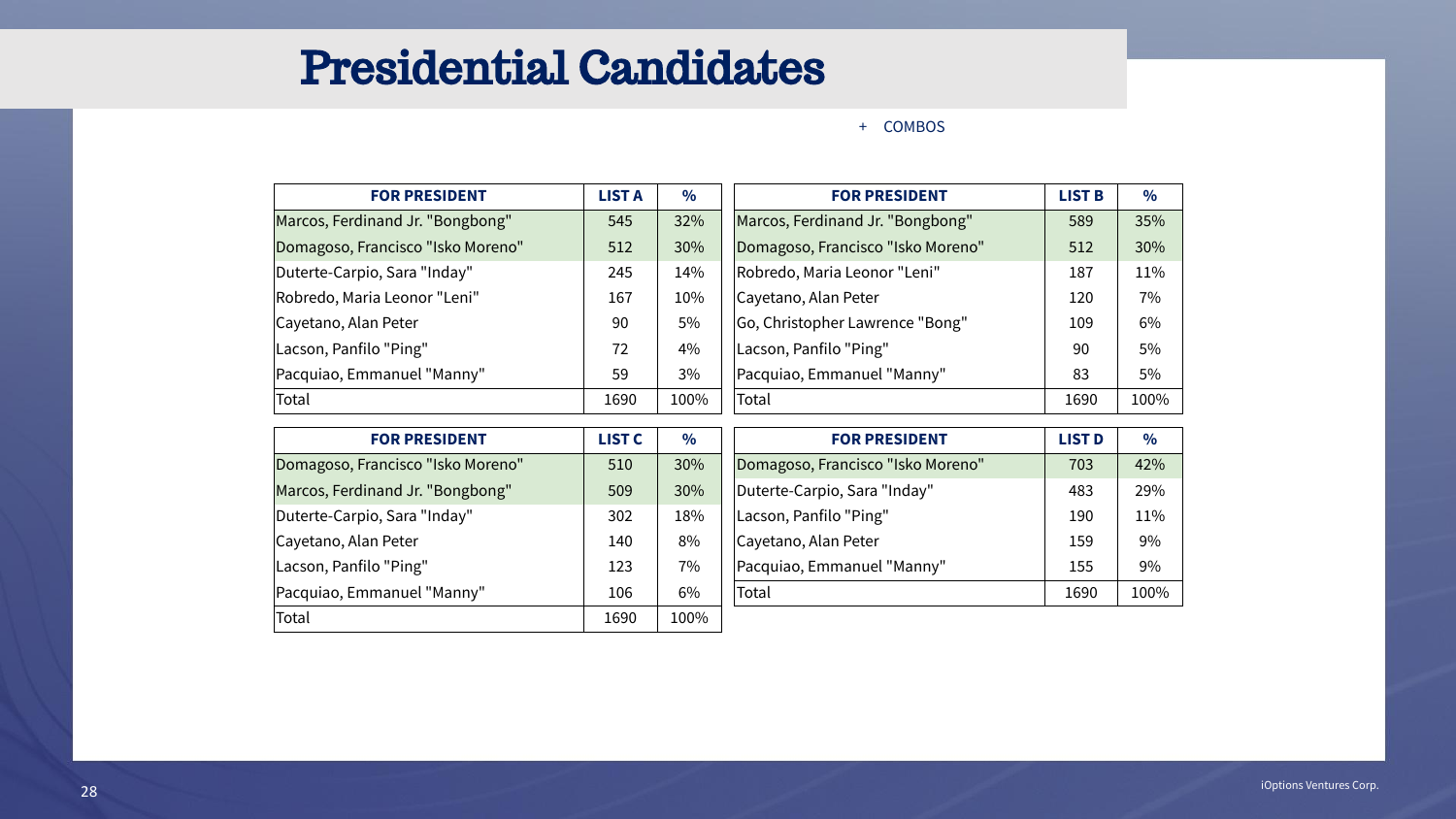### + COMBOS

| <b>FOR PRESIDENT</b>              | <b>LIST E</b> | $\frac{0}{0}$ | <b>FOR PRESIDENT</b>              | <b>LIST F</b> | $\frac{6}{6}$ |
|-----------------------------------|---------------|---------------|-----------------------------------|---------------|---------------|
| Marcos, Ferdinand Jr. "Bongbong"  | 675           | 40%           | Domagoso, Francisco "Isko Moreno" | 695           | 41%           |
| Domagoso, Francisco "Isko Moreno" | 600           | 36%           | Duterte-Carpio, Sara "Inday"      | 535           | 32%           |
| Cayetano, Alan Peter              | 152           | 9%            | Robredo, Maria Leonor "Leni"      | 203           | 12%           |
| Lacson, Panfilo "Ping"            | 143           | 8%            | Cayetano, Alan Peter              | 139           | 8%            |
| Pacquiao, Emmanuel "Manny"        | 120           | 7%            | Pacquiao, Emmanuel "Manny"        | 118           | 7%            |
| Total                             | 1690          | 100%          | Total                             | 1690          | 100%          |

| <b>FOR PRESIDENT</b>              | <b>LIST G</b> | $\frac{0}{0}$ | <b>LIST H</b><br><b>FOR PRESIDENT</b> |      | $\%$ | <b>FOR PRESIDENT</b>              | <b>LIST I</b> | $\%$   |
|-----------------------------------|---------------|---------------|---------------------------------------|------|------|-----------------------------------|---------------|--------|
| Domagoso, Francisco "Isko Moreno" | 730           | 43%           | Domagoso, Francisco "Isko Moreno"     | 803  | 48%  | Marcos, Ferdinand Jr. "Bongbong"  | 726           | 43%    |
| Marcos, Ferdinand Jr. "Bongbong"  | 686           | 41%           | Duterte-Carpio, Sara "Inday"          | 566  | 33%  | Domagoso, Francisco "Isko Moreno" | 709           | $42\%$ |
| Go, Christopher Lawrence "Bong"   | 155           | $9\%$         | Lacson, Panfilo "Ping"                | 187  | 11%  | Lacson, Panfilo "Ping"            | 131           | 8%     |
| Pacquiao, Emmanuel "Manny"        | 119           | $7\%$         | Pacquiao, Emmanuel "Manny"            | 134  | 8%   | Pacquiao, Emmanuel "Manny"        | 124           | $7\%$  |
| <b>Total</b>                      | 1690          | 100%          | Total                                 | 1690 | 100% | Total                             | 1690          | 100%   |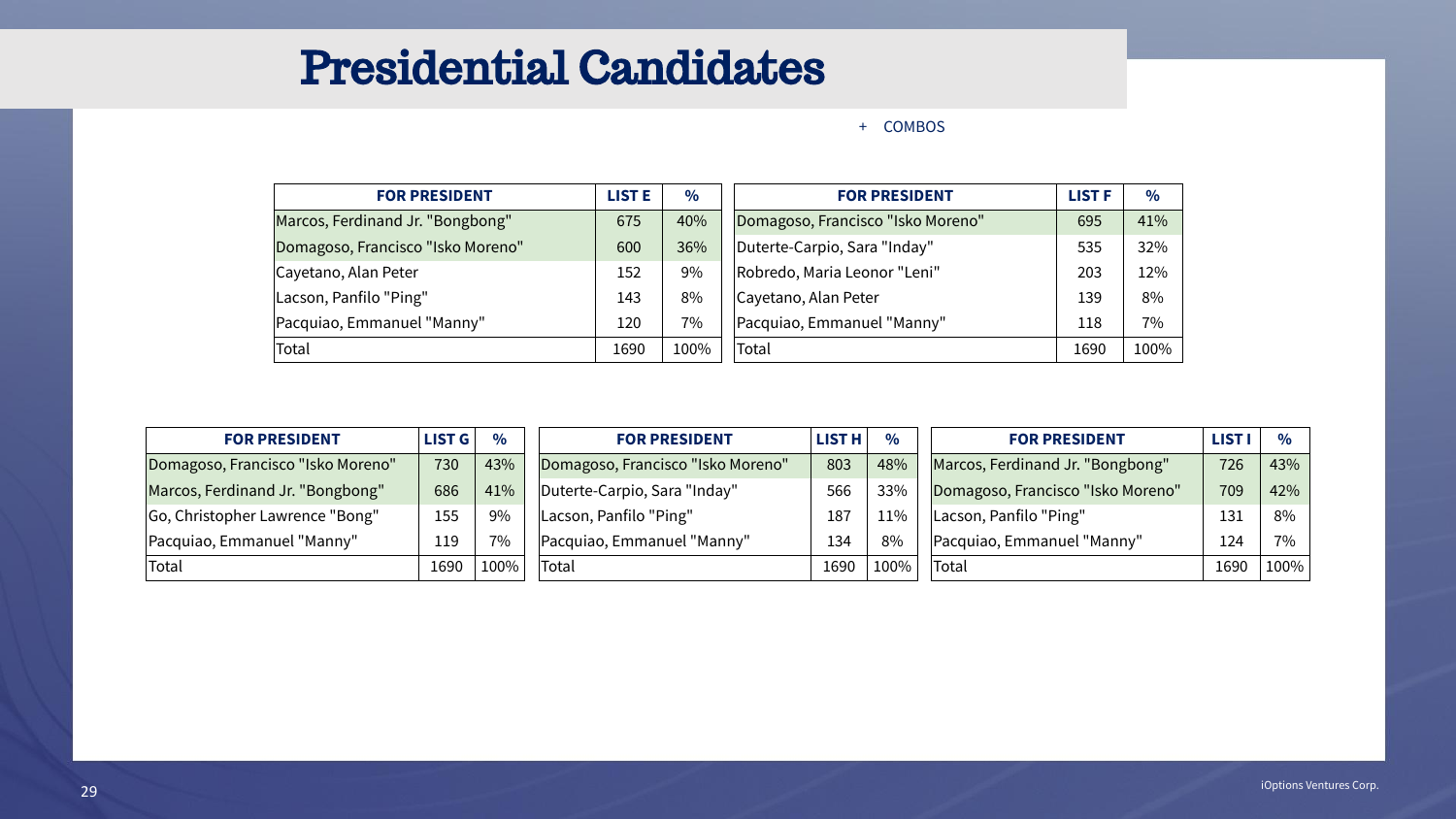### + PREFERENCE CHANGE

| <b>CANDIDATE</b>                  | <b>COUNT</b> | $\frac{6}{6}$ | <b>May still change</b> | <b>Can't say</b> | <b>Will not change</b> |
|-----------------------------------|--------------|---------------|-------------------------|------------------|------------------------|
| Marcos, Ferdinand Jr. "Bongbong"  | 553          | 33%           | 37%                     | 14%              | 49%                    |
| Domagoso, Francisco "Isko Moreno" | 447          | 26%           | 43%                     | 20%              | 38%                    |
| Duterte-Carpio, Sara "Inday"      | 192          | 11%           | 35%                     | 15%              | 50%                    |
| Robredo, Maria Leonor "Leni"      | 129          | 8%            | 34%                     | 18%              | 47%                    |
| Cayetano, Alan Peter              | 42           | $2\%$         | 51%                     | 21%              | 28%                    |
| Lacson, Panfilo "Ping"            | 52           | 3%            | 62%                     | 19%              | 19%                    |
| Pacquiao, Emmanuel "Manny"        | 53           | 3%            | 67%                     | 12%              | 21%                    |
| Go, Christopher Lawrence "Bong"   | 19           | $1\%$         | 55%                     | 10%              | 35%                    |
| Gordon, Richard "Dick"            | 8            | $0\%$         | 88%                     | 13%              | $0\%$                  |
| None                              | 30           | 2%            | 47%                     | 40%              | 13%                    |
| <b>Others (please specify)</b>    | 14           | $1\%$         | 43%                     | $7\%$            | 50%                    |
| Don't Know                        | 151          | 9%            | 61%                     | 35%              | 4%                     |
| Total                             | 1690         |               | 729                     | 314              | 657                    |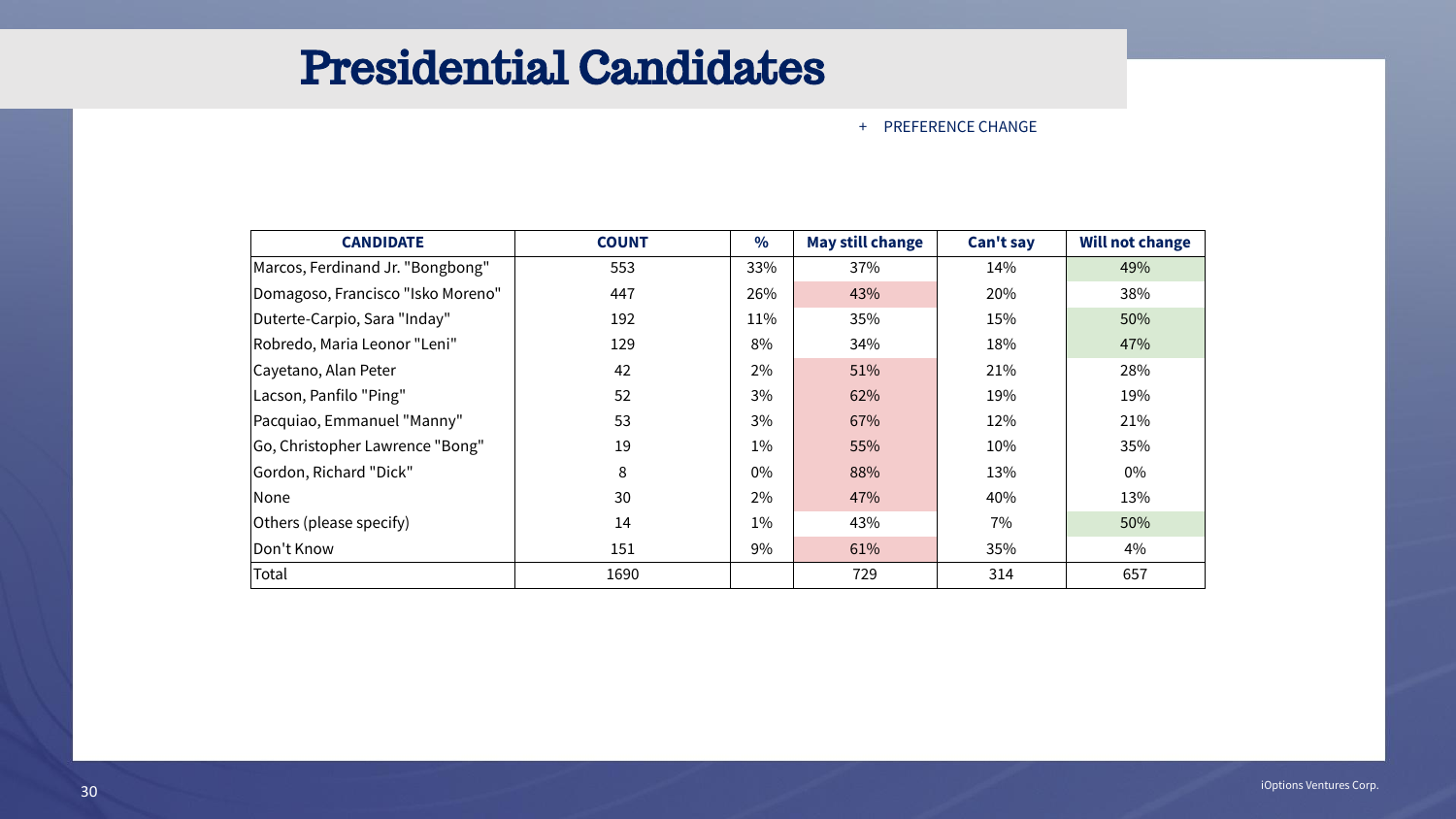### + PREFERENCE x ISLAND GROUP

| <b>PRESIDENT</b>                     | <b>COUNT (ACTUAL)</b> | $\frac{0}{0}$ | <b>NCR</b> | <b>BALANCE</b><br><b>LUZON</b> | <b>VISAYAS</b> | <b>MINDANAO</b> |
|--------------------------------------|-----------------------|---------------|------------|--------------------------------|----------------|-----------------|
| Marcos, Ferdinand Jr. "Bongbong"     | 553                   | 33%           | 34%        | 32%                            | 28%            | 30%             |
| Domagoso, Francisco "Isko<br>Moreno" | 447                   | 26%           | 29%        | 26%                            | 18%            | 18%             |
| Duterte-Carpio, Sara "Inday"         | 192                   | 11%           | 8%         | 9%                             | 19%            | 37%             |
| Robredo, Maria Leonor "Leni"         | 129                   | 8%            | $7\%$      | $9\%$                          | 8%             | 2%              |
| Cayetano, Alan Peter                 | 42                    | $2\%$         | $2\%$      | 3%                             | 5%             | $1\%$           |
| Lacson, Panfilo "Ping"               | 52                    | 3%            | 4%         | 3%                             | 3%             | $2\%$           |
| Pacquiao, Emmanuel "Manny"           | 53                    | 3%            | 3%         | 3%                             | 3%             | $0\%$           |
| Go, Christopher Lawrence "Bong"      | 19                    | $1\%$         | $1\%$      | $1\%$                          | 2%             | 2%              |
| Gordon, Richard "Dick"               | 8                     | $0\%$         | $0\%$      | $1\%$                          | $1\%$          | $0\%$           |
| None                                 | 30                    | 2%            | 2%         | $2\%$                          | $1\%$          | $0\%$           |
| Others (please specify)              | 14                    | $1\%$         | $1\%$      | $1\%$                          | $1\%$          | $0\%$           |
| Don't Know                           | 151                   | 9%            | 8%         | 10%                            | 10%            | 8%              |
| Total                                | 1690                  |               | 737        | 704                            | 134            | 115             |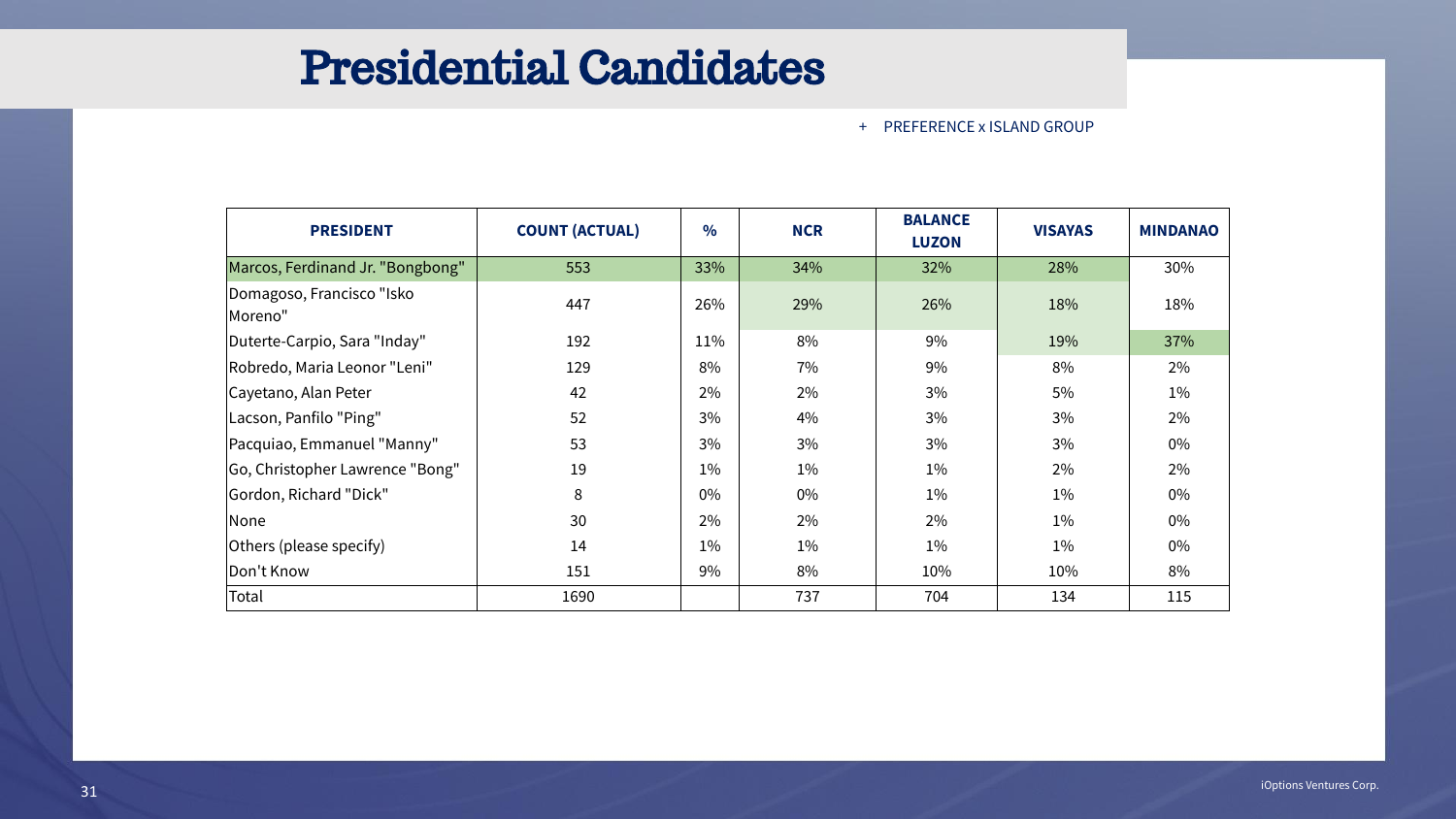### Vice-Presidential Candidates

| <b>Candidate</b>                 | <b>Weighted</b> | $\frac{0}{0}$ | <b>Actual</b> | $\frac{0}{0}$ |
|----------------------------------|-----------------|---------------|---------------|---------------|
| Duterte, Rodrigo                 | 459             | 27%           | 388           | 23%           |
| Ong, Willie "Doc Willie"         | 239             | 14%           | 284           | 17%           |
| Duterte-Carpio, Sara "Inday"     | 223             | 13%           | 187           | 11%           |
| Sotto, Vicente III "Tito"        | 171             | 10%           | 223           | 13%           |
| Marcos, Ferdinand Jr. "Bongbong" | 135             | 8%            | 153           | 9%            |
| Cayetano, Alan Peter             | 121             | $7\%$         | 116           | $7\%$         |
| Robredo, Maria Leonor "Leni"     | 79              | 5%            | 91            | $5\%$         |
| Go, Christopher Lawrence "Bong"  | 64              | $4\%$         | 57            | $3\%$         |
| Pacquiao, Emmanuel "Manny"       | 48              | 3%            | 47            | 3%            |
| <b>None</b>                      | 33              | 2%            | 29            | 2%            |
| <b>Others</b>                    | 17              | $1\%$         | 20            | $1\%$         |
| Don't Know                       | 98              | $6\%$         | 95            | $6\%$         |
| Total                            | 1687            | 100%          | 1690          | 100%          |

| <b>Preference Change</b> | <b>Count</b> | $\frac{0}{0}$ |
|--------------------------|--------------|---------------|
| May still change         | 741          | 44%           |
| Can't say                | 318          | 19%           |
| Will not change          | 631          | 37%           |
| Total                    | 1690         | 100%          |

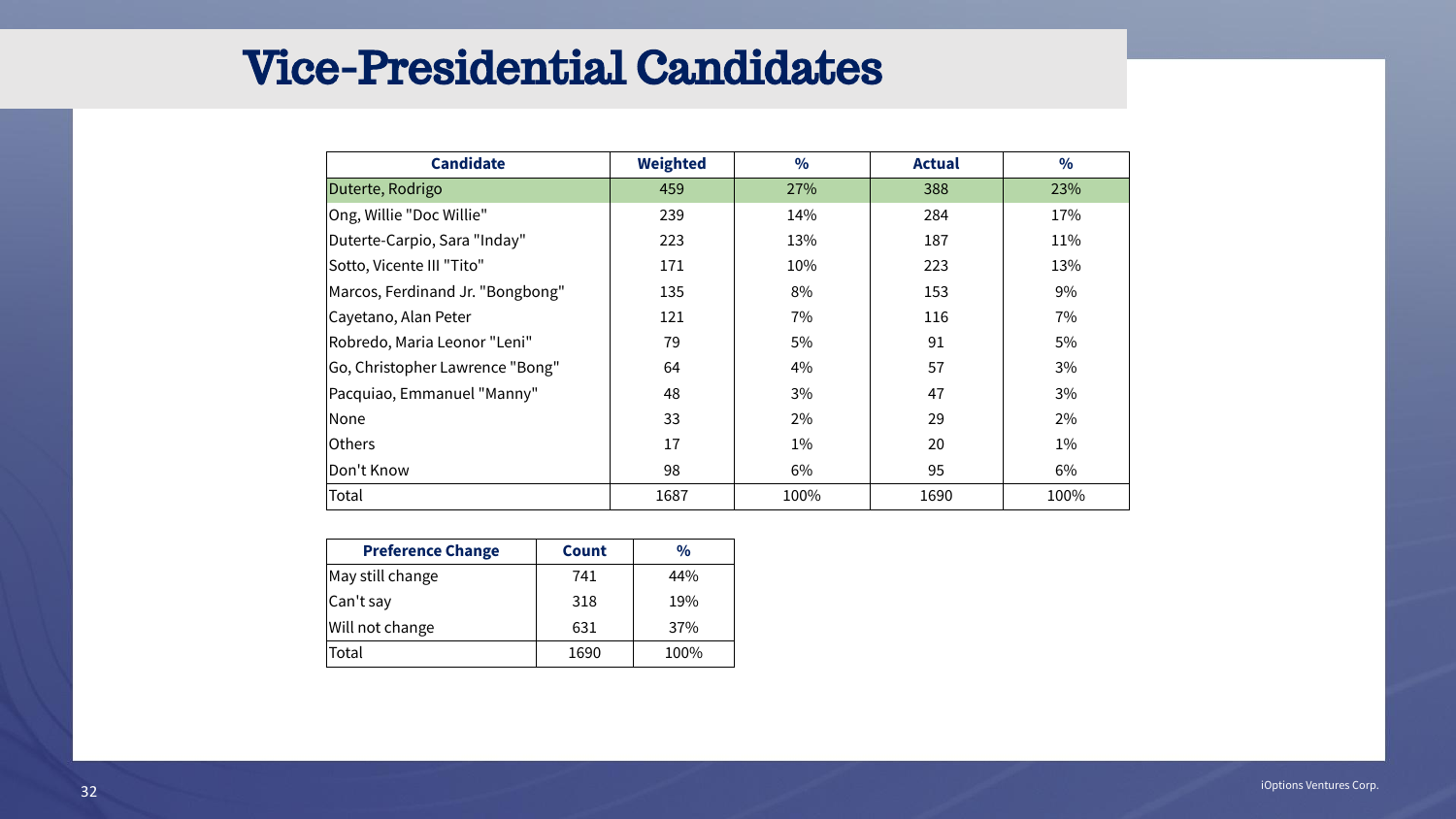### + COMPARATIVE

| <b>Candidate</b>      | <b>Mar 2021</b> | <b>June 2021</b> | <b>Sep 2021</b> |
|-----------------------|-----------------|------------------|-----------------|
| Duterte, Rodrigo      |                 | 13%              | 23%             |
| Ong, Willie           |                 |                  | 17%             |
| Sotto, Tito           | 4.2%            | 3%               | 13%             |
| Duterte-Carpio, Sara  | 13.7%           | 8%               | 11%             |
| Marcos, Bongbong      | $9.2\%$         | 9%               | 9%              |
| Cayetano, Alan Peter  | $3.0\%$         | 7%               | $7\%$           |
| Robredo, Leni         |                 |                  | 5%              |
| Pacquiao, Manny       | 12.8%           | 7%               | 3%              |
| Go, Bong              | 8.9%            | 6%               | 3%              |
| Domagoso, Isko Moreno | 21.5%           | 20%              |                 |
| Poe, Grace            | $7.2\%$         | 7%               |                 |
| Escudero, Chiz        | 6.4%            | $5\%$            |                 |
| Lacson, Ping          | 2.7%            | 2%               |                 |
| Gatchalian, Sherwin   |                 | $1\%$            |                 |
| Teodoro, Gibo         |                 | $1\%$            |                 |
| Angara, Sonny         |                 | $1\%$            |                 |
| Salceda, Joel         |                 | 0.30%            |                 |
| Cayetano, Pia         | $0.7\%$         |                  |                 |
| Romualdez, Martin     | $0.3\%$         | 0.20%            |                 |
| Others                | 1.5%            | 1.30%            | $1\%$           |
| Don't Know            | 6.2%            | $5\%$            | 6%              |
| None from the List    | $2.1\%$         | $1\%$            | 2%              |

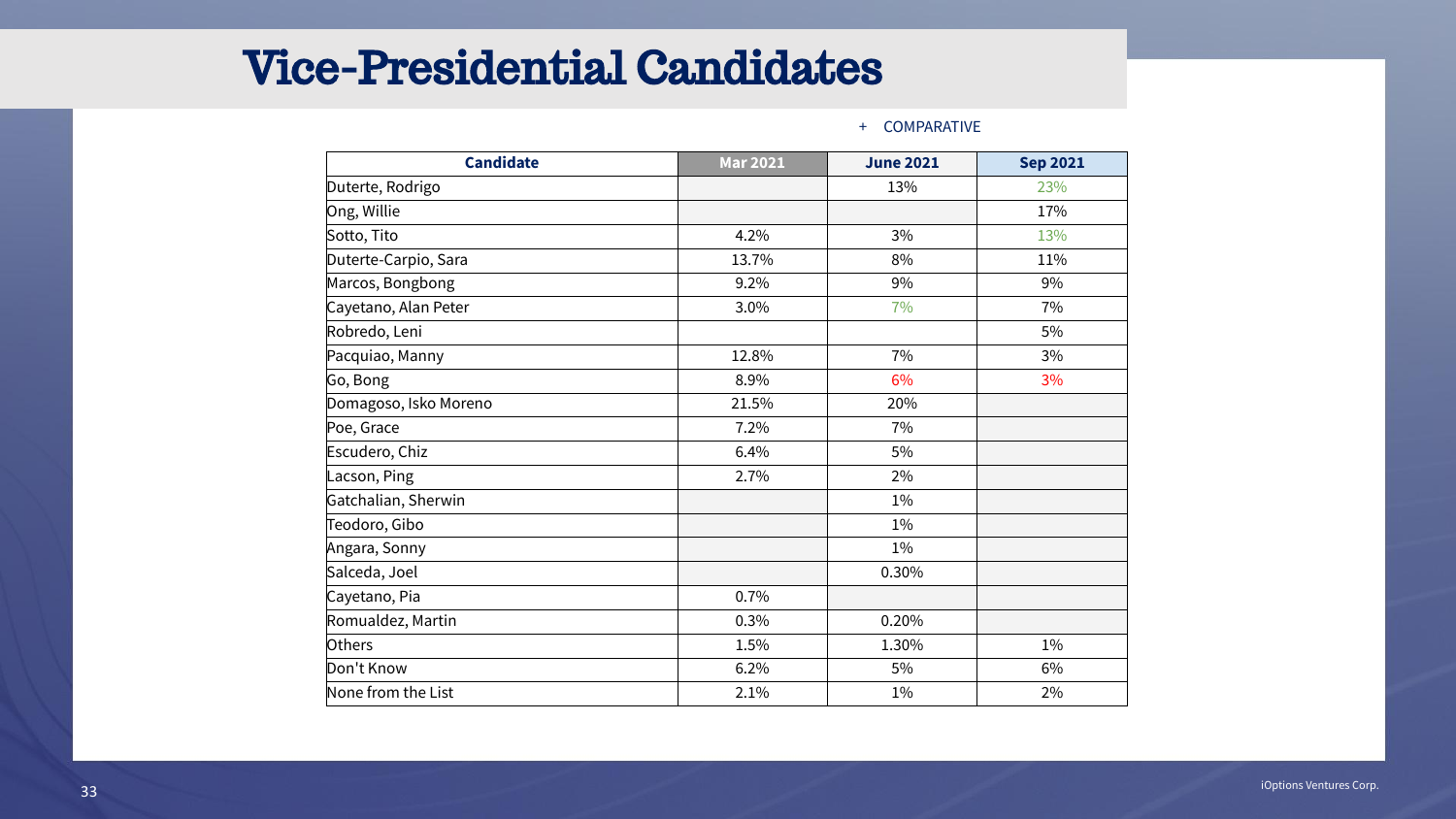### Vice-Presidential Candidates



### + COMPARATIVE

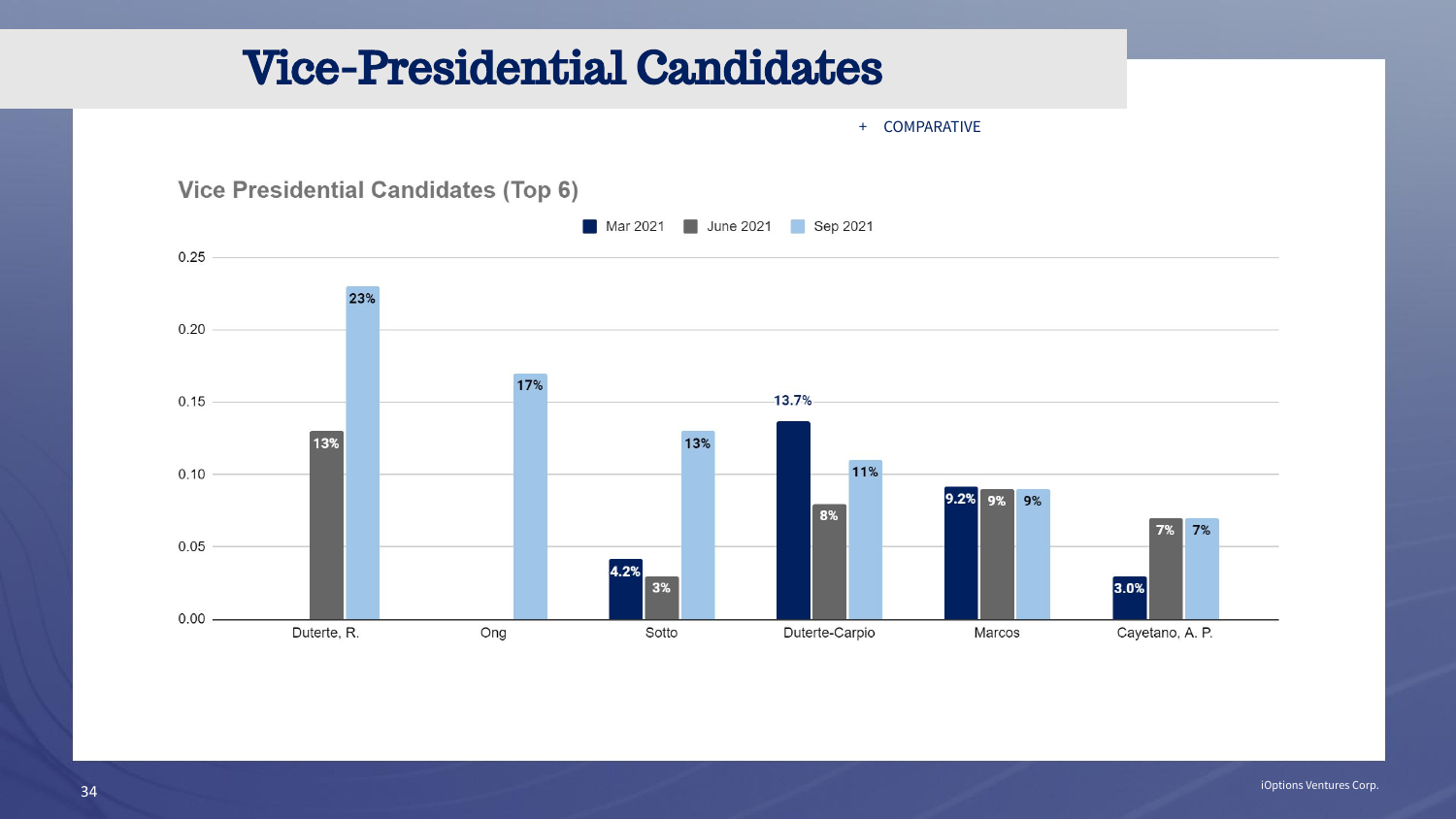### + COMBOS

| <b>FOR VICE PRESIDENT</b>    | <b>LIST A</b> | $\frac{0}{0}$ |
|------------------------------|---------------|---------------|
| Duterte-Carpio, Sara "Inday" | 494           | 29%           |
| Ong, Willie "Doc Willie"     | 485           | 29%           |
| Sotto, Vicente III "Tito"    | 385           | 23%           |
| Cayetano, Alan Peter         | 224           | 13%           |
| Pacquiao, Emmanuel "Manny"   | 112           | $7\%$         |
| Total                        | 1700          | 100%          |

| <b>FOR VICE PRESIDENT</b>  | <b>LIST B</b> | $\frac{0}{0}$ | <b>FOR VICE PRESIDENT</b>        | <b>LIST C</b> | $\frac{0}{0}$ |
|----------------------------|---------------|---------------|----------------------------------|---------------|---------------|
| Duterte, Rodrigo           | 542           | 32%           | Marcos, Ferdinand Jr. "Bongbong" | 530           | 31%           |
| Ong, Willie "Doc Willie"   | 452           | 27%           | Ong, Willie "Doc Willie"         | 443           | 26%           |
| Sotto, Vicente III "Tito"  | 369           | 22%           | Sotto, Vicente III "Tito"        | 373           | 22%           |
| Cayetano, Alan Peter       | 205           | 12%           | Cayetano, Alan Peter             | 238           | 14%           |
| Pacquiao, Emmanuel "Manny" | 132           | 8%            | Pacquiao, Emmanuel "Manny"       | 116           | $7\%$         |
| Total                      | 1700          | 100%          | Total                            | 1700          | 100%          |

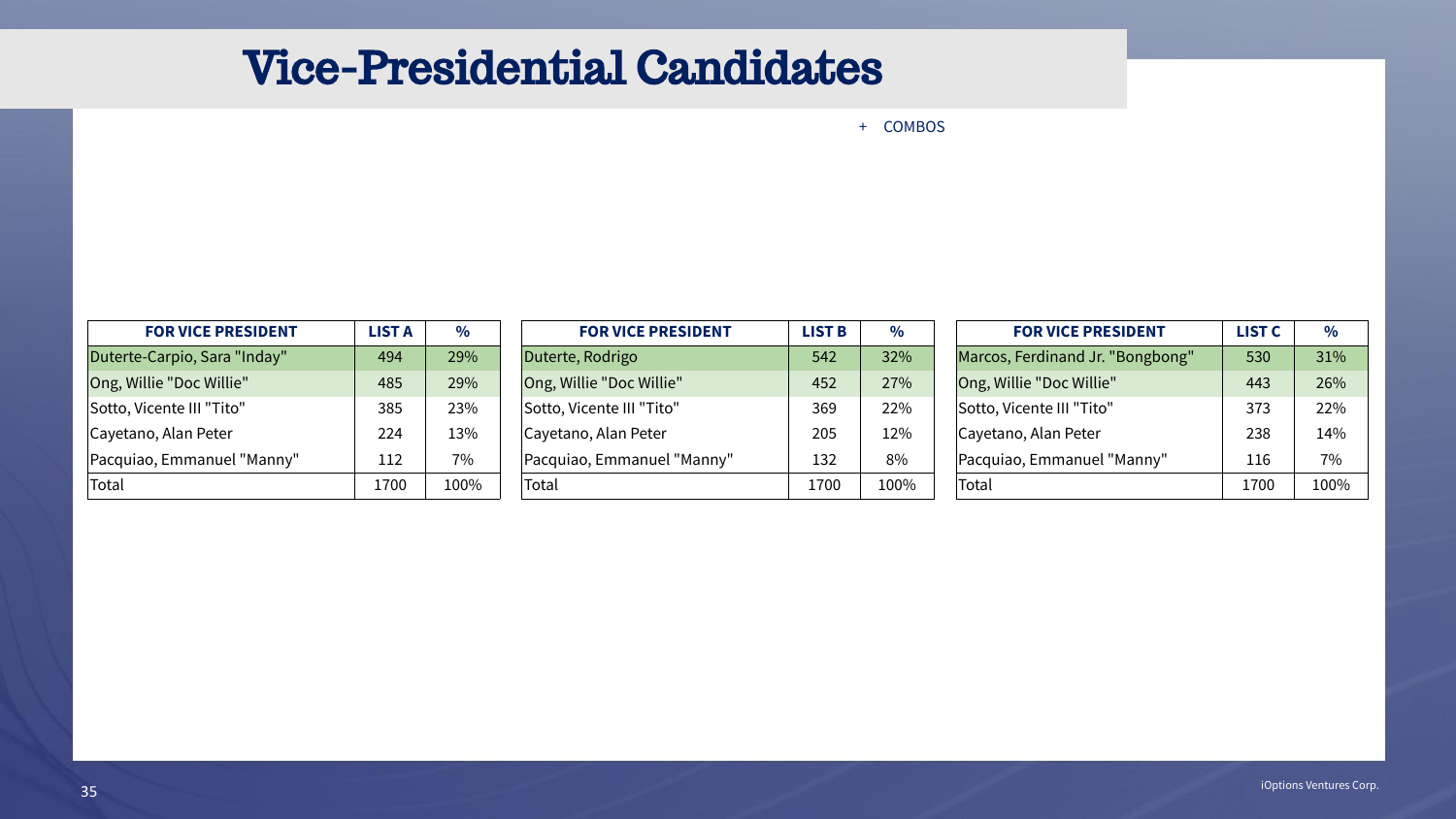### + PREFERENCE CHANGE

| <b>CANDIDATE</b>                 | <b>COUNT</b> | $\%$  | May still change | <b>Can't say</b> | <b>Will not change</b> |
|----------------------------------|--------------|-------|------------------|------------------|------------------------|
| Duterte, Rodrigo                 | 388          | 23%   | 33%              | 13%              | 54%                    |
| Ong, Willie "Doc Willie"         | 284          | 17%   | 43%              | 15%              | 42%                    |
| Sotto, Vicente III "Tito"        | 223          | 13%   | 43%              | 21%              | 36%                    |
| Duterte-Carpio, Sara "Inday"     | 187          | 11%   | 40%              | 17%              | 44%                    |
| Marcos, Ferdinand Jr. "Bongbong" | 153          | 9%    | 46%              | 19%              | 35%                    |
| Cayetano, Alan Peter             | 116          | 7%    | 53%              | 22%              | 25%                    |
| Robredo, Maria Leonor "Leni"     | 91           | $5\%$ | 57%              | 18%              | 25%                    |
| Go, Christopher Lawrence "Bong"  | 57           | 3%    | 65%              | 18%              | 18%                    |
| Pacquiao, Emmanuel "Manny"       | 47           | 3%    | 60%              | 21%              | 19%                    |
| None                             | 29           | $2\%$ | 28%              | 48%              | 24%                    |
| Others, Pls Specify:             | 20           | $1\%$ | 40%              | 20%              | 40%                    |
| Don't Know                       | 95           | $6\%$ | 58%              | 40%              | $2\%$                  |
| Total                            | 1690         | 100%  | 741              | 318              | 631                    |

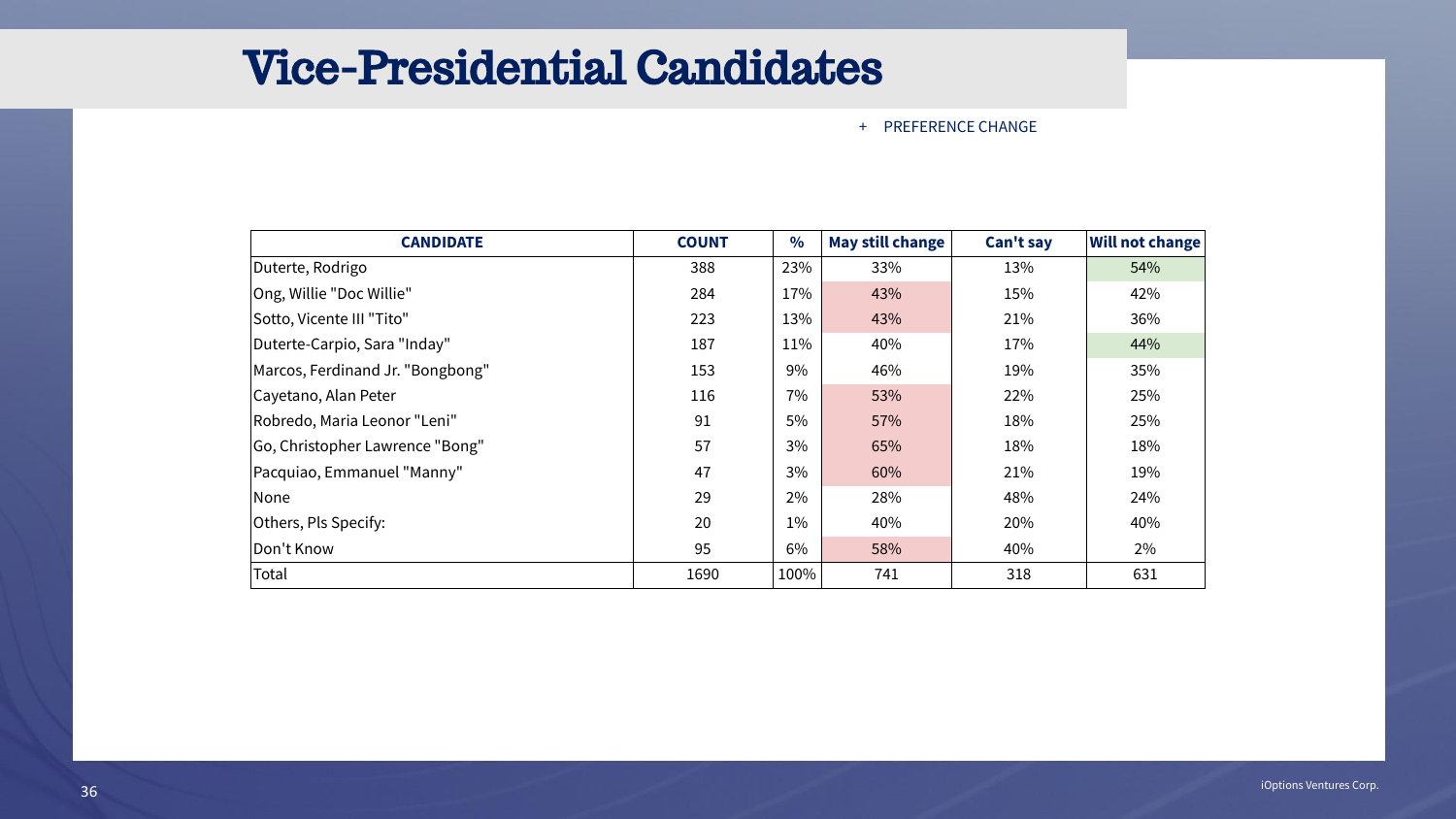### + PREFERENCE x ISLAND GROUP

| <b>CANDIDATE</b>                 | <b>COUNT</b> | $\frac{0}{0}$ | <b>NCR</b> | <b>BALANCE LUZON</b> | <b>VISAYAS</b> | <b>MINDANAO</b> |
|----------------------------------|--------------|---------------|------------|----------------------|----------------|-----------------|
| Duterte, Rodrigo                 | 388          | 23%           | 21%        | 21%                  | 26%            | 43%             |
| Ong, Willie "Doc Willie"         | 284          | 17%           | 17%        | 19%                  | 11%            | $6\%$           |
| Sotto, Vicente III "Tito"        | 223          | 13%           | 11%        | 9%                   | 15%            | 21%             |
| Duterte-Carpio, Sara "Inday"     | 187          | 11%           | 16%        | 13%                  | 8%             | $3\%$           |
| Marcos, Ferdinand Jr. "Bongbong" | 153          | 9%            | 9%         | 9%                   | 10%            | 3%              |
| Cayetano, Alan Peter             | 116          | 7%            | $7\%$      | 6%                   | 10%            | $7\%$           |
| Robredo, Maria Leonor "Leni"     | 91           | $5\%$         | $5\%$      | 7%                   | 3%             | $2\%$           |
| Go, Christopher Lawrence "Bong"  | 57           | 3%            | 4%         | $2\%$                | 5%             | $5\%$           |
| Pacquiao, Emmanuel "Manny"       | 47           | 3%            | 3%         | 3%                   | 4%             | $2\%$           |
| None                             | 29           | $2\%$         | $2\%$      | $2\%$                | $1\%$          | 3%              |
| Others, Pls Specify:             | 20           | $1\%$         | $1\%$      | $1\%$                | $1\%$          | $0\%$           |
| Don't Know                       | 95           | $6\%$         | 5%         | 7%                   | 6%             | 4%              |
| Total                            | 1690         | 100%          | 738        | 710                  | 135            | 117             |

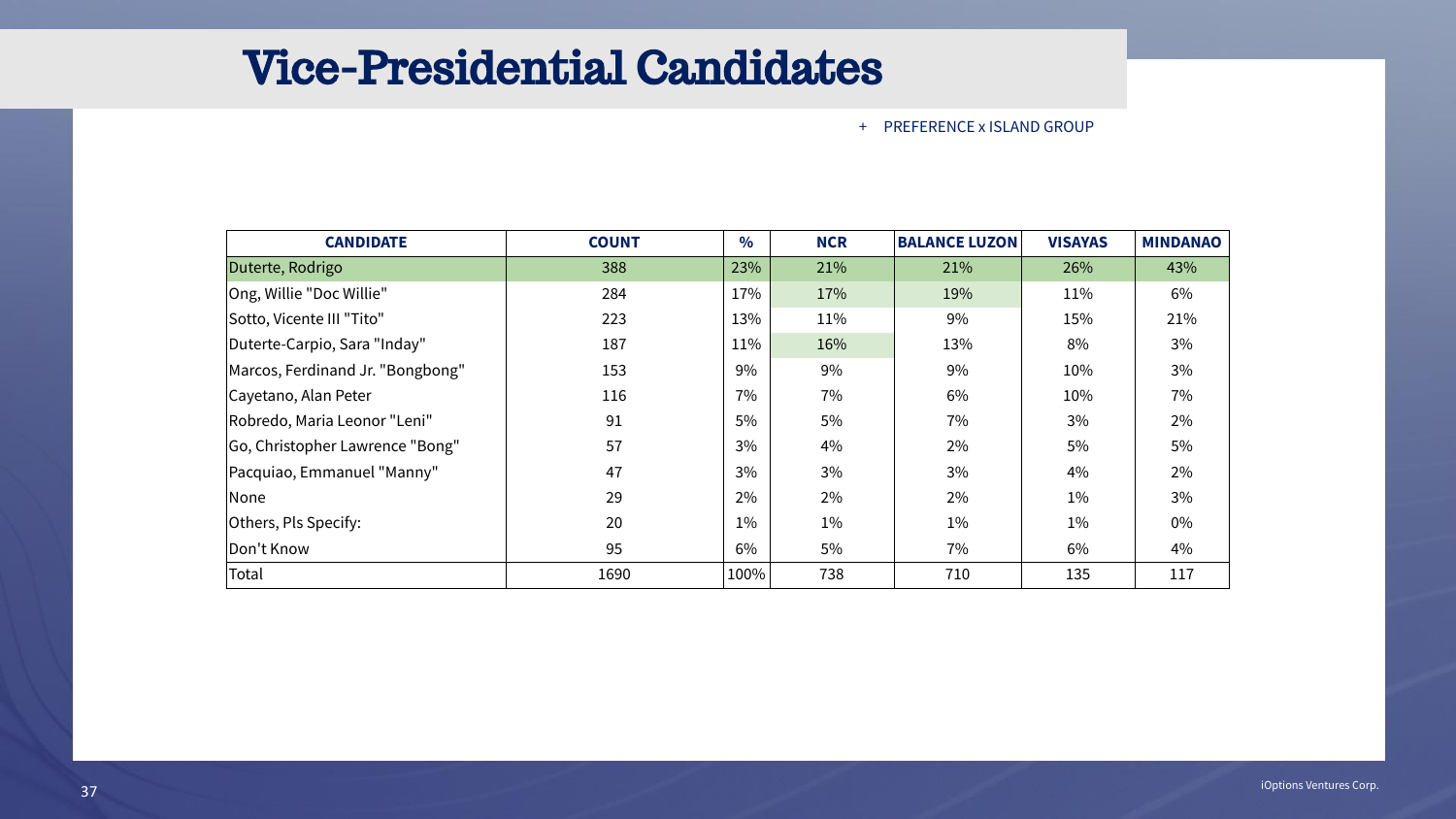### President & VP Tandem

| <b>TANDEMS - LIST A</b>               | <b>WEIGHTED</b> | $\frac{0}{0}$ | <b>ACTUAL</b> | $\frac{6}{6}$ |
|---------------------------------------|-----------------|---------------|---------------|---------------|
| Marcos, Bongbong & Sara Duterte       | 821             | 49%           | 726           | 43%           |
| Domagoso, Isko Moreno & Willie Ong    | 497             | 29%           | 583           | 34%           |
| Lacson, Ping & Tito Sotto             | 125             | $7\%$         | 134           | 8%            |
| Pacquiao, Manny & Alan Peter Cayetano | 74              | $4\%$         | 73            | 4%            |
| Will not vote                         | 174             | 10%           | 174           | 10%           |
| Total                                 | 1691            | 100%          | 1690          | 100%          |
|                                       |                 |               |               |               |
| <b>TANDEMS - LIST B</b>               | <b>WEIGHTED</b> | $\frac{0}{0}$ | <b>ACTUAL</b> | $\frac{1}{2}$ |
| Domagoso, Isko Moreno & Willie Ong    | 605             | 36%           | 686           | 41%           |
| Go, Bong & Rodrigo Duterte            | 563             | 33%           | 471           | 28%           |
| Lacson, Ping & Tito Sotto             | 151             | 9%            | 176           | 10%           |
| Pacquiao, Manny & Alan Peter Cayetano | 111             | $7\%$         | 101           | $6\%$         |
| Will not vote                         | 261             | 15%           | 256           | 15%           |

| <b>TANDEMS - LIST B</b>               | <b>WEIG</b>              |
|---------------------------------------|--------------------------|
| Domagoso, Isko Moreno & Willie Ong    | 60                       |
| Go, Bong & Rodrigo Duterte            | 5 <sub>6</sub>           |
| Lacson, Ping & Tito Sotto             | 1!                       |
| Pacquiao, Manny & Alan Peter Cayetano | $1^{\circ}$              |
| Will not vote                         | $\overline{\mathcal{U}}$ |
| Total                                 | 16                       |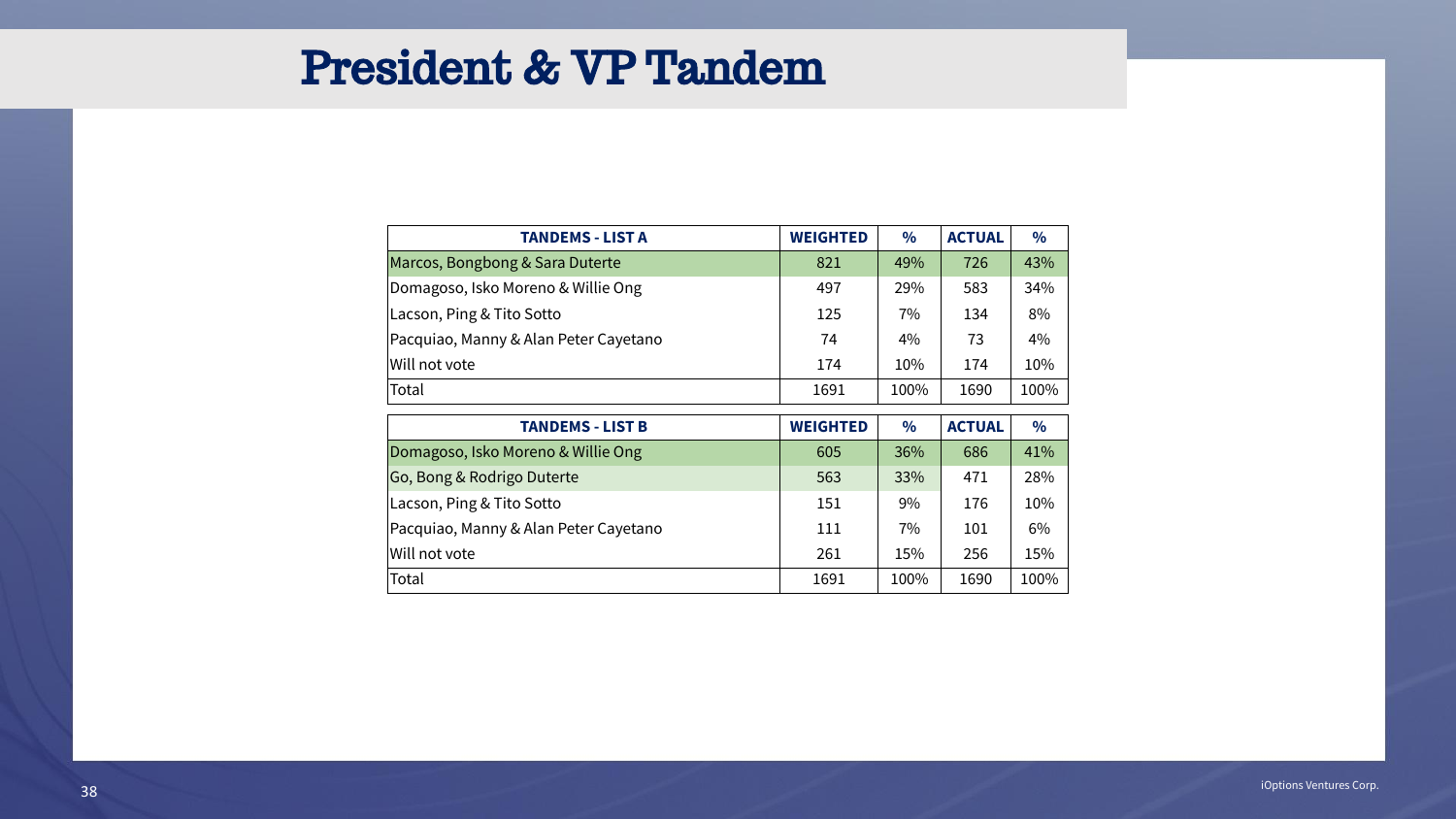### Senatorial Candidates

| <b>FOR SENATOR</b>                       | <b>RANK</b>    | <b>WEIGHTED</b> | <b>ACTUAL</b> |                                       |           |       |       |
|------------------------------------------|----------------|-----------------|---------------|---------------------------------------|-----------|-------|-------|
| Escudero, Francis Joseph "Chiz"          |                | 62%             | 64%           | Honasan, Gregorio "Gringo"            | 20        | 23%   | 25%   |
| Tulfo, Rafael "Raffy"                    | $\overline{2}$ | 61%             | 61%           | Roque, Herminio "Harry"               | 21        | 20%   | 17%   |
| Cayetano, Alan Peter                     | $\overline{3}$ | 59%             | 58%           | Diokno, Jose Manuel "Chel"            | 22        | 17%   | 18%   |
| Marcos, Ferdinand Jr. "Bongbong"         | $\overline{4}$ | 56%             | 55%           | Teodoro, Gilberto Eduardo "Gibo"      | $23 - 24$ | 16%   | 15%   |
| Gatchalian, Sherwin "Win"                | $5-6$          | 53%             | 55%           | Andanar, Jose Ruperto Martin "Martin" | $23 - 24$ | 16%   | 15%   |
| Legarda, Lorna Regina "Loren"            | $5-6$          | 53%             | 53%           | Roxas, Manuel II "Mar"                | 25        | 15%   | 17%   |
| Revillame, Willie "Kuya Wil"             | $\overline{7}$ | 52%             | 50%           | Trillanes, Antonio IV "Sonny"         | $26 - 27$ | 14%   | 16%   |
| Santos-Recto, Rosa Vilma "Vilma"         | 8              | 51%             | 54%           | Nograles, Karlo Alexei "Karlo"        | $26 - 27$ | 14%   | 10%   |
| Torres-Gomez, Lucy                       | 9              | 45%             | 44%           | Romualdez, Ferdinand Martin "Martin"  | 28-29     | 13%   | 14%   |
| Zubiri, Juan Miguel "Migz"               | 10             | 43%             | 40%           | Colmenares, Neri                      | 28-29     | 13%   | 14%   |
| Villar, Mark                             | 11             | 42%             | 38%           | Panelo, Salvador "Sal"                | $30 - 31$ | 12%   | $9\%$ |
| Hontiveros-Baraquel, Ana Theresia "Risa" | 12             | 36%             | 37%           | Tugade, Arthur "Art"                  | $30 - 31$ | 12%   | 10%   |
| Villanueva, Emmanuel Joel "Joel"         | 13             | 35%             | 38%           | Bello, Silvestre III "Bebot"          | 32        | 11%   | 10%   |
| Aquino, Paolo Benigno IV "Bam"           | 14             | 32%             | 31%           | Gadon, Larry                          | $33 - 34$ | 10%   | 10%   |
| Pangilinan, Francis "Kiko"               | 15             | 31%             | 34%           | De Lima, Leila                        | $33 - 34$ | 10%   | 10%   |
| Estrada, Jose "Jinggoy" Ejercito         | <b>16</b>      | 30%             | 30%           | Marcoleta, Rodante                    | 35        | 9%    | 8%    |
| Ejercito, Joseph Victor "JV"             | 17             | 27%             | 28%           | Belgica, Greco Antonious Beda         | 36        | $6\%$ | $6\%$ |
| Binay, Jejomar "Jojo"                    | 18             | 26%             | 29%           | Gutoc, Samira                         | 37        | $5\%$ | $5\%$ |
| Gordon, Richard "Dick"                   | 19             | 24%             | 28%           | Zarate, Carlos Isagani "Kaloi"        | 38        | $4\%$ | 4%    |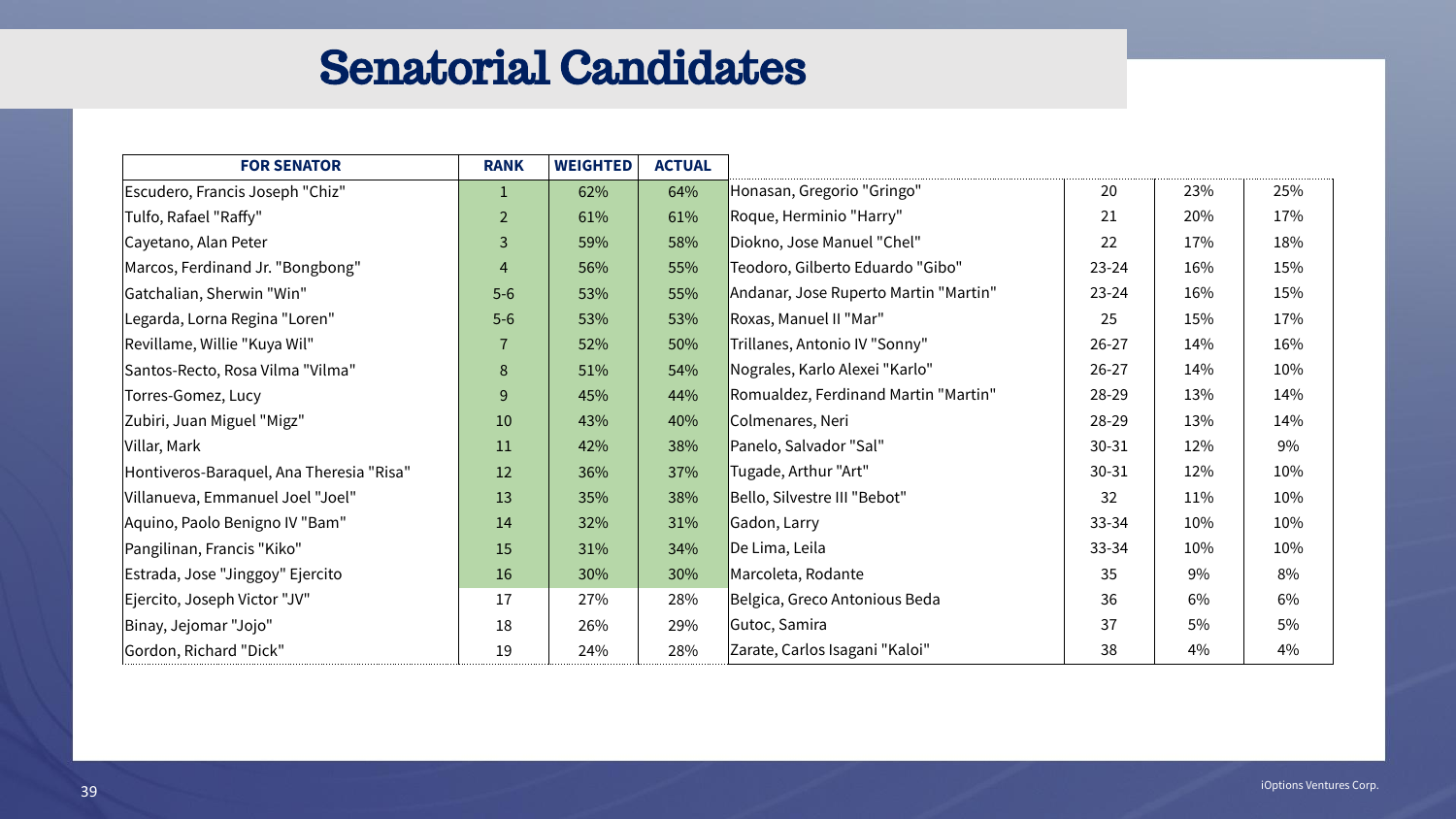

## Geographic and Demographic Information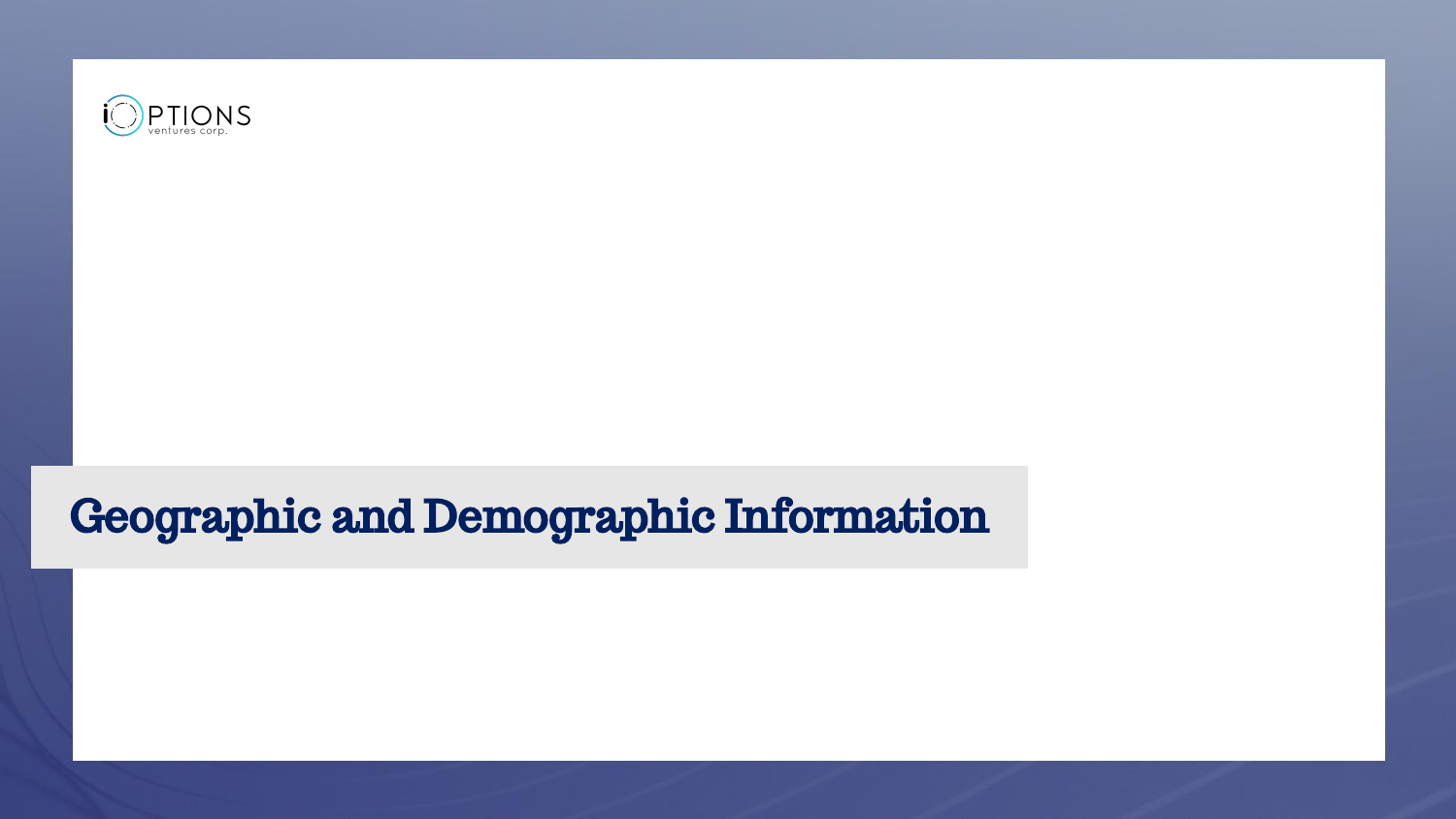## Geographic Distribution

| <b>Island Groups</b> | Count | $\frac{1}{2}$ | <b>Registered Voters (2019)</b> |
|----------------------|-------|---------------|---------------------------------|
| <b>NCR</b>           | 737   | 44%           | 11%                             |
| Balance Luzon        | 704   | 42%           | 45%                             |
| <b>Visayas</b>       | 134   | 8%            | 21%                             |
| Mindanao             | 115   | 7%            | 23%                             |
| 'Total               | 1690  | 100%          | 100%                            |

| <b>Island Groups</b> | <b>Weighted</b> | $\frac{0}{0}$ |
|----------------------|-----------------|---------------|
| NCR                  | 193             | 11%           |
| <b>BALANCE LUZON</b> | 752             | 44%           |
| <b>VISAYAS</b>       | 350             | 21%           |
| <b>MINDANAO</b>      | 395             | 23%           |
| <b>TOTAL</b>         | 1690            | 100%          |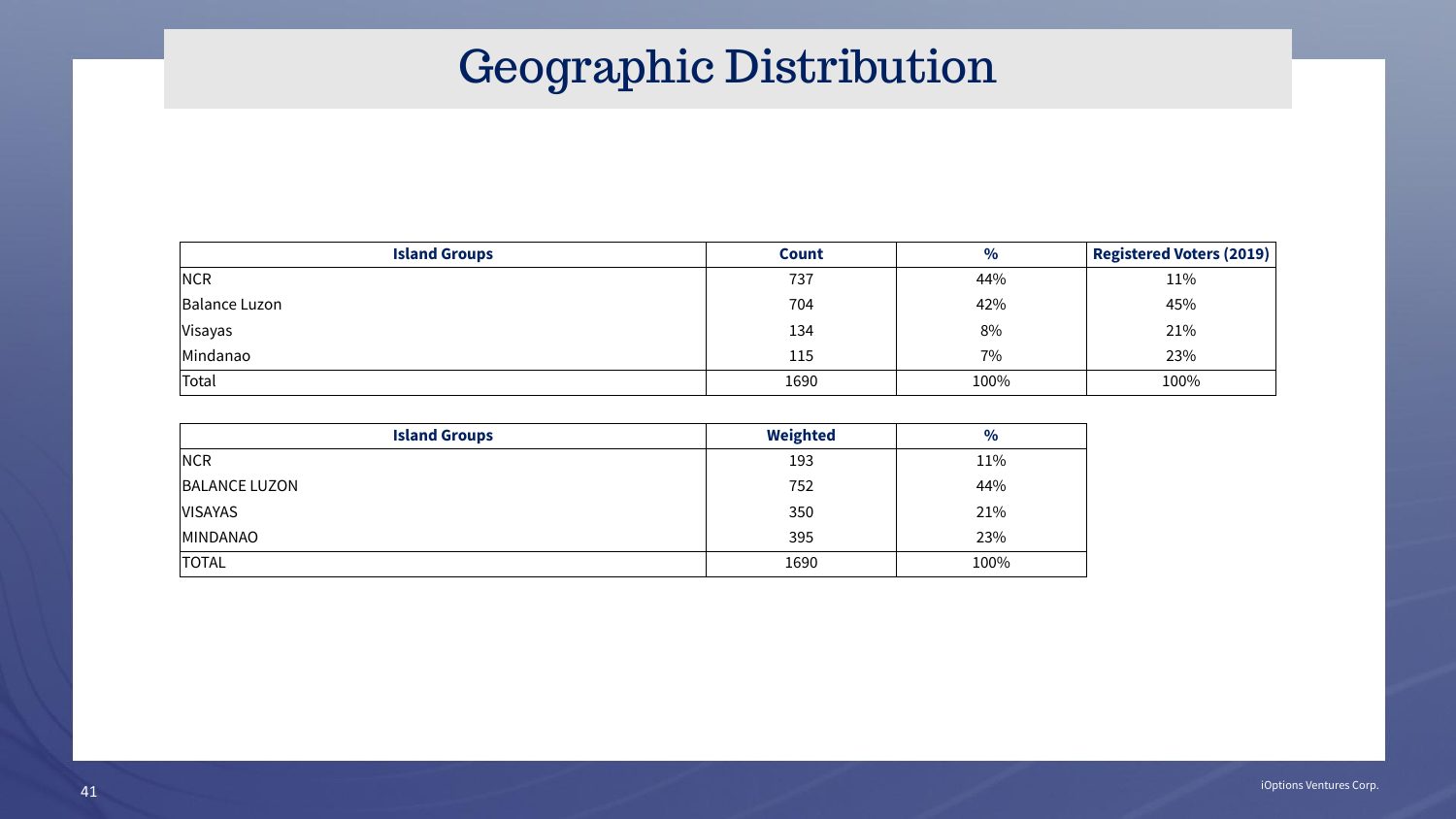## Gender, Age, and Educational Attainment

| <b>Gender</b> | <b>Count</b> | $\frac{0}{0}$ |
|---------------|--------------|---------------|
| Female        | 1393         | 82%           |
| Male          | 297          | 18%           |
| Total         | 1690         | 100%          |

| <b>Age Groups</b> | <b>Count</b> | $\frac{0}{0}$ |
|-------------------|--------------|---------------|
| $17 - 24$         | 168          | 10%           |
| $25 - 34$         | 506          | 30%           |
| $ 35 - 44 $       | 549          | 32%           |
| 45-59             | 376          | 22%           |
| 60 and above      | 91           | 5%            |
| Total             | 1690         | 100%          |

### $E$ **ducations**

 $\sqrt{\sqrt{2}}$  No formal ed  $\epsilon$ Elementary u  $\vert$ Elementary g  $H$ igh school  $|V$ ocational  $H$ igh school  $\vert$ College unde  $\vert$ College gradu  $\vert$ Masteral degr  $\vert$ Doctoral degr

| <b>Educational Attainment</b> | <b>Count</b> | $\frac{0}{0}$ |
|-------------------------------|--------------|---------------|
| No formal education           | 3            | 0.20%         |
| Elementary undergraduate      | 18           | $1\%$         |
| Elementary graduate           | 30           | $2\%$         |
| High school undergraduate     | 237          | 14%           |
| Vocational                    | 128          | 8%            |
| High school graduate          | 481          | 28%           |
| College undergraduate         | 399          | 24%           |
| College graduate              | 371          | 22%           |
| Masteral degree               | 20           | $1\%$         |
| Doctoral degree               | 3            | 0.20%         |
| Total                         | 1690         | 100%          |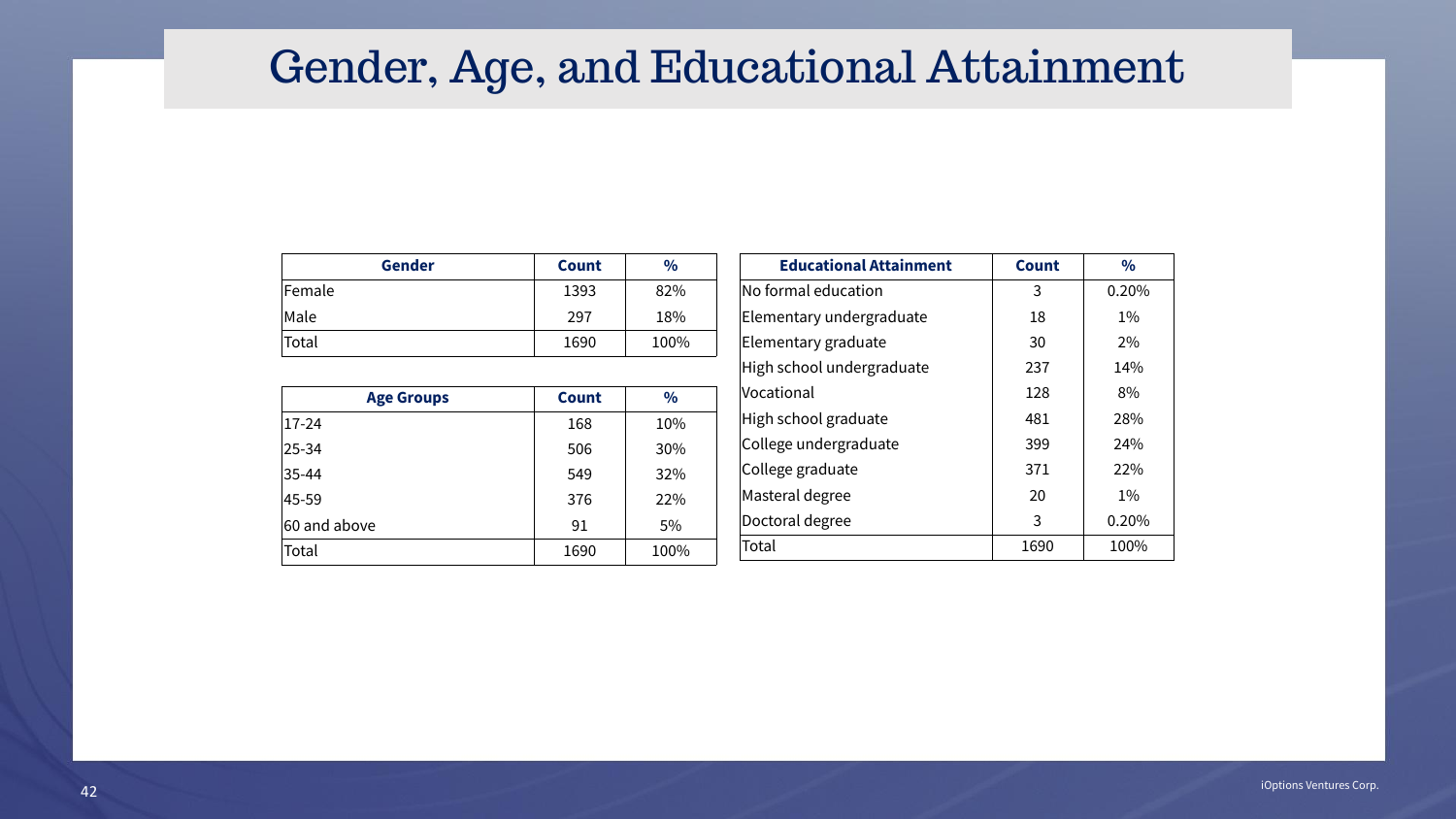## Employment and Monthly Income

| <b>Employment</b>     | <b>Count</b> | $\frac{0}{0}$ |
|-----------------------|--------------|---------------|
| Government            | 64           | 4%            |
| With own business     | 64           | 4%            |
| <b>Private sector</b> | 279          | 17%           |
| Self-employed         | 329          | 19%           |
| Unemployed            | 954          | 56%           |
| Total                 | 1690         | 100%          |

### **Monthly**

 $Php 10,000$  ar Php  $10,001$  to Php 25,001 to Php 45,001 to  $P$ hp 80,001 to  $|$ Php 150,001 t  $Php 300,001$ 

| <b>Monthly Household Income</b> | <b>Count</b> | $\frac{0}{0}$ |
|---------------------------------|--------------|---------------|
|                                 |              |               |
| Php 10,000 and below            | 1027         | 61%           |
| Php 10,001 to Php 25,000        | 446          | 26%           |
| Php 25,001 to Php 45,000        | 121          | 7%            |
| Php 45,001 to Php 80,000        | 67           | 4%            |
| Php 80,001 to Php 150,000       | 20           | $1\%$         |
| Php 150,001 to Php 300,000      | 6            | 0.40%         |
| Php 300,001 and above           | 3            | 0.20%         |
| Total                           | 1690         | 100%          |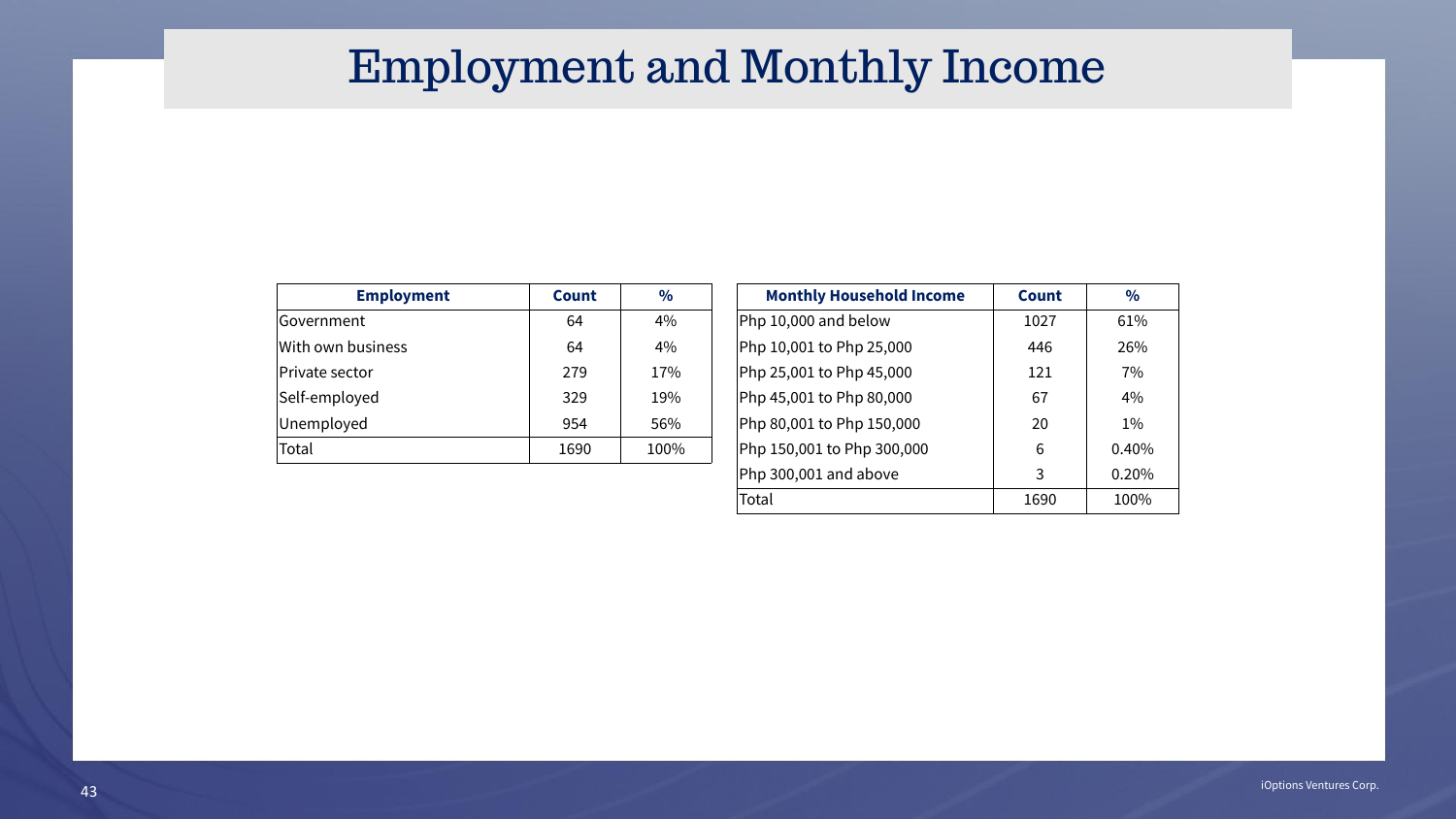## Voter Registration Status



| <b>Plan to register</b> | <b>Count</b> | $\frac{0}{0}$ |
|-------------------------|--------------|---------------|
| Yes                     | 76           | 94%           |
| No                      | Ⴢ            | $6\%$         |
| Total                   | 81           | 100%          |

| $\frac{0}{0}$ |
|---------------|
| 95%           |
| $5\%$         |
| 100%          |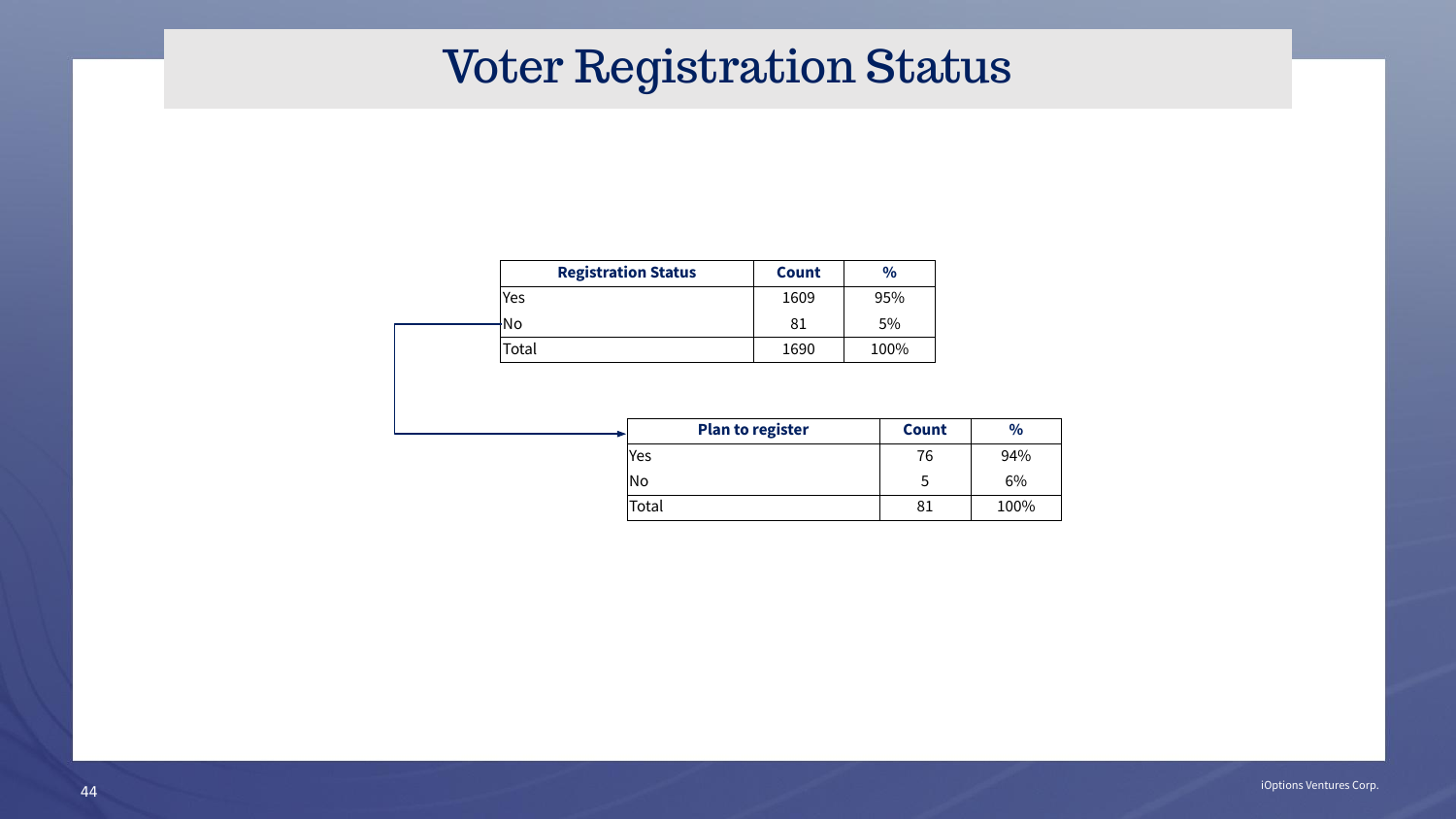## Sources of Information - General

| <b>Information Sources</b>                   | <b>Count</b> | $\frac{0}{0}$ |
|----------------------------------------------|--------------|---------------|
| <b>Television</b>                            | 1423         | 84%           |
| Social Media (Facebook, Instagram, Twitter)  | 1380         | 82%           |
| Online news websites                         | 942          | 56%           |
| Radio                                        | 562          | 33%           |
| <b>Family / Relatives</b>                    | 385          | 23%           |
| Newspapers (broadsheets / tabloids)          | 314          | 19%           |
| <b>Friends / Neighbors</b>                   | 308          | 18%           |
| Own experience / Observations / Interactions | 281          | 17%           |
| <b>Church</b>                                | 92           | $5\%$         |
| <b>Brochure / Pamphlets</b>                  | 32           | 2%            |
| <b>Others</b>                                | 6            | 0.40%         |
| Total                                        | 1690         | 100%          |

| Count | $\frac{0}{0}$ |
|-------|---------------|
| 1423  | 84%           |
| 1380  | 82%           |
| 942   | 56%           |
| 562   | 33%           |
| 385   | 23%           |
| 314   | 19%           |
| 308   | 18%           |
| 281   | 17%           |
| 92    | 5%            |
| 32    | 2%            |
| 6     | 0.40%         |
| 1690  | 100%          |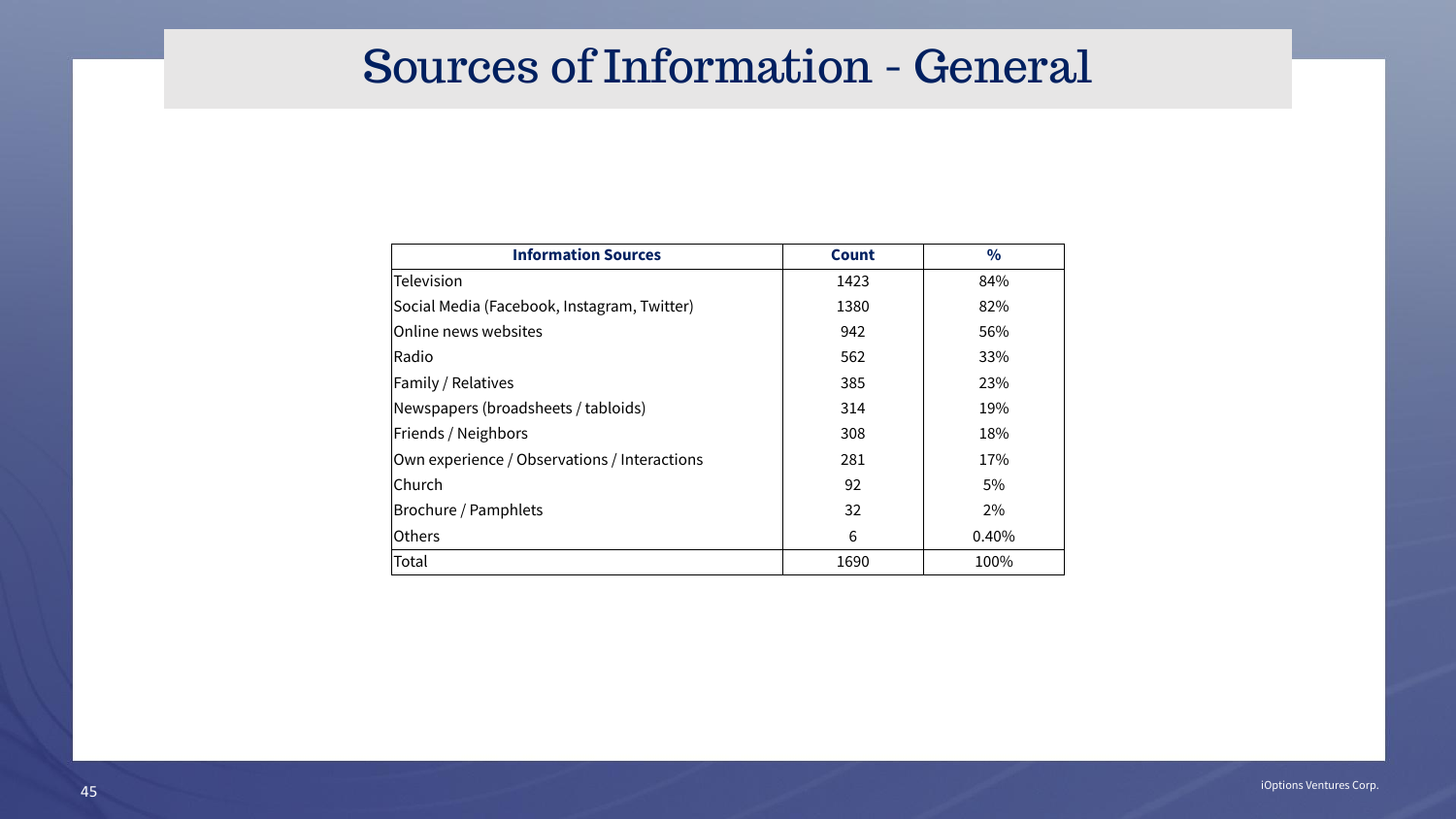## Sources of Information - Specific

| <b>Information Sources</b>       | <b>COUNT</b> | $\frac{0}{0}$ |                                 |      |       |
|----------------------------------|--------------|---------------|---------------------------------|------|-------|
| <b>GMA7</b>                      | 1324         | 78%           | Radyo 5 - 92.3 News FM          | 147  | $9\%$ |
| <b>GMA News Online</b>           | 677          | 40%           | <b>UNTV</b>                     | 131  | 8%    |
| TV <sub>5</sub>                  | 652          | 39%           | <b>ONE News</b>                 | 121  | $7\%$ |
| ABS-CBN News Channel (ANC)       | 496          | 29%           | Brigada Radio                   | 116  | 7%    |
| ABS-CBN News Online              | 468          | 28%           | <b>NET 25</b>                   | 97   | $6\%$ |
| GTV (formerly GMA News TV)       | 399          | 24%           | Pilipino Star Ngayon            | 93   | $6\%$ |
| A2Z                              | 361          | 21%           | <b>Bandera News Philippines</b> | 89   | $5\%$ |
| <b>CNN Philippines</b>           | 355          | 21%           | <b>RMN News</b>                 | 74   | 4%    |
| ABS-CBN TeleRadyo                | 313          | 19%           | <b>IBC-13</b>                   | 59   | 3%    |
| Kapamilya Channel                | 312          | 18%           | <b>SMNI</b>                     | 54   | 3%    |
| <b>DZBB</b>                      | 305          | 18%           | <b>Bandera</b>                  | 53   | 3%    |
| Inquirer.net                     | 285          | 17%           | Abante                          | 50   | 3%    |
| <b>Philippine Daily Inquirer</b> | 274          | 16%           | Manila Standard Today           | 48   | 3%    |
| Philippine Star                  | 244          | 14%           | <b>Bulgar</b>                   | 46   | 3%    |
| Manila Bulletin                  | 239          | 14%           | <b>DWIZ</b>                     | 44   | $3\%$ |
| Philstar.com                     | 238          | 14%           | Radyo Veritas                   | 44   | 3%    |
| PTV4                             | 231          | 14%           | <b>BusinessWorld</b>            | 40   | 2%    |
| Rappler                          | 207          | 12%           | <b>Business Mirror</b>          | 29   | $2\%$ |
| <b>Bombo Radyo</b>               | 202          | 12%           | <b>Tribune</b>                  | 24   | $1\%$ |
| <b>DZRH</b>                      | 165          | 10%           | <b>Others</b>                   | 8    | 0.50% |
| <b>DZRH TV</b>                   | 153          | 9%            |                                 | 1690 | 100%  |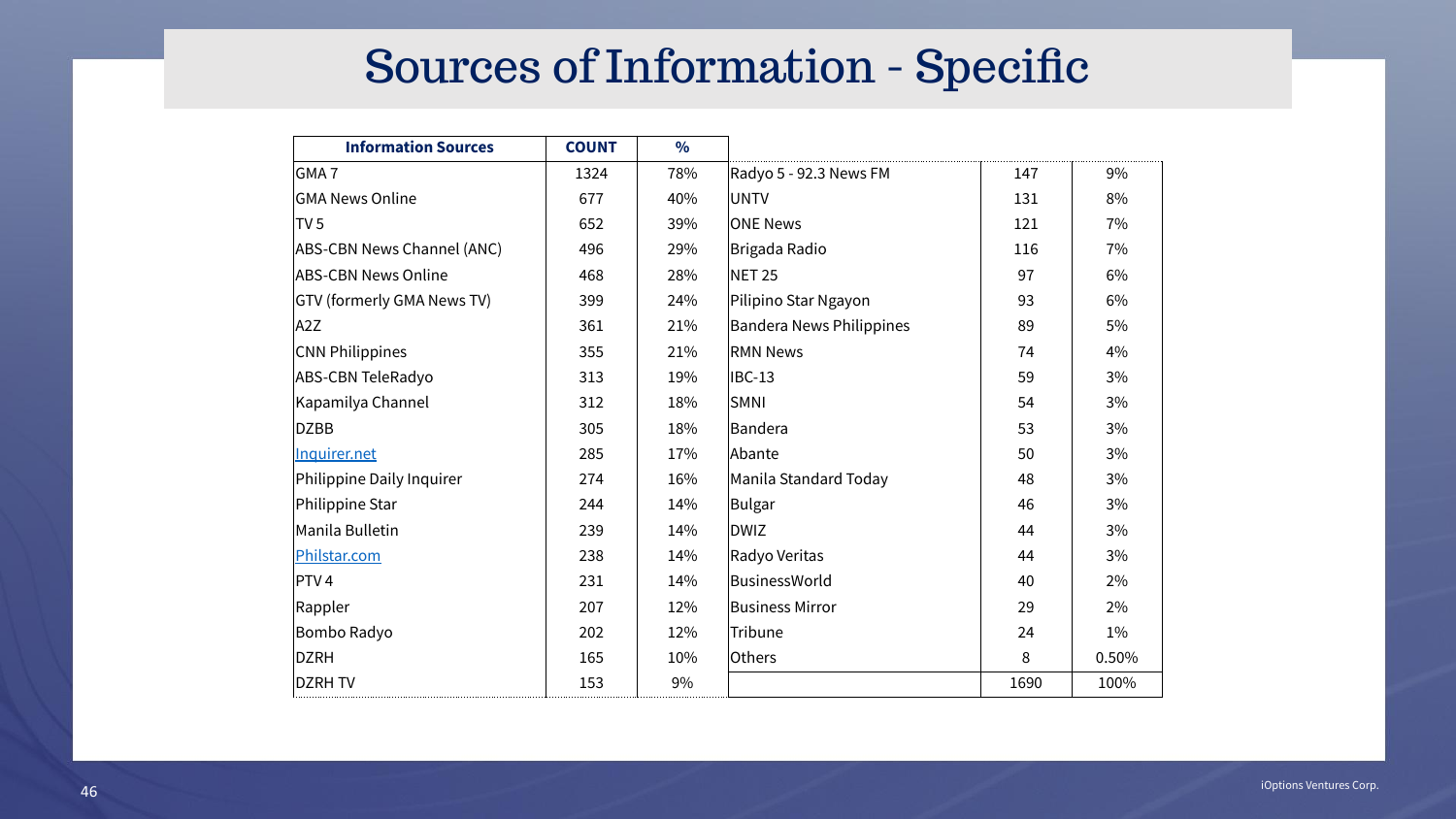

# Thank you!

[www.ioptionsventures.com](http://www.ioptionsventures.com) facebook.com/ioptionsvc research@ioptionsventures.com